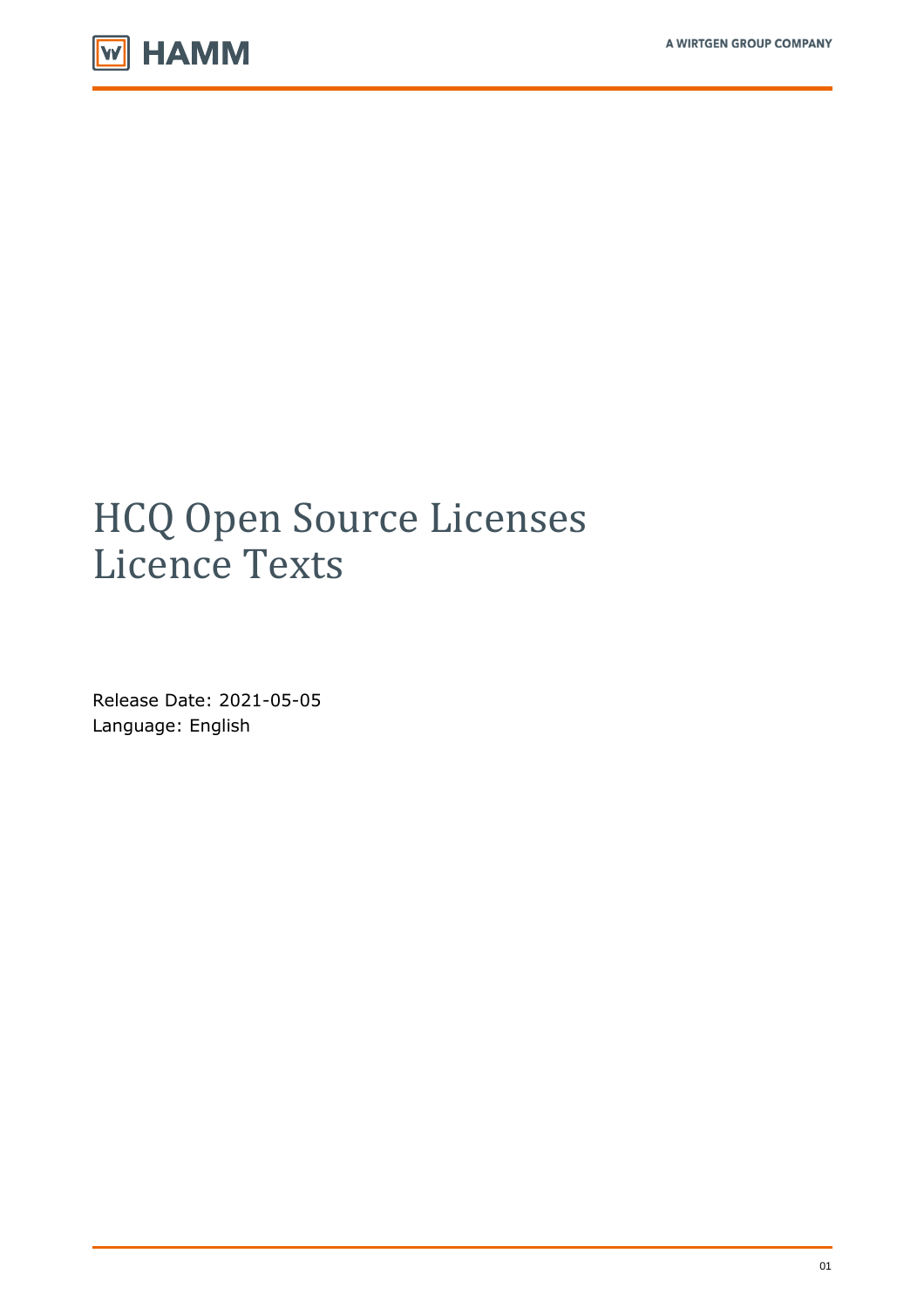

## **HCQ Navigator The Code Project Open License (CPOL) 1.02 - MFC Grid Control**

Preamble

This License governs Your use of the Work. This License is intended to allow developers to use the Source Code and Executable Files provided as part of the Work in any application in any form.

The main points subject to the terms of the License are:

- Source Code and Executable Files can be used in commercial applications;
- Source Code and Executable Files can be redistributed; and
- Source Code can be modified to create derivative works.
- No claim of suitability, guarantee, or any warranty whatsoever is provided. The software is provided "as-is".
- The Article accompanying the Work may not be distributed or republished without the Author's consent

This License is entered between You, the individual or other entity reading or otherwise making use of the Work licensed pursuant to this License and the individual or other entity which offers the Work under the terms of this License ("Author").

#### License

THE WORK (AS DEFINED BELOW) IS PROVIDED UNDER THE TERMS OF THIS CODE PROJECT OPEN LICENSE ("LICENSE"). THE WORK IS PROTECTED BY COPYRIGHT AND/OR OTHER APPLICABLE LAW. ANY USE OF THE WORK OTHER THAN AS AUTHORIZED UNDER THIS LICENSE OR COPYRIGHT LAW IS PROHIBITED.

BY EXERCISING ANY RIGHTS TO THE WORK PROVIDED HEREIN, YOU ACCEPT AND AGREE TO BE BOUND BY THE TERMS OF THIS LICENSE. THE AUTHOR GRANTS YOU THE RIGHTS CONTAINED HEREIN IN CONSIDERA-TION OF YOUR ACCEPTANCE OF SUCH TERMS AND CONDITIONS. IF YOU DO NOT AGREE TO ACCEPT AND BE BOUND BY THE TERMS OF THIS LICENSE, YOU CANNOT MAKE ANY USE OF THE WORK.

### 1. Definitions.

 a. "Articles" means, collectively, all articles written by Author which describes how the Source Code and Executable Files for the Work may be used by a user.

b. "Author" means the individual or entity that offers the Work under the terms of this License.

c. "Derivative Work" means a work based upon the Work or upon the Work and other pre-existing works.

 d. "Executable Files" refer to the executables, binary files, configuration and any required data files included in the Work.

 e. "Publisher" means the provider of the website, magazine, CD-ROM, DVD or other medium from or by which the Work is obtained by You.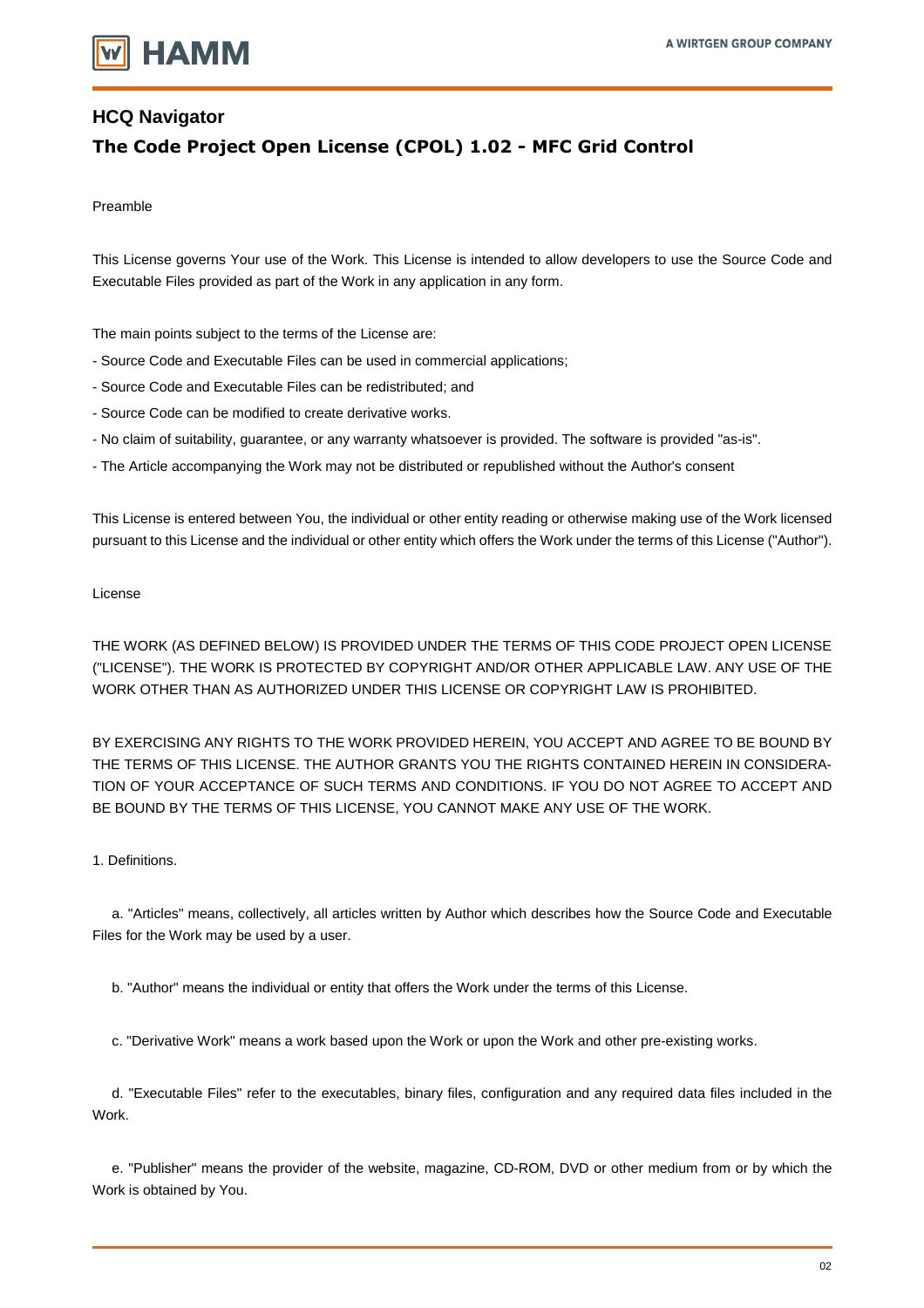

f. "Source Code" refers to the collection of source code and configuration files used to create the Executable Files.

 g. "Standard Version" refers to such a Work if it has not been modified, or has been modified in accordance with the consent of the Author, such consent being in the full discretion of the Author.

 h. "Work" refers to the collection of files distributed by the Publisher, including the Source Code, Executable Files, binaries, data files, documentation, whitepapers and the Articles.

i. "You" is you, an individual or entity wishing to use the Work and exercise your rights under this License.

2. Fair Use/Fair Use Rights. Nothing in this License is intended to reduce, limit, or restrict any rights arising from fair use, fair dealing, first sale or other limitations on the exclusive rights of the copyright owner under copyright law or other applicable laws.

3. License Grant. Subject to the terms and conditions of this License, the Author hereby grants You a worldwide, royaltyfree, non-exclusive, perpetual (for the duration of the applicable copyright) license to exercise the rights in the Work as stated below:

a. You may use the standard version of the Source Code or Executable Files in Your own applications.

 b. You may apply bug fixes, portability fixes and other modifications obtained from the Public Domain or from the Author. A Work modified in such a way shall still be considered the standard version and will be subject to this License.

 c. You may otherwise modify Your copy of this Work (excluding the Articles) in any way to create a Derivative Work, provided that You insert a prominent notice in each changed file stating how, when and where You changed that file.

 d. You may distribute the standard version of the Executable Files and Source Code or Derivative Work in aggregate with other (possibly commercial) programs as part of a larger (possibly commercial) software distribution.

 e. The Articles discussing the Work published in any form by the author may not be distributed or republished without the Author's consent. The author retains copyright to any such Articles. You may use the Executable Files and Source Code pursuant to this License but you may not repost or republish or otherwise distribute or make available the Articles, without the prior written consent of the Author.

Any subroutines or modules supplied by You and linked into the Source Code or Executable Files of this Work shall not be considered part of this Work and will not be subject to the terms of this License.

4. Patent License. Subject to the terms and conditions of this License, each Author hereby grants to You a perpetual, worldwide, non-exclusive, no-charge, royalty-free, irrevocable (except as stated in this section) patent license to make, have made, use, import, and otherwise transfer the Work.

5. Restrictions. The license granted in Section 3 above is expressly made subject to and limited by the following restrictions: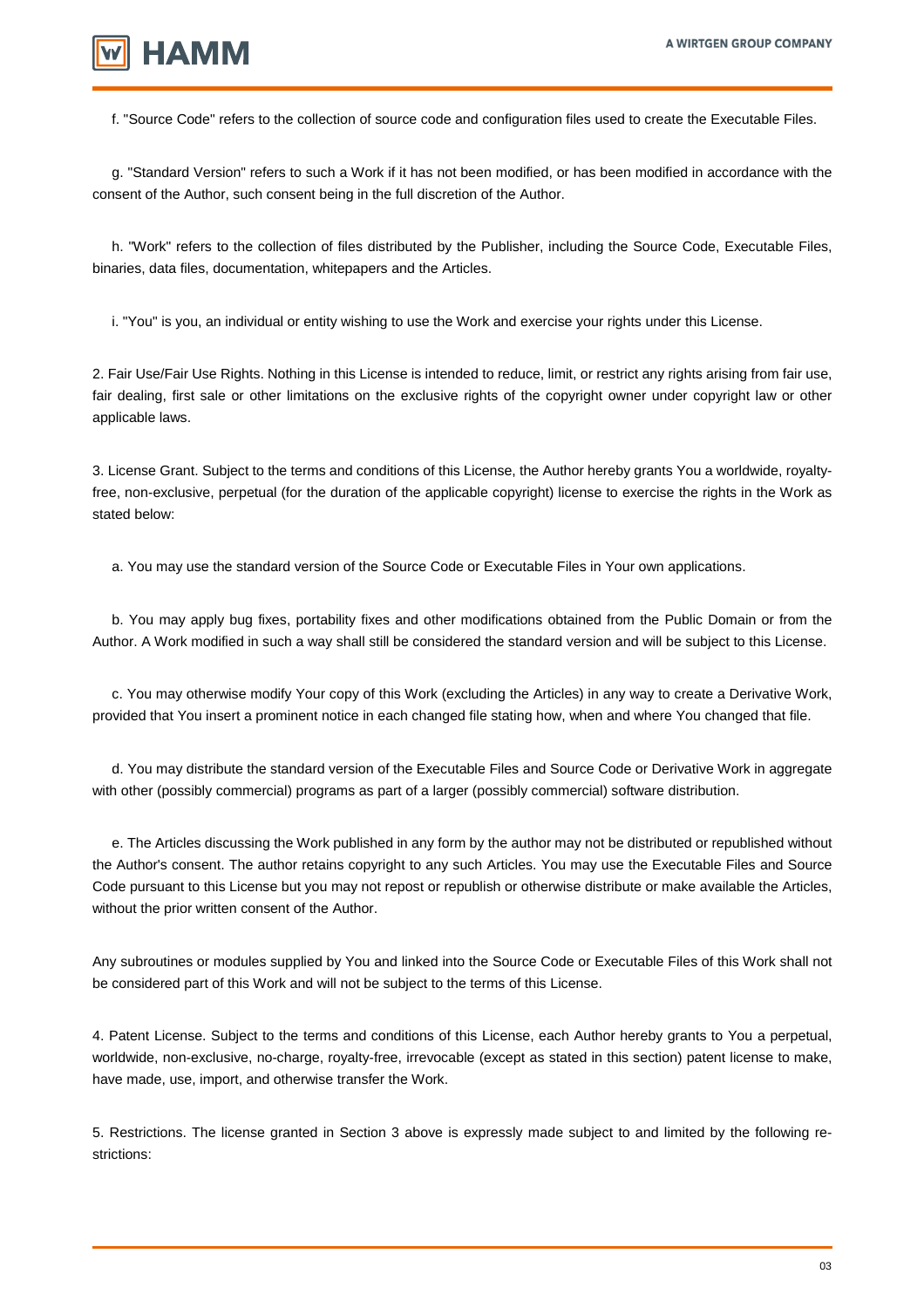

b. You agree not to advertise or in any way imply that this Work is a product of Your own.

**HAMM** 

 c. The name of the Author may not be used to endorse or promote products derived from the Work without the prior written consent of the Author.

 d. You agree not to sell, lease, or rent any part of the Work. This does not restrict you from including the Work or any part of the Work inside a larger software distribution that itself is being sold. The Work by itself, though, cannot be sold, leased or rented.

 e. You may distribute the Executable Files and Source Code only under the terms of this License, and You must include a copy of, or the Uniform Resource Identifier for, this License with every copy of the Executable Files or Source Code You distribute and ensure that anyone receiving such Executable Files and Source Code agrees that the terms of this License apply to such Executable Files and/or Source Code. You may not offer or impose any terms on the Work that alter or restrict the terms of this License or the recipients' exercise of the rights granted hereunder. You may not sublicense the Work. You must keep intact all notices that refer to this License and to the disclaimer of warranties. You may not distribute the Executable Files or Source Code with any technological measures that control access or use of the Work in a manner inconsistent with the terms of this License.

 f. You agree not to use the Work for illegal, immoral or improper purposes, or on pages containing illegal, immoral or improper material. The Work is subject to applicable export laws. You agree to comply with all such laws and regulations that may apply to the Work after Your receipt of the Work.

6. Representations, Warranties and Disclaimer. THIS WORK IS PROVIDED "AS IS", "WHERE IS" AND "AS AVAILA-BLE", WITHOUT ANY EXPRESS OR IMPLIED WARRANTIES OR CONDITIONS OR GUARANTEES. YOU, THE USER, ASSUME ALL RISK IN ITS USE, INCLUDING COPYRIGHT INFRINGEMENT, PATENT INFRINGEMENT, SUITABIL-ITY, ETC. AUTHOR EXPRESSLY DISCLAIMS ALL EXPRESS, IMPLIED OR STATUTORY WARRANTIES OR CONDI-TIONS, INCLUDING WITHOUT LIMITATION, WARRANTIES OR CONDITIONS OF MERCHANTABILITY, MERCHANT-ABLE QUALITY OR FITNESS FOR A PARTICULAR PURPOSE, OR ANY WARRANTY OF TITLE OR NON-INFRINGE-MENT, OR THAT THE WORK (OR ANY PORTION THEREOF) IS CORRECT, USEFUL, BUG-FREE OR FREE OF VIRUSES. YOU MUST PASS THIS DISCLAIMER ON WHENEVER YOU DISTRIBUTE THE WORK OR DERIVATIVE WORKS.

7. Indemnity. You agree to defend, indemnify and hold harmless the Author and the Publisher from and against any claims, suits, losses, damages, liabilities, costs, and expenses (including reasonable legal or attorneys' fees) resulting from or relating to any use of the Work by You.

8. Limitation on Liability. EXCEPT TO THE EXTENT REQUIRED BY APPLICABLE LAW, IN NO EVENT WILL THE AUTHOR OR THE PUBLISHER BE LIABLE TO YOU ON ANY LEGAL THEORY FOR ANY SPECIAL, INCIDENTAL, CONSEQUENTIAL, PUNITIVE OR EXEMPLARY DAMAGES ARISING OUT OF THIS LICENSE OR THE USE OF THE WORK OR OTHERWISE, EVEN IF THE AUTHOR OR THE PUBLISHER HAS BEEN ADVISED OF THE POSSIBILITY OF SUCH DAMAGES.

### 9. Termination.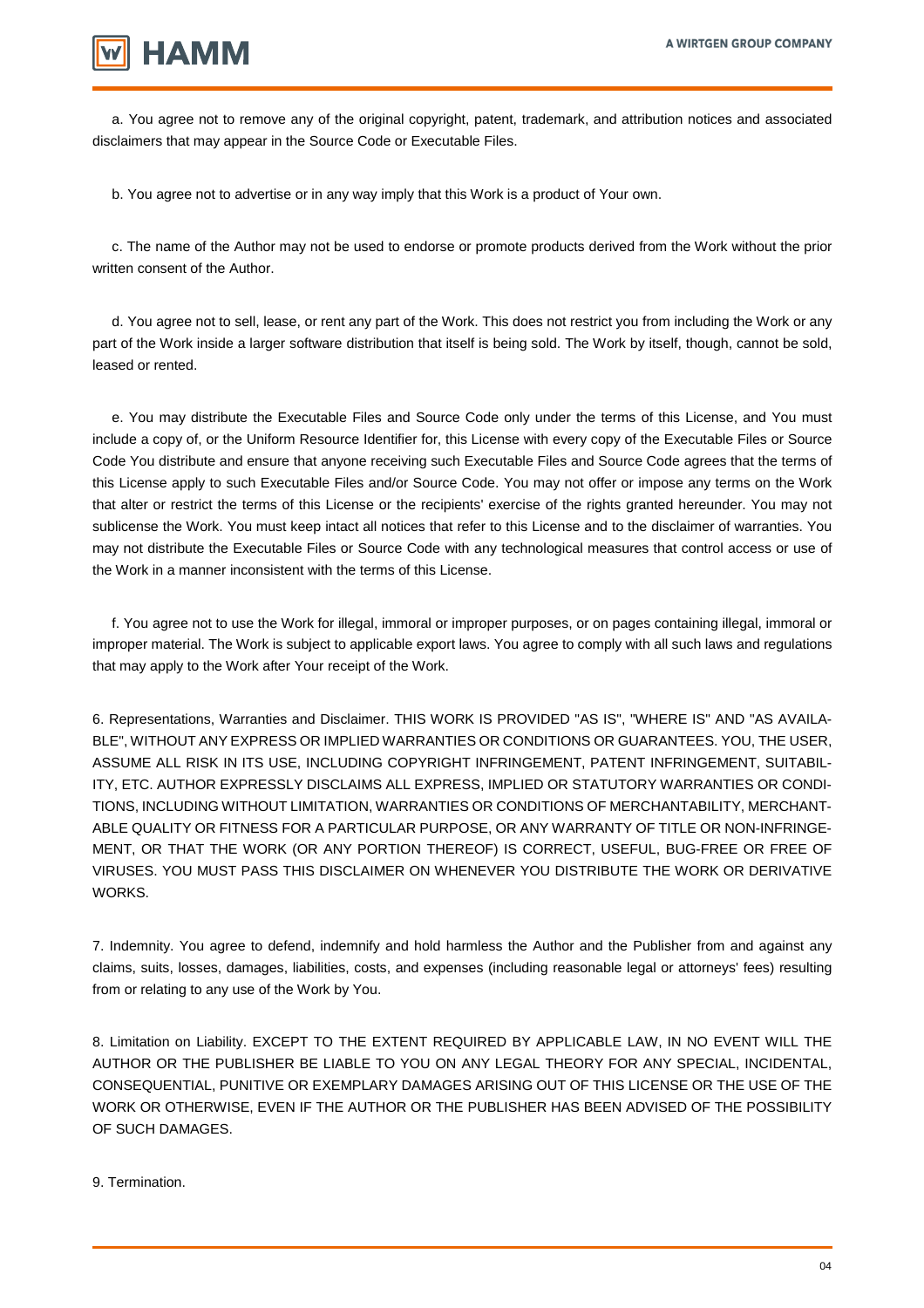

 a. This License and the rights granted hereunder will terminate automatically upon any breach by You of any term of this License. Individuals or entities who have received Derivative Works from You under this License, however, will not have their licenses terminated provided such individuals or entities remain in full compliance with those licenses. Sections 1, 2, 6, 7, 8, 9, 10 and 11 will survive any termination of this License.

 b. If You bring a copyright, trademark, patent or any other infringement claim against any contributor over infringements You claim are made by the Work, your License from such contributor to the Work ends automatically.

 c. Subject to the above terms and conditions, this License is perpetual (for the duration of the applicable copyright in the Work). Notwithstanding the above, the Author reserves the right to release the Work under different license terms or to stop distributing the Work at any time; provided, however that any such election will not serve to withdraw this License (or any other license that has been, or is required to be, granted under the terms of this License), and this License will continue in full force and effect unless terminated as stated above.

10. Publisher. The parties hereby confirm that the Publisher shall not, under any circumstances, be responsible for and shall not have any liability in respect of the subject matter of this License. The Publisher makes no warranty whatsoever in connection with the Work and shall not be liable to You or any party on any legal theory for any damages whatsoever, including without limitation any general, special, incidental or consequential damages arising in connection to this license. The Publisher reserves the right to cease making the Work available to You at any time without notice

#### 11. Miscellaneous

 a. This License shall be governed by the laws of the location of the head office of the Author or if the Author is an individual, the laws of location of the principal place of residence of the Author.

 b. If any provision of this License is invalid or unenforceable under applicable law, it shall not affect the validity or enforceability of the remainder of the terms of this License, and without further action by the parties to this License, such provision shall be reformed to the minimum extent necessary to make such provision valid and enforceable.

 c. No term or provision of this License shall be deemed waived and no breach consented to unless such waiver or consent shall be in writing and signed by the party to be charged with such waiver or consent.

 d. This License constitutes the entire agreement between the parties with respect to the Work licensed herein. There are no understandings, agreements or representations with respect to the Work not specified herein. The Author shall not be bound by any additional provisions that may appear in any communication from You. This License may not be modified without the mutual written agreement of the Author and You.

### **Zlib - Haru Free PDF**

Copyright (C) 1999-2006 Takeshi Kanno Copyright (C) 2007-2009 Antony Dovgal

This software is provided 'as-is', without any express or implied warranty. In no event will the authors be held liable for any damages arising from the use of this software.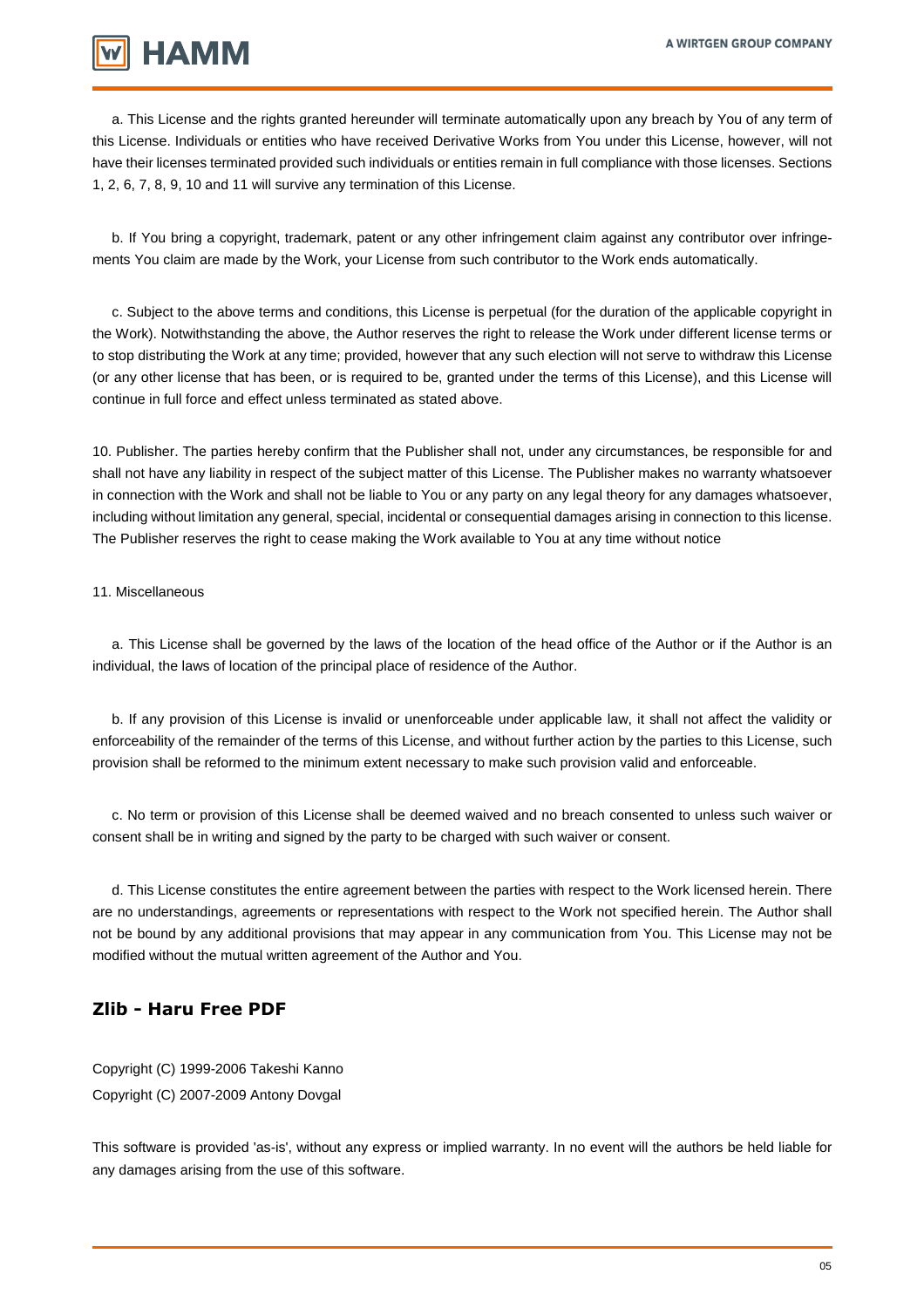

Permission is granted to anyone to use this software for any purpose, including commercial applications, and to alter it and redistribute it freely, subject to the following restrictions:

1. The origin of this software must not be misrepresented; you must not claim that you wrote the original software. If you use this software in a product, an acknowledgment (see the following) in the product documentation is required.

 Portions Copyright (c) 2002-2007 Charlie Poole or Copyright (c) 2002-2004 James W. Newkirk, Michael C. Two, Alexei A. Vorontsov or Copyright (c) 2000-2002 Philip A. Craig

2. Altered source versions must be plainly marked as such, and must not be misrepresented as being the original software.

3. This notice may not be removed or altered from any source distribution.

## **Apache 2.0 - jpeg-compressor**

Apache License Version 2.0, January 2004 http://www.apache.org/licenses/

TERMS AND CONDITIONS FOR USE, REPRODUCTION, AND DISTRIBUTION

1. Definitions.

"License" shall mean the terms and conditions for use, reproduction, and distribution as defined by Sections 1 through 9 of this document.

"Licensor" shall mean the copyright owner or entity authorized by the copyright owner that is granting the License.

"Legal Entity" shall mean the union of the acting entity and all other entities that control, are controlled by, or are under common control with that entity. For the purposes of this definition, "control" means (i) the power, direct or indirect, to cause the direction or management of such entity, whether by contract or otherwise, or (ii) ownership of fifty percent (50%) or more of the outstanding shares, or (iii) beneficial ownership of such entity.

"You" (or "Your") shall mean an individual or Legal Entity exercising permissions granted by this License.

"Source" form shall mean the preferred form for making modifications, including but not limited to software source code, documentation source, and configuration files.

"Object" form shall mean any form resulting from mechanical transformation or translation of a Source form, including but not limited to compiled object code, generated documentation, and conversions to other media types.

"Work" shall mean the work of authorship, whether in Source or Object form, made available under the License, as indicated by a copyright notice that is included in or attached to the work (an example is provided in the Appendix below).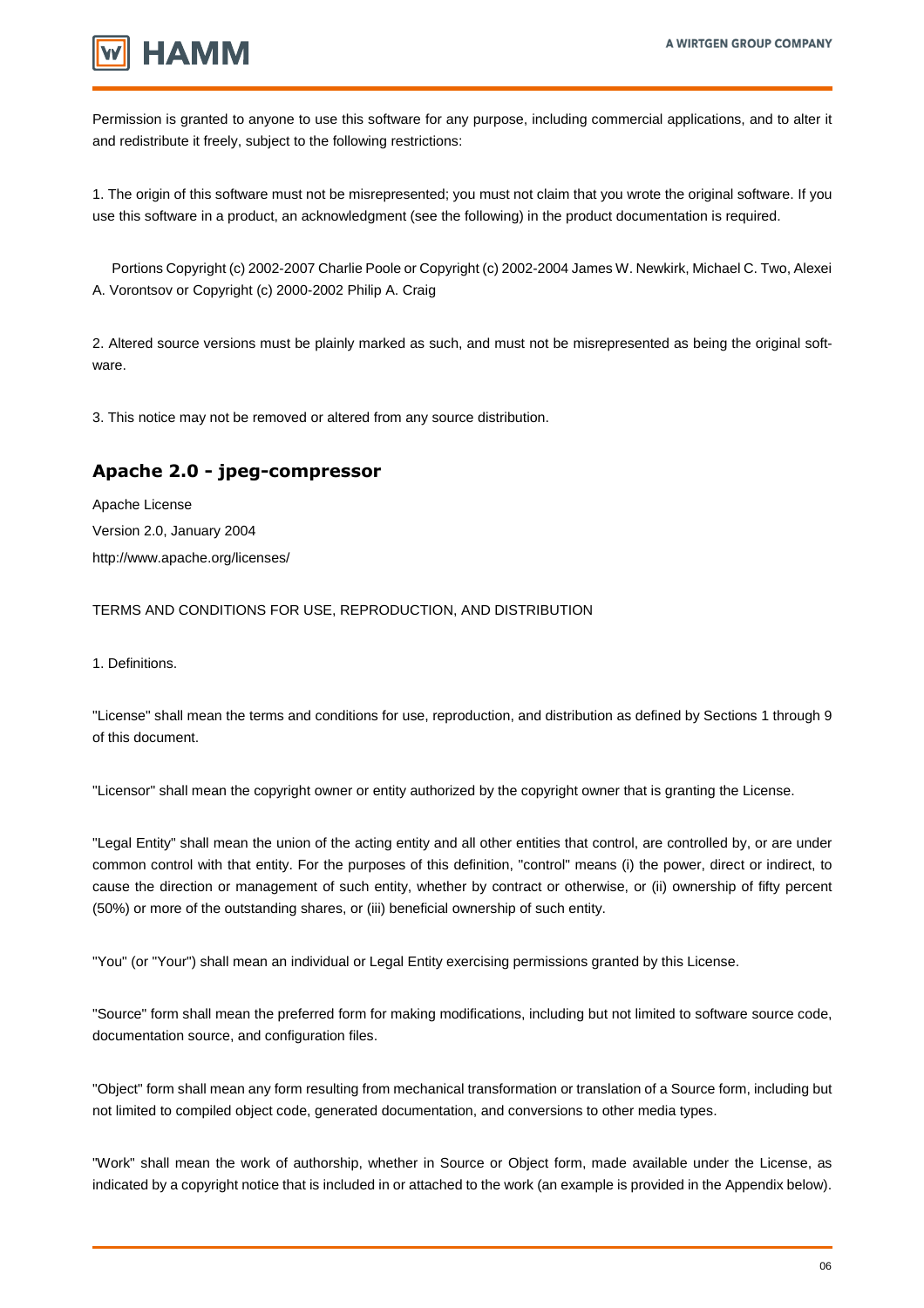

"Derivative Works" shall mean any work, whether in Source or Object form, that is based on (or derived from) the Work and for which the editorial revisions, annotations, elaborations, or other modifications represent, as a whole, an original work of authorship. For the purposes of this License, Derivative Works shall not include works that remain separable from, or merely link (or bind by name) to the interfaces of, the Work and Derivative Works thereof.

"Contribution" shall mean any work of authorship, including the original version of the Work and any modifications or additions to that Work or Derivative Works thereof, that is intentionally submitted to Licensor for inclusion in the Work by the copyright owner or by an individual or Legal Entity authorized to submit on behalf of the copyright owner. For the purposes of this definition, "submitted" means any form of electronic, verbal, or written communication sent to the Licensor or its representatives, including but not limited to communication on electronic mailing lists, source code control systems, and issue tracking systems that are managed by, or on behalf of, the Licensor for the purpose of discussing and improving the Work, but excluding communication that is conspicuously marked or otherwise designated in writing by the copyright owner as "Not a Contribution."

"Contributor" shall mean Licensor and any individual or Legal Entity on behalf of whom a Contribution has been received by Licensor and subsequently incorporated within the Work.

2. Grant of Copyright License. Subject to the terms and conditions of this License, each Contributor hereby grants to You a perpetual, worldwide, non-exclusive, no-charge, royalty-free, irrevocable copyright license to reproduce, prepare Derivative Works of, publicly display, publicly perform, sublicense, and distribute the Work and such Derivative Works in Source or Object form.

3. Grant of Patent License. Subject to the terms and conditions of this License, each Contributor hereby grants to You a perpetual, worldwide, non-exclusive, no-charge, royalty-free, irrevocable (except as stated in this section) patent license to make, have made, use, offer to sell, sell, import, and otherwise transfer the Work, where such license applies only to those patent claims licensable by such Contributor that are necessarily infringed by their Contribution(s) alone or by combination of their Contribution(s) with the Work to which such Contribution(s) was submitted. If You institute patent litigation against any entity (including a cross-claim or counterclaim in a lawsuit) alleging that the Work or a Contribution incorporated within the Work constitutes direct or contributory patent infringement, then any patent licenses granted to You under this License for that Work shall terminate as of the date such litigation is filed.

4. Redistribution. You may reproduce and distribute copies of the Work or Derivative Works thereof in any medium, with or without modifications, and in Source or Object form, provided that You meet the following conditions:

- (a) You must give any other recipients of the Work or Derivative Works a copy of this License; and
- (b) You must cause any modified files to carry prominent notices stating that You changed the files; and

 (c) You must retain, in the Source form of any Derivative Works that You distribute, all copyright, patent, trademark, and attribution notices from the Source form of the Work, excluding those notices that do not pertain to any part of the Derivative Works; and

 (d) If the Work includes a "NOTICE" text file as part of its distribution, then any Derivative Works that You distribute must include a readable copy of the attribution notices contained within such NOTICE file, excluding those notices that do not pertain to any part of the Derivative Works, in at least one of the following places: within a NOTICE text file distributed as part of the Derivative Works; within the Source form or documentation, if provided along with the Derivative Works; or, within a display generated by the Derivative Works, if and wherever such third-party notices normally appear.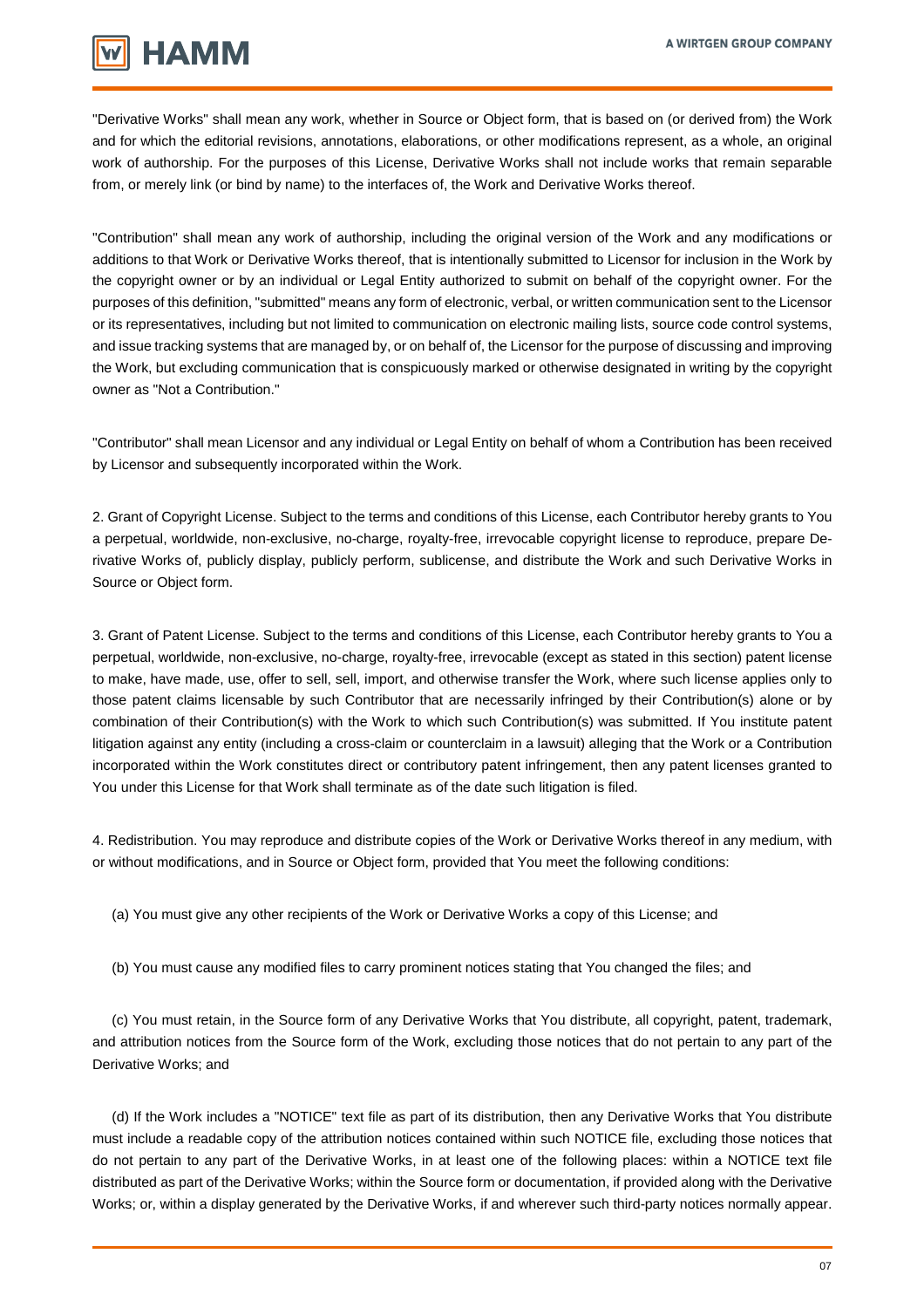

The contents of the NOTICE file are for informational purposes only and do not modify the License. You may add Your own attribution notices within Derivative Works that You distribute, alongside or as an addendum to the NOTICE text from the Work, provided that such additional attribution notices cannot be construed as modifying the License.

 You may add Your own copyright statement to Your modifications and may provide additional or different license terms and conditions for use, reproduction, or distribution of Your modifications, or for any such Derivative Works as a whole, provided Your use, reproduction, and distribution of the Work otherwise complies with the conditions stated in this License.

5. Submission of Contributions. Unless You explicitly state otherwise, any Contribution intentionally submitted for inclusion in the Work by You to the Licensor shall be under the terms and conditions of this License, without any additional terms or conditions. Notwithstanding the above, nothing herein shall supersede or modify the terms of any separate license agreement you may have executed with Licensor regarding such Contributions.

6. Trademarks. This License does not grant permission to use the trade names, trademarks, service marks, or product names of the Licensor, except as required for reasonable and customary use in describing the origin of the Work and reproducing the content of the NOTICE file.

7. Disclaimer of Warranty. Unless required by applicable law or agreed to in writing, Licensor provides the Work (and each Contributor provides its Contributions) on an "AS IS" BASIS, WITHOUT WARRANTIES OR CONDITIONS OF ANY KIND, either express or implied, including, without limitation, any warranties or conditions of TITLE, NON-INFRINGE-MENT, MERCHANTABILITY, or FITNESS FOR A PARTICULAR PURPOSE. You are solely responsible for determining the appropriateness of using or redistributing the Work and assume any risks associated with Your exercise of permissions under this License.

8. Limitation of Liability. In no event and under no legal theory, whether in tort (including negligence), contract, or otherwise, unless required by applicable law (such as deliberate and grossly negligent acts) or agreed to in writing, shall any Contributor be liable to You for damages, including any direct, indirect, special, incidental, or consequential damages of any character arising as a result of this License or out of the use or inability to use the Work (including but not limited to damages for loss of goodwill, work stoppage, computer failure or malfunction, or any and all other commercial damages or losses), even if such Contributor has been advised of the possibility of such damages.

9. Accepting Warranty or Additional Liability. While redistributing the Work or Derivative Works thereof, You may choose to offer, and charge a fee for, acceptance of support, warranty, indemnity, or other liability obligations and/or rights consistent with this License. However, in accepting such obligations, You may act only on Your own behalf and on Your sole responsibility, not on behalf of any other Contributor, and only if You agree to indemnify, defend, and hold each Contributor harmless for any liability incurred by, or claims asserted against, such Contributor by reason of your accepting any such warranty or additional liability.

END OF TERMS AND CONDITIONS

## **GNU 3.0 – Gzip**

Version 1.3, 3 November 2008 Copyright © 2000, 2001, 2002, 2007, 2008 Free Software Foundation, Inc. https://fsf.org/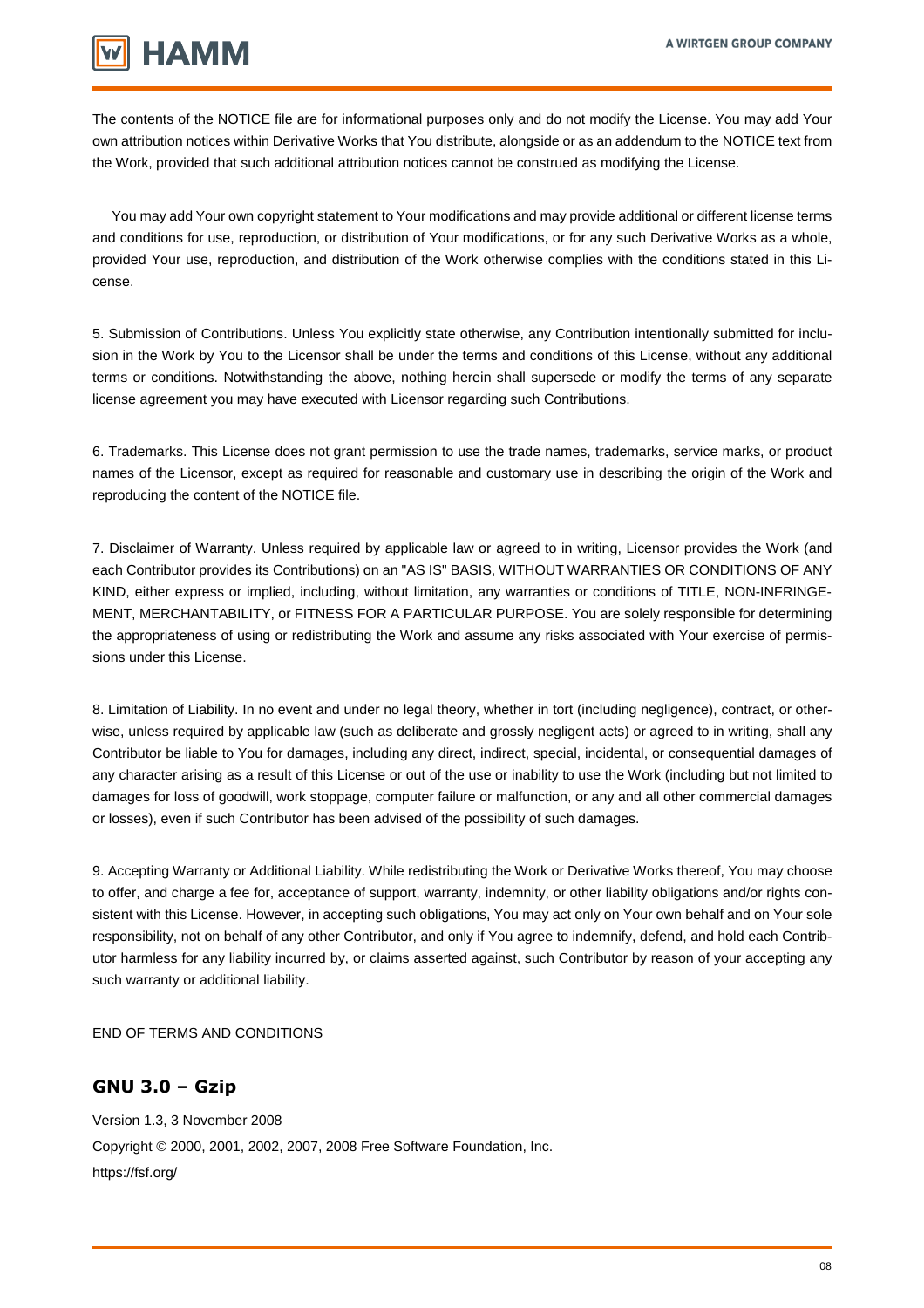

Everyone is permitted to copy and distribute verbatim copies

of this license document, but changing it is not allowed.

### PREAMBLE

The purpose of this License is to make a manual, textbook, or other functional and useful document free in the sense of freedom: to assure everyone the effective freedom to copy and redistribute it, with or without modifying it, either commercially or noncommercially. Secondarily, this License preserves for the author and publisher a way to get credit for their work, while not being considered responsible for modifications made by others.

This License is a kind of "copyleft", which means that derivative works of the document must themselves be free in the same sense. It complements the GNU General Public License, which is a copyleft license designed for free software.

We have designed this License in order to use it for manuals for free software, because free software needs free documentation: a free program should come with manuals providing the same freedoms that the software does. But this License is not limited to software manuals; it can be used for any textual work, regardless of subject matter or whether it is published as a printed book. We recommend this License principally for works whose purpose is instruction or reference.

### APPLICABILITY AND DEFINITIONS

This License applies to any manual or other work, in any medium, that contains a notice placed by the copyright holder saying it can be distributed under the terms of this License. Such a notice grants a world-wide, royalty-free license, unlimited in duration, to use that work under the conditions stated herein. The "Document", below, refers to any such manual or work. Any member of the public is a licensee, and is addressed as "you". You accept the license if you copy, modify or distribute the work in a way requiring permission under copyright law.

A "Modified Version" of the Document means any work containing the Document or a portion of it, either copied verbatim, or with modifications and/or translated into another language.

A "Secondary Section" is a named appendix or a front-matter section of the Document that deals exclusively with the relationship of the publishers or authors of the Document to the Document's overall subject (or to related matters) and contains nothing that could fall directly within that overall subject. (Thus, if the Document is in part a textbook of mathematics, a Secondary Section may not explain any mathematics.) The relationship could be a matter of historical connection with the subject or with related matters, or of legal, commercial, philosophical, ethical or political position regarding them.

The "Invariant Sections" are certain Secondary Sections whose titles are designated, as being those of Invariant Sections, in the notice that says that the Document is released under this License. If a section does not fit the above definition of Secondary then it is not allowed to be designated as Invariant. The Document may contain zero Invariant Sections. If the Document does not identify any Invariant Sections then there are none.

The "Cover Texts" are certain short passages of text that are listed, as Front-Cover Texts or Back-Cover Texts, in the notice that says that the Document is released under this License. A Front-Cover Text may be at most 5 words, and a Back-Cover Text may be at most 25 words.

A "Transparent" copy of the Document means a machine-readable copy, represented in a format whose specification is available to the general public, that is suitable for revising the document straightforwardly with generic text editors or (for images composed of pixels) generic paint programs or (for drawings) some widely available drawing editor, and that is suitable for input to text formatters or for automatic translation to a variety of formats suitable for input to text formatters.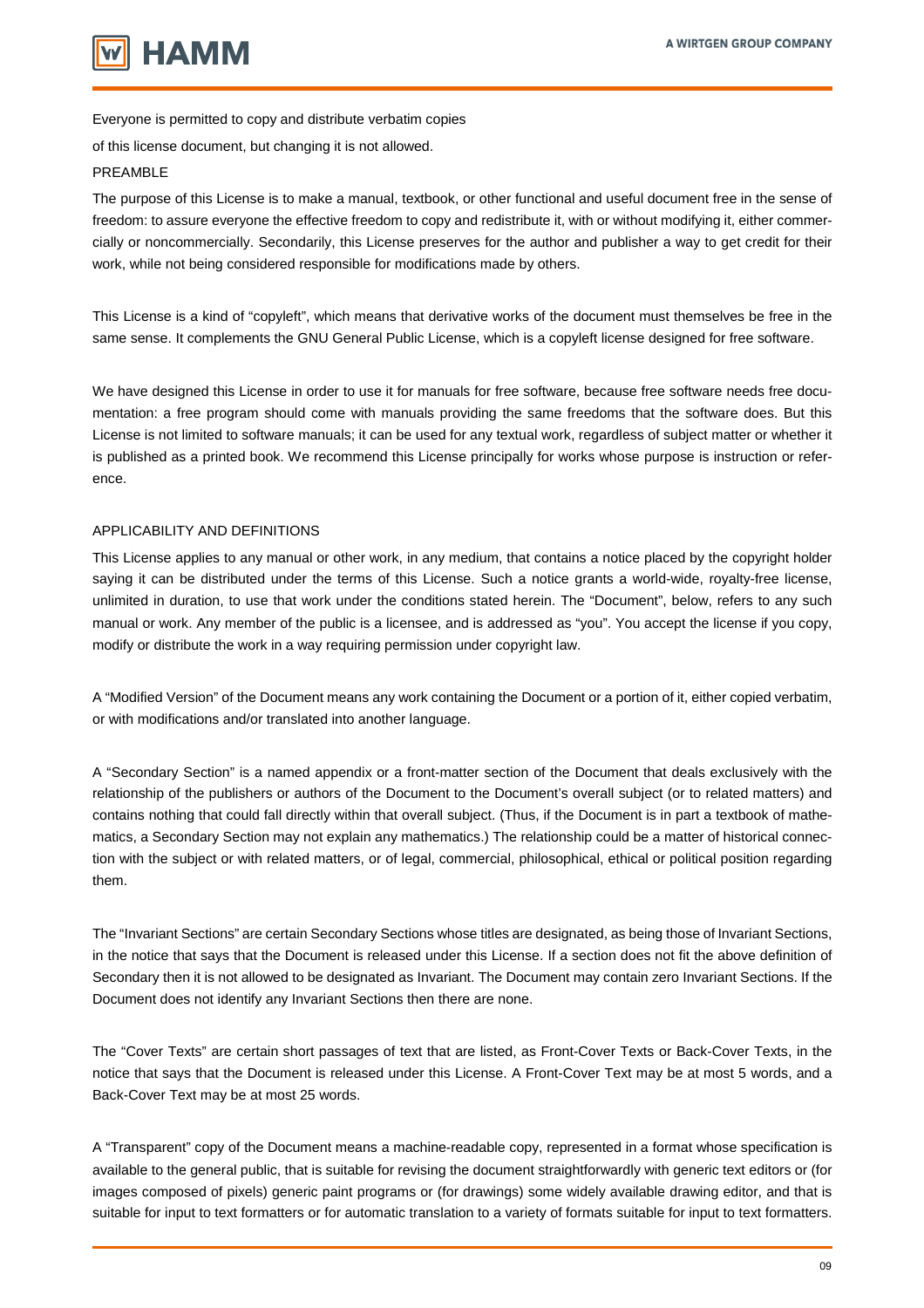

A copy made in an otherwise Transparent file format whose markup, or absence of markup, has been arranged to thwart or discourage subsequent modification by readers is not Transparent. An image format is not Transparent if used for any substantial amount of text. A copy that is not "Transparent" is called "Opaque".

Examples of suitable formats for Transparent copies include plain ASCII without markup, Texinfo input format, LaTeX input format, SGML or XML using a publicly available DTD, and standard-conforming simple HTML, PostScript or PDF designed for human modification. Examples of transparent image formats include PNG, XCF and JPG. Opaque formats include proprietary formats that can be read and edited only by proprietary word processors, SGML or XML for which the DTD and/or processing tools are not generally available, and the machine-generated HTML, PostScript or PDF produced by some word processors for output purposes only.

The "Title Page" means, for a printed book, the title page itself, plus such following pages as are needed to hold, legibly, the material this License requires to appear in the title page. For works in formats which do not have any title page as such, "Title Page" means the text near the most prominent appearance of the work's title, preceding the beginning of the body of the text.

The "publisher" means any person or entity that distributes copies of the Document to the public.

A section "Entitled XYZ" means a named subunit of the Document whose title either is precisely XYZ or contains XYZ in parentheses following text that translates XYZ in another language. (Here XYZ stands for a specific section name mentioned below, such as "Acknowledgements", "Dedications", "Endorsements", or "History".) To "Preserve the Title" of such a section when you modify the Document means that it remains a section "Entitled XYZ" according to this definition.

The Document may include Warranty Disclaimers next to the notice which states that this License applies to the Document. These Warranty Disclaimers are considered to be included by reference in this License, but only as regards disclaiming warranties: any other implication that these Warranty Disclaimers may have is void and has no effect on the meaning of this License.

### VERBATIM COPYING

You may copy and distribute the Document in any medium, either commercially or noncommercially, provided that this License, the copyright notices, and the license notice saying this License applies to the Document are reproduced in all copies, and that you add no other conditions whatsoever to those of this License. You may not use technical measures to obstruct or control the reading or further copying of the copies you make or distribute. However, you may accept compensation in exchange for copies. If you distribute a large enough number of copies you must also follow the conditions in section 3.

You may also lend copies, under the same conditions stated above, and you may publicly display copies.

### COPYING IN QUANTITY

If you publish printed copies (or copies in media that commonly have printed covers) of the Document, numbering more than 100, and the Document's license notice requires Cover Texts, you must enclose the copies in covers that carry, clearly and legibly, all these Cover Texts: Front-Cover Texts on the front cover, and Back-Cover Texts on the back cover. Both covers must also clearly and legibly identify you as the publisher of these copies. The front cover must present the full title with all words of the title equally prominent and visible. You may add other material on the covers in addition. Copying with changes limited to the covers, as long as they preserve the title of the Document and satisfy these conditions, can be treated as verbatim copying in other respects.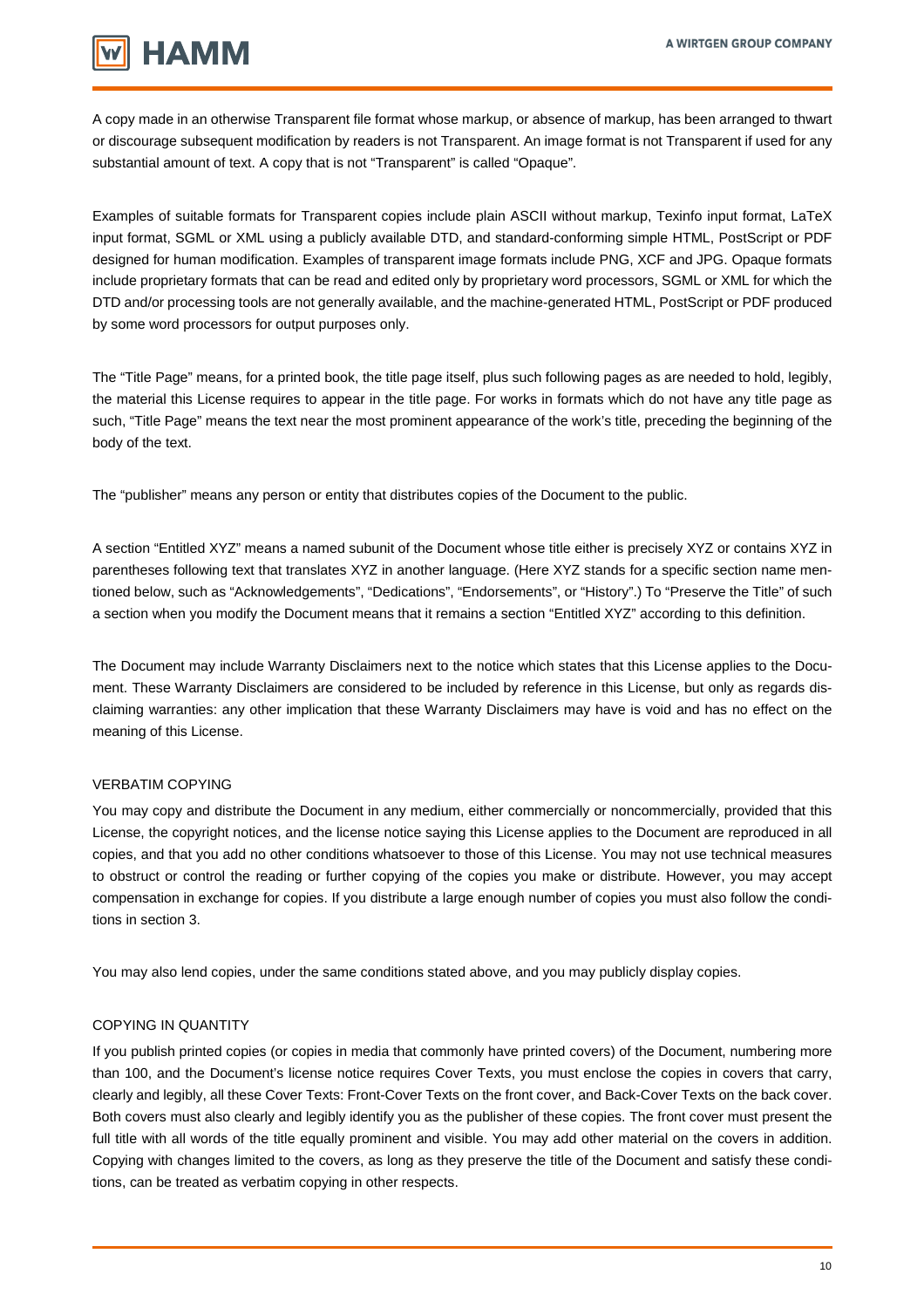

If the required texts for either cover are too voluminous to fit legibly, you should put the first ones listed (as many as fit reasonably) on the actual cover, and continue the rest onto adjacent pages.

If you publish or distribute Opaque copies of the Document numbering more than 100, you must either include a machinereadable Transparent copy along with each Opaque copy, or state in or with each Opaque copy a computer-network location from which the general network-using public has access to download using public-standard network protocols a complete Transparent copy of the Document, free of added material. If you use the latter option, you must take reasonably prudent steps, when you begin distribution of Opaque copies in quantity, to ensure that this Transparent copy will remain thus accessible at the stated location until at least one year after the last time you distribute an Opaque copy (directly or through your agents or retailers) of that edition to the public.

It is requested, but not required, that you contact the authors of the Document well before redistributing any large number of copies, to give them a chance to provide you with an updated version of the Document.

### MODIFICATIONS

You may copy and distribute a Modified Version of the Document under the conditions of sections 2 and 3 above, provided that you release the Modified Version under precisely this License, with the Modified Version filling the role of the Document, thus licensing distribution and modification of the Modified Version to whoever possesses a copy of it. In addition, you must do these things in the Modified Version:

Use in the Title Page (and on the covers, if any) a title distinct from that of the Document, and from those of previous versions (which should, if there were any, be listed in the History section of the Document). You may use the same title as a previous version if the original publisher of that version gives permission.

List on the Title Page, as authors, one or more persons or entities responsible for authorship of the modifications in the Modified Version, together with at least five of the principal authors of the Document (all of its principal authors, if it has fewer than five), unless they release you from this requirement.

State on the Title page the name of the publisher of the Modified Version, as the publisher.

Preserve all the copyright notices of the Document.

Add an appropriate copyright notice for your modifications adjacent to the other copyright notices.

Include, immediately after the copyright notices, a license notice giving the public permission to use the Modified Version under the terms of this License, in the form shown in the Addendum below.

Preserve in that license notice the full lists of Invariant Sections and required Cover Texts given in the Document's license notice.

Include an unaltered copy of this License.

Preserve the section Entitled "History", Preserve its Title, and add to it an item stating at least the title, year, new authors, and publisher of the Modified Version as given on the Title Page. If there is no section Entitled "History" in the Document, create one stating the title, year, authors, and publisher of the Document as given on its Title Page, then add an item describing the Modified Version as stated in the previous sentence.

Preserve the network location, if any, given in the Document for public access to a Transparent copy of the Document, and likewise the network locations given in the Document for previous versions it was based on. These may be placed in the "History" section. You may omit a network location for a work that was published at least four years before the Document itself, or if the original publisher of the version it refers to gives permission.

For any section Entitled "Acknowledgements" or "Dedications", Preserve the Title of the section, and preserve in the section all the substance and tone of each of the contributor acknowledgements and/or dedications given therein.

Preserve all the Invariant Sections of the Document, unaltered in their text and in their titles. Section numbers or the equivalent are not considered part of the section titles.

Delete any section Entitled "Endorsements". Such a section may not be included in the Modified Version.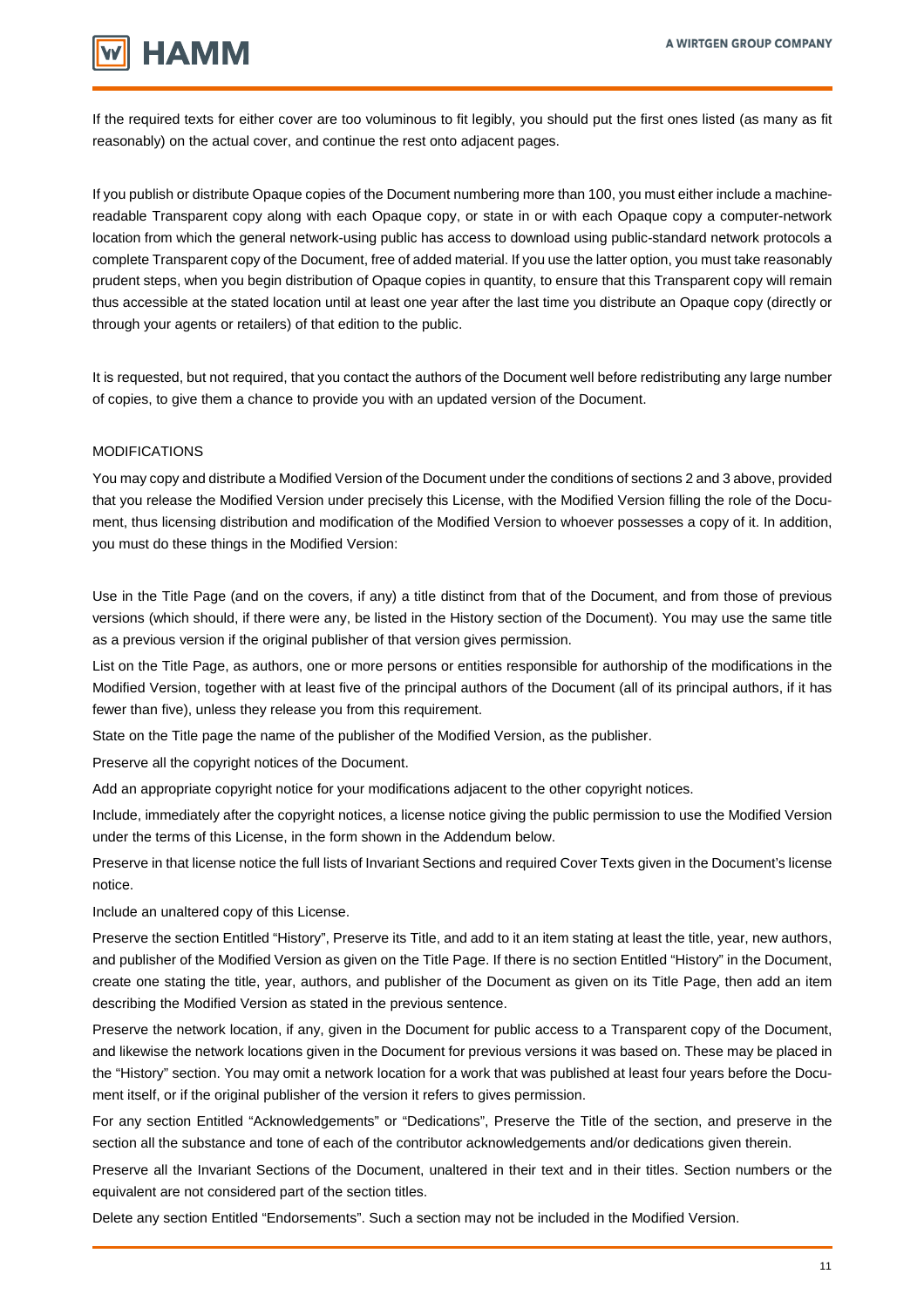

Do not retitle any existing section to be Entitled "Endorsements" or to conflict in title with any Invariant Section.

Preserve any Warranty Disclaimers.

If the Modified Version includes new front-matter sections or appendices that qualify as Secondary Sections and contain no material copied from the Document, you may at your option designate some or all of these sections as invariant. To do this, add their titles to the list of Invariant Sections in the Modified Version's license notice. These titles must be distinct from any other section titles.

You may add a section Entitled "Endorsements", provided it contains nothing but endorsements of your Modified Version by various parties—for example, statements of peer review or that the text has been approved by an organization as the authoritative definition of a standard.

You may add a passage of up to five words as a Front-Cover Text, and a passage of up to 25 words as a Back-Cover Text, to the end of the list of Cover Texts in the Modified Version. Only one passage of Front-Cover Text and one of Back-Cover Text may be added by (or through arrangements made by) any one entity. If the Document already includes a cover text for the same cover, previously added by you or by arrangement made by the same entity you are acting on behalf of, you may not add another; but you may replace the old one, on explicit permission from the previous publisher that added the old one.

The author(s) and publisher(s) of the Document do not by this License give permission to use their names for publicity for or to assert or imply endorsement of any Modified Version.

### COMBINING DOCUMENTS

You may combine the Document with other documents released under this License, under the terms defined in section 4 above for modified versions, provided that you include in the combination all of the Invariant Sections of all of the original documents, unmodified, and list them all as Invariant Sections of your combined work in its license notice, and that you preserve all their Warranty Disclaimers.

The combined work need only contain one copy of this License, and multiple identical Invariant Sections may be replaced with a single copy. If there are multiple Invariant Sections with the same name but different contents, make the title of each such section unique by adding at the end of it, in parentheses, the name of the original author or publisher of that section if known, or else a unique number. Make the same adjustment to the section titles in the list of Invariant Sections in the license notice of the combined work.

In the combination, you must combine any sections Entitled "History" in the various original documents, forming one section Entitled "History"; likewise combine any sections Entitled "Acknowledgements", and any sections Entitled "Dedications". You must delete all sections Entitled "Endorsements."

### COLLECTIONS OF DOCUMENTS

You may make a collection consisting of the Document and other documents released under this License, and replace the individual copies of this License in the various documents with a single copy that is included in the collection, provided that you follow the rules of this License for verbatim copying of each of the documents in all other respects.

You may extract a single document from such a collection, and distribute it individually under this License, provided you insert a copy of this License into the extracted document, and follow this License in all other respects regarding verbatim copying of that document.

### AGGREGATION WITH INDEPENDENT WORKS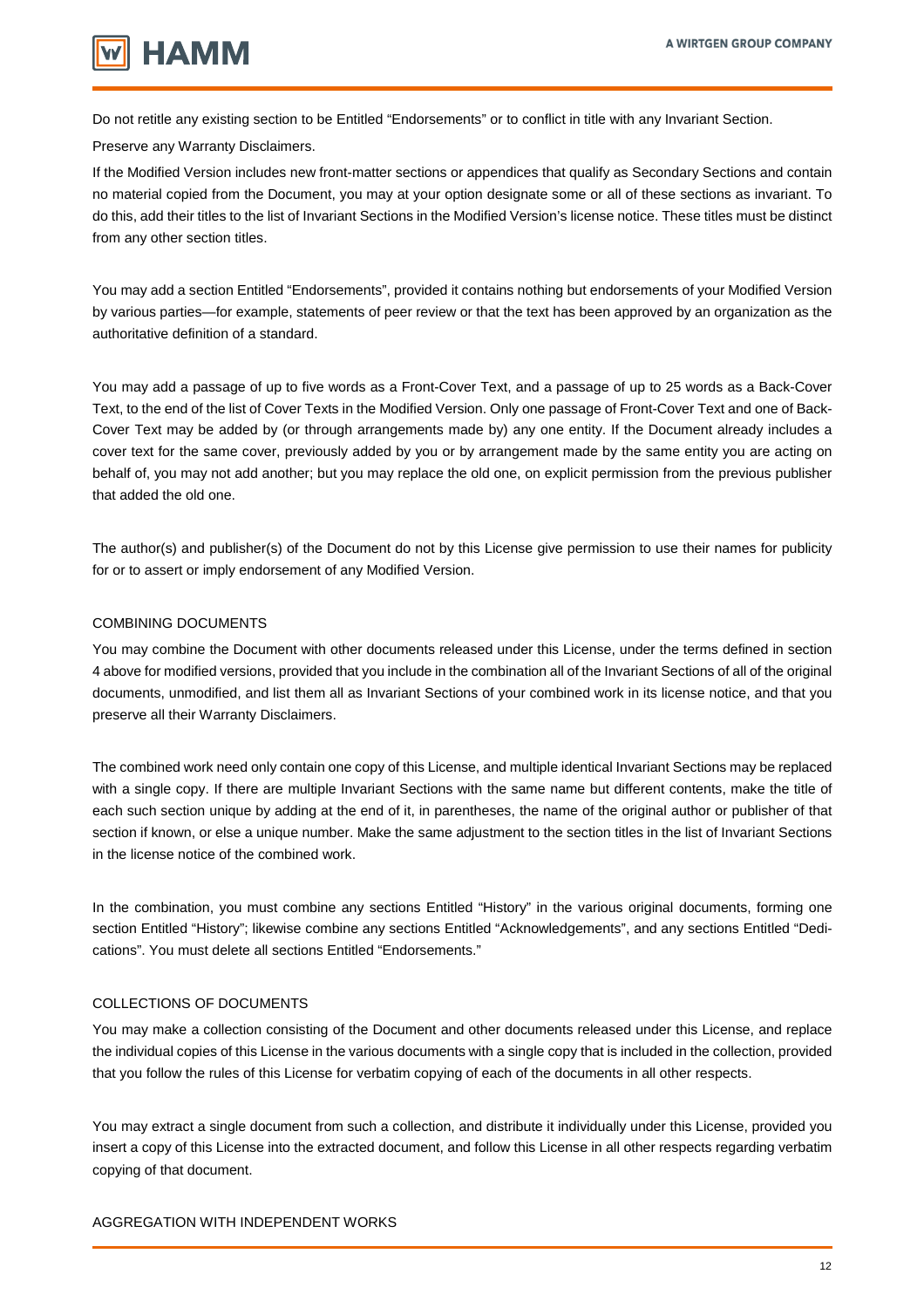

A compilation of the Document or its derivatives with other separate and independent documents or works, in or on a volume of a storage or distribution medium, is called an "aggregate" if the copyright resulting from the compilation is not used to limit the legal rights of the compilation's users beyond what the individual works permit. When the Document is included in an aggregate, this License does not apply to the other works in the aggregate which are not themselves derivative works of the Document.

If the Cover Text requirement of section 3 is applicable to these copies of the Document, then if the Document is less than one half of the entire aggregate, the Document's Cover Texts may be placed on covers that bracket the Document within the aggregate, or the electronic equivalent of covers if the Document is in electronic form. Otherwise they must appear on printed covers that bracket the whole aggregate.

### TRANSLATION

Translation is considered a kind of modification, so you may distribute translations of the Document under the terms of section 4. Replacing Invariant Sections with translations requires special permission from their copyright holders, but you may include translations of some or all Invariant Sections in addition to the original versions of these Invariant Sections. You may include a translation of this License, and all the license notices in the Document, and any Warranty Disclaimers, provided that you also include the original English version of this License and the original versions of those notices and disclaimers. In case of a disagreement between the translation and the original version of this License or a notice or disclaimer, the original version will prevail.

If a section in the Document is Entitled "Acknowledgements", "Dedications", or "History", the requirement (section 4) to Preserve its Title (section 1) will typically require changing the actual title.

#### **TERMINATION**

You may not copy, modify, sublicense, or distribute the Document except as expressly provided under this License. Any attempt otherwise to copy, modify, sublicense, or distribute it is void, and will automatically terminate your rights under this License.

However, if you cease all violation of this License, then your license from a particular copyright holder is reinstated (a) provisionally, unless and until the copyright holder explicitly and finally terminates your license, and (b) permanently, if the copyright holder fails to notify you of the violation by some reasonable means prior to 60 days after the cessation.

Moreover, your license from a particular copyright holder is reinstated permanently if the copyright holder notifies you of the violation by some reasonable means, this is the first time you have received notice of violation of this License (for any work) from that copyright holder, and you cure the violation prior to 30 days after your receipt of the notice.

Termination of your rights under this section does not terminate the licenses of parties who have received copies or rights from you under this License. If your rights have been terminated and not permanently reinstated, receipt of a copy of some or all of the same material does not give you any rights to use it.

#### FUTURE REVISIONS OF THIS LICENSE

The Free Software Foundation may publish new, revised versions of the GNU Free Documentation License from time to time. Such new versions will be similar in spirit to the present version, but may differ in detail to address new problems or concerns. See https://www.gnu.org/copyleft/.

Each version of the License is given a distinguishing version number. If the Document specifies that a particular numbered version of this License "or any later version" applies to it, you have the option of following the terms and conditions either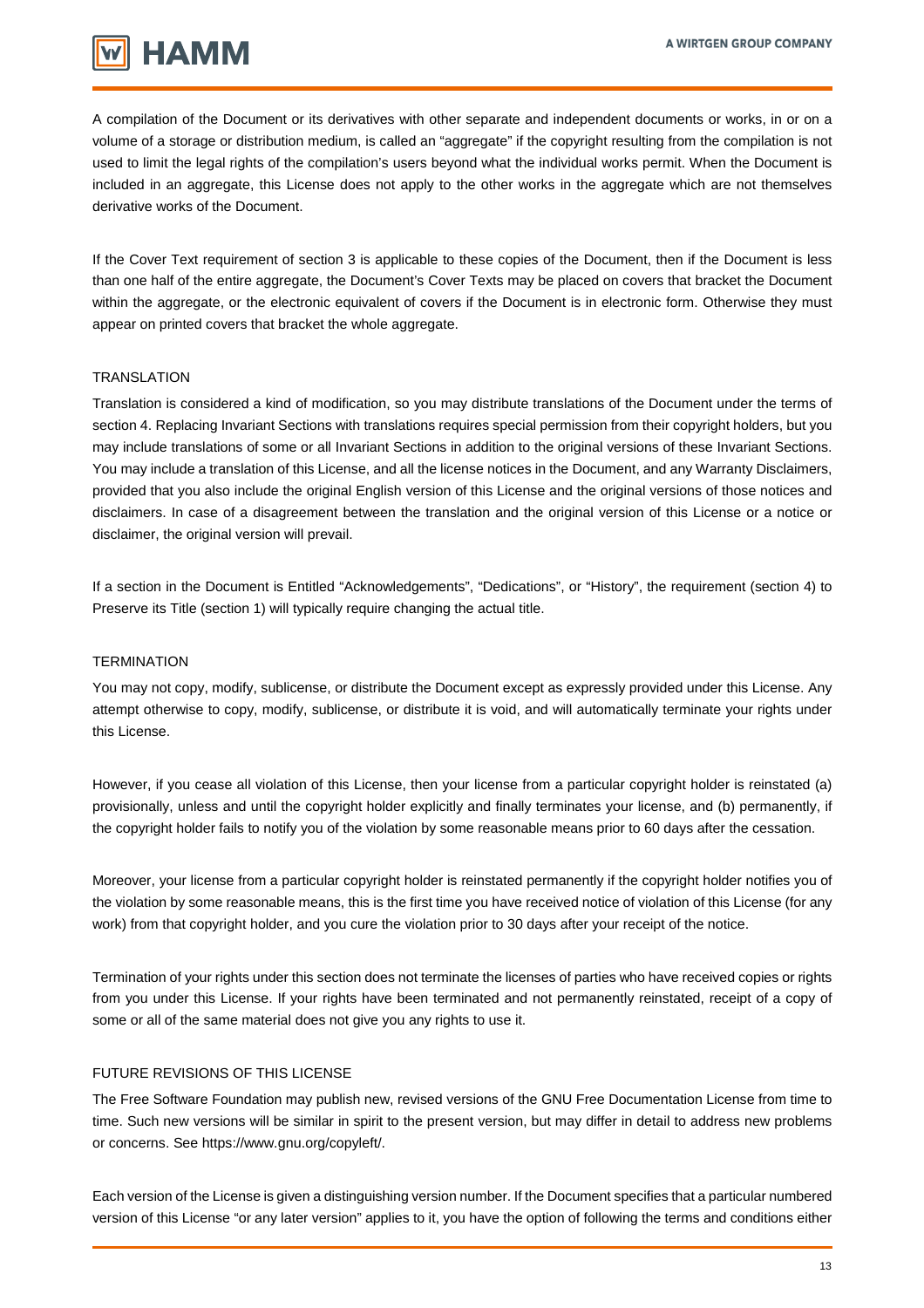

of that specified version or of any later version that has been published (not as a draft) by the Free Software Foundation. If the Document does not specify a version number of this License, you may choose any version ever published (not as a draft) by the Free Software Foundation. If the Document specifies that a proxy can decide which future versions of this License can be used, that proxy's public statement of acceptance of a version permanently authorizes you to choose that version for the Document.

### RELICENSING

"Massive Multiauthor Collaboration Site" (or "MMC Site") means any World Wide Web server that publishes copyrightable works and also provides prominent facilities for anybody to edit those works. A public wiki that anybody can edit is an example of such a server. A "Massive Multiauthor Collaboration" (or "MMC") contained in the site means any set of copyrightable works thus published on the MMC site.

"CC-BY-SA" means the Creative Commons Attribution-Share Alike 3.0 license published by Creative Commons Corporation, a not-for-profit corporation with a principal place of business in San Francisco, California, as well as future copyleft versions of that license published by that same organization.

"Incorporate" means to publish or republish a Document, in whole or in part, as part of another Document.

An MMC is "eligible for relicensing" if it is licensed under this License, and if all works that were first published under this License somewhere other than this MMC, and subsequently incorporated in whole or in part into the MMC, (1) had no cover texts or invariant sections, and (2) were thus incorporated prior to November 1, 2008.

The operator of an MMC Site may republish an MMC contained in the site under CC-BY-SA on the same site at any time before August 1, 2009, provided the MMC is eligible for relicensing.

## **BSD - Info-zip**

This is version 2007-Mar-4 of the Info-ZIP license. The definitive version of this document should be available at ftp://ftp.info-zip.org/pub/infozip/license.html indefinitely and a copy at http://www.info-zip.org/pub/infozip/license.html.

Copyright (c) 1990-2007 Info-ZIP. All rights reserved.

For the purposes of this copyright and license, "Info-ZIP" is defined as the following set of individuals:

 Mark Adler, John Bush, Karl Davis, Harald Denker, Jean-Michel Dubois, Jean-loup Gailly, Hunter Goatley, Ed Gordon, Ian Gorman, Chris Herborth, Dirk Haase, Greg Hartwig, Robert Heath, Jonathan Hudson, Paul Kienitz, David Kirschbaum, Johnny Lee, Onno van der Linden, Igor Mandrichenko, Steve P. Miller, Sergio Monesi, Keith Owens, George Petrov, Greg Roelofs, Kai Uwe Rommel, Steve Salisbury, Dave Smith, Steven M. Schweda, Christian Spieler, Cosmin Truta, Antoine Verheijen, Paul von Behren,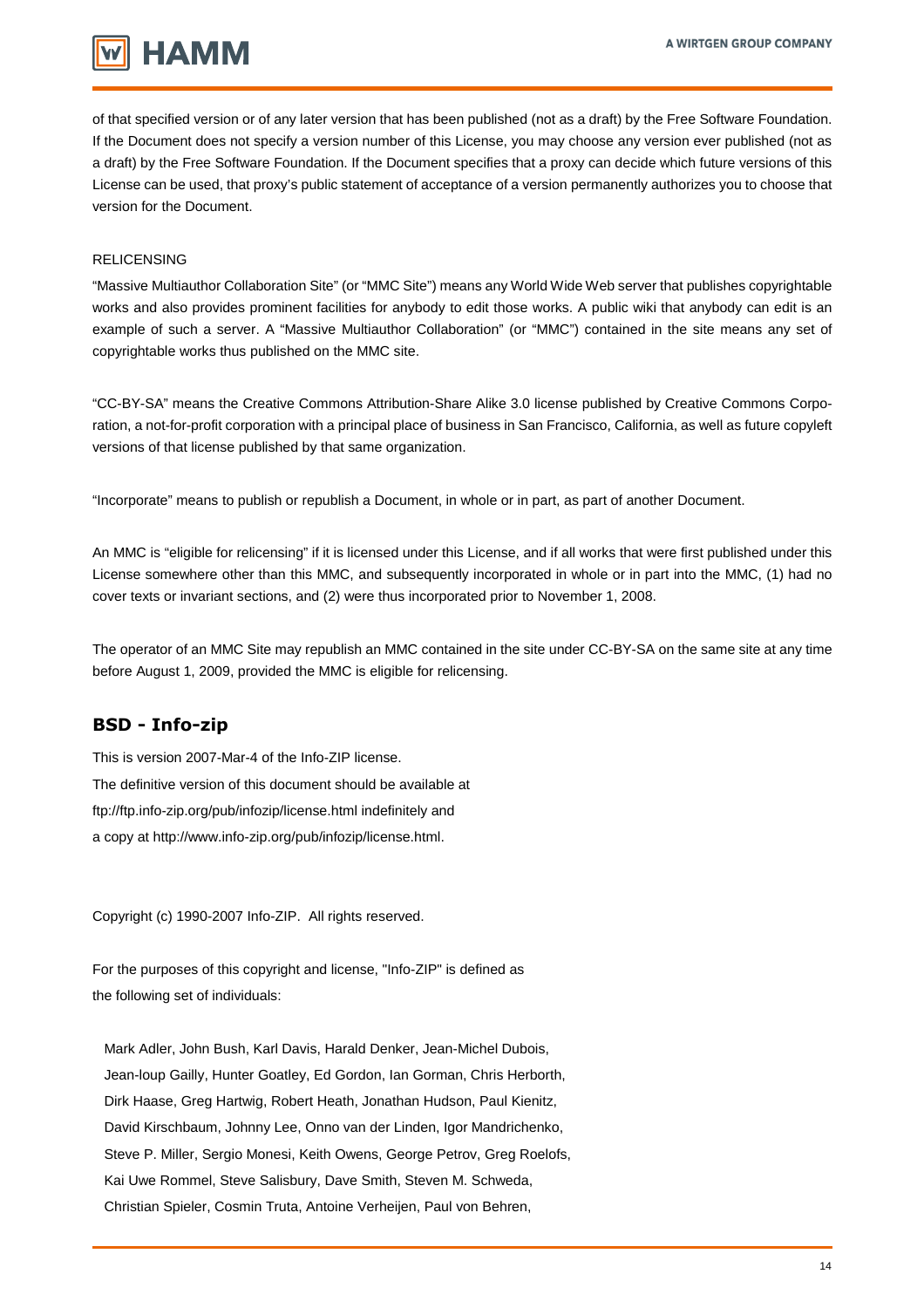

Rich Wales, Mike White.

This software is provided "as is," without warranty of any kind, express or implied. In no event shall Info-ZIP or its contributors be held liable for any direct, indirect, incidental, special or consequential damages arising out of the use of or inability to use this software.

Permission is granted to anyone to use this software for any purpose, including commercial applications, and to alter it and redistribute it freely, subject to the above disclaimer and the following restrictions:

- 1. Redistributions of source code (in whole or in part) must retain the above copyright notice, definition, disclaimer, and this list of conditions.
- 2. Redistributions in binary form (compiled executables and libraries) must reproduce the above copyright notice, definition, disclaimer, and this list of conditions in documentation and/or other materials provided with the distribution. The sole exception to this condition is redistribution of a standard UnZipSFX binary (including SFXWiz) as part of a self-extracting archive; that is permitted without inclusion of this license, as long as the normal SFX banner has not been removed from the binary or disabled.
- 3. Altered versions--including, but not limited to, ports to new operating systems, existing ports with new graphical interfaces, versions with modified or added functionality, and dynamic, shared, or static library versions not from Info-ZIP--must be plainly marked as such and must not be misrepresented as being the original source or, if binaries, compiled from the original source. Such altered versions also must not be misrepresented as being Info-ZIP releases--including, but not limited to, labeling of the altered versions with the names "Info-ZIP" (or any variation thereof, including, but not limited to, different capitalizations), "Pocket UnZip," "WiZ" or "MacZip" without the explicit permission of Info-ZIP. Such altered versions are further prohibited from misrepresentative use of the Zip-Bugs or Info-ZIP e-mail addresses or the Info-ZIP URL(s), such as to imply Info-ZIP will provide support for the altered versions.
- 4. Info-ZIP retains the right to use the names "Info-ZIP," "Zip," "UnZip," "UnZipSFX," "WiZ," "Pocket UnZip," "Pocket Zip," and "MacZip" for its own source and binary releases.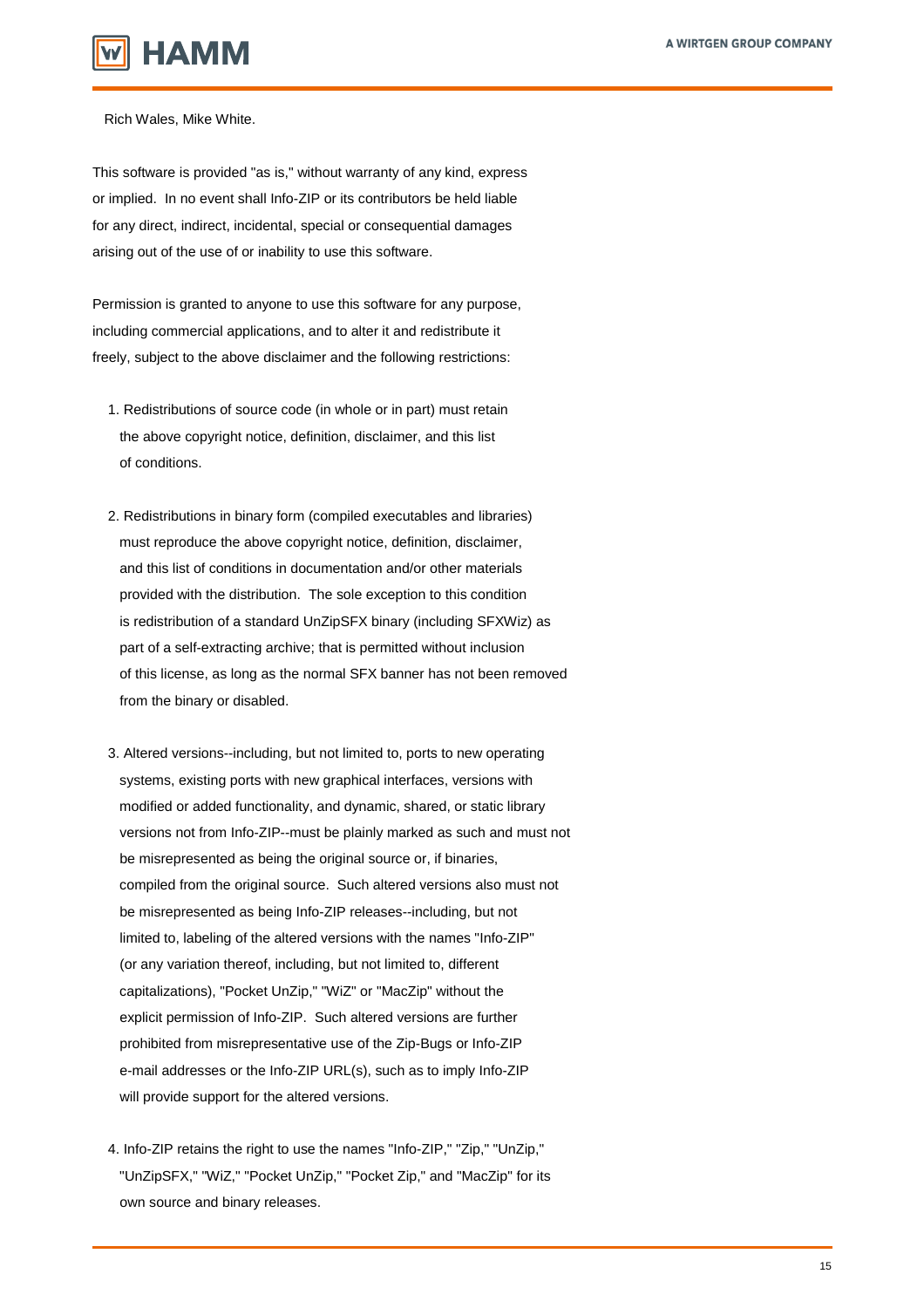

## **MIT License (MIT) – ManagedNativeWifi**

The MIT License (MIT)

Copyright (c) 2015-2019 emoacht

Permission is hereby granted, free of charge, to any person obtaining a copy of this software and associated documentation files (the "Software"), to deal in the Software without restriction, including without limitation the rights to use, copy, modify, merge, publish, distribute, sublicense, and/or sell copies of the Software, and to permit persons to whom the Software is furnished to do so, subject to the following conditions:

The above copyright notice and this permission notice shall be included in all copies or substantial portions of the Software.

THE SOFTWARE IS PROVIDED "AS IS", WITHOUT WARRANTY OF ANY KIND, EXPRESS OR IMPLIED, INCLUDING BUT NOT LIMITED TO THE WARRANTIES OF MERCHANTABILITY, FITNESS FOR A PARTICULAR PURPOSE AND NONINFRINGEMENT. IN NO EVENT SHALL THE AUTHORS OR COPYRIGHT HOLDERS BE LIABLE FOR ANY CLAIM, DAMAGES OR OTHER LIABILITY, WHETHER IN AN ACTION OF CONTRACT, TORT OR OTHERWISE, ARISING FROM, OUT OF OR IN CONNECTION WITH THE SOFTWARE OR THE USE OR OTHER DEALINGS IN THE **SOFTWARE** 

### **OpenSSL License - openssl**

Copyright (c) 1998-2019 The OpenSSL Project. All rights reserved.

Redistribution and use in source and binary forms, with or without modification, are permitted provided that the following conditions are met:

- 1. Redistributions of source code must retain the above copyright notice, this list of conditions and the following disclaimer.
- 2. Redistributions in binary form must reproduce the above copyright notice, this list of conditions and the following disclaimer in the documentation and/or other materials provided with the distribution.
- 3. All advertising materials mentioning features or use of this software must display the following acknowledgment: "This product includes software developed by the OpenSSL Project for use in the OpenSSL Toolkit. (http://www.openssl.org/)"
- 4. The names "OpenSSL Toolkit" and "OpenSSL Project" must not be used to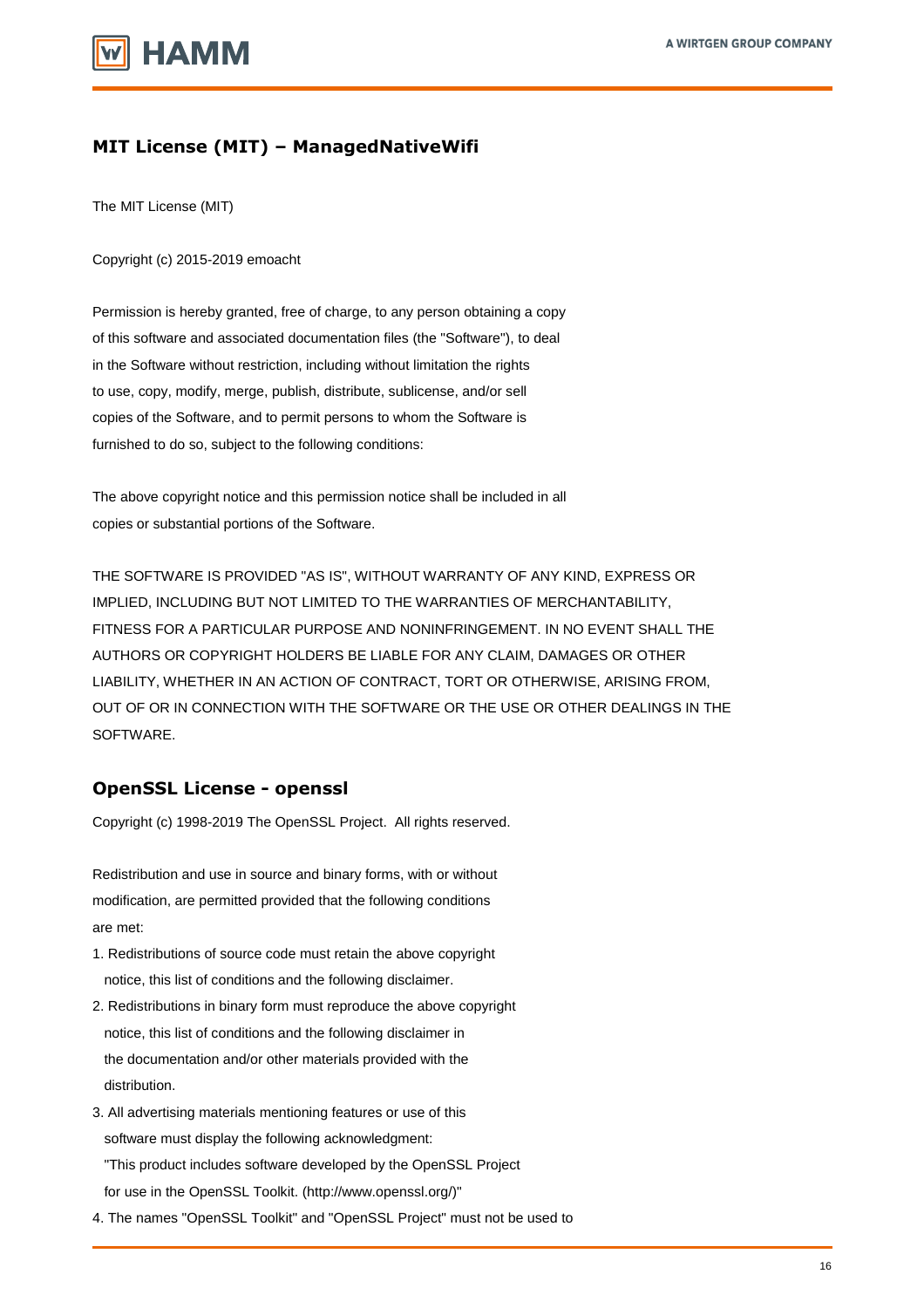

 endorse or promote products derived from this software without prior written permission. For written permission, please contact openssl-core@openssl.org.

- 5. Products derived from this software may not be called "OpenSSL" nor may "OpenSSL" appear in their names without prior written permission of the OpenSSL Project.
- 6. Redistributions of any form whatsoever must retain the following acknowledgment:

 "This product includes software developed by the OpenSSL Project for use in the OpenSSL Toolkit (http://www.openssl.org/)"

THIS SOFTWARE IS PROVIDED BY THE OpenSSL PROJECT ``AS IS'' AND ANY EXPRESSED OR IMPLIED WARRANTIES, INCLUDING, BUT NOT LIMITED TO, THE IMPLIED WARRANTIES OF MERCHANTABILITY AND FITNESS FOR A PARTICULAR PURPOSE ARE DISCLAIMED. IN NO EVENT SHALL THE OpenSSL PROJECT OR ITS CONTRIBUTORS BE LIABLE FOR ANY DIRECT, INDIRECT, INCIDENTAL, SPECIAL, EXEMPLARY, OR CONSEQUENTIAL DAMAGES (INCLUDING, BUT NOT LIMITED TO, PROCUREMENT OF SUBSTITUTE GOODS OR SERVICES; LOSS OF USE, DATA, OR PROFITS; OR BUSINESS INTERRUPTION) HOWEVER CAUSED AND ON ANY THEORY OF LIABILITY, WHETHER IN CONTRACT, STRICT LIABILITY, OR TORT (INCLUDING NEGLIGENCE OR OTHERWISE) ARISING IN ANY WAY OUT OF THE USE OF THIS SOFTWARE, EVEN IF ADVISED OF THE POSSIBILITY OF SUCH DAMAGE

This product includes cryptographic software written by Eric Young (eay@cryptsoft.com). This product includes software written by Tim Hudson (tjh@cryptsoft.com).

## **Original SSLeay License – openssl**

Copyright (C) 1995-1998 Eric Young (eay@cryptsoft.com) All rights reserved.

This package is an SSL implementation written by Eric Young (eay@cryptsoft.com). The implementation was written so as to conform with Netscapes SSL.

This library is free for commercial and non-commercial use as long as the following conditions are aheared to. The following conditions apply to all code found in this distribution, be it the RC4, RSA, lhash, DES, etc., code; not just the SSL code. The SSL documentation included with this distribution is covered by the same copyright terms except that the holder is Tim Hudson (tjh@cryptsoft.com).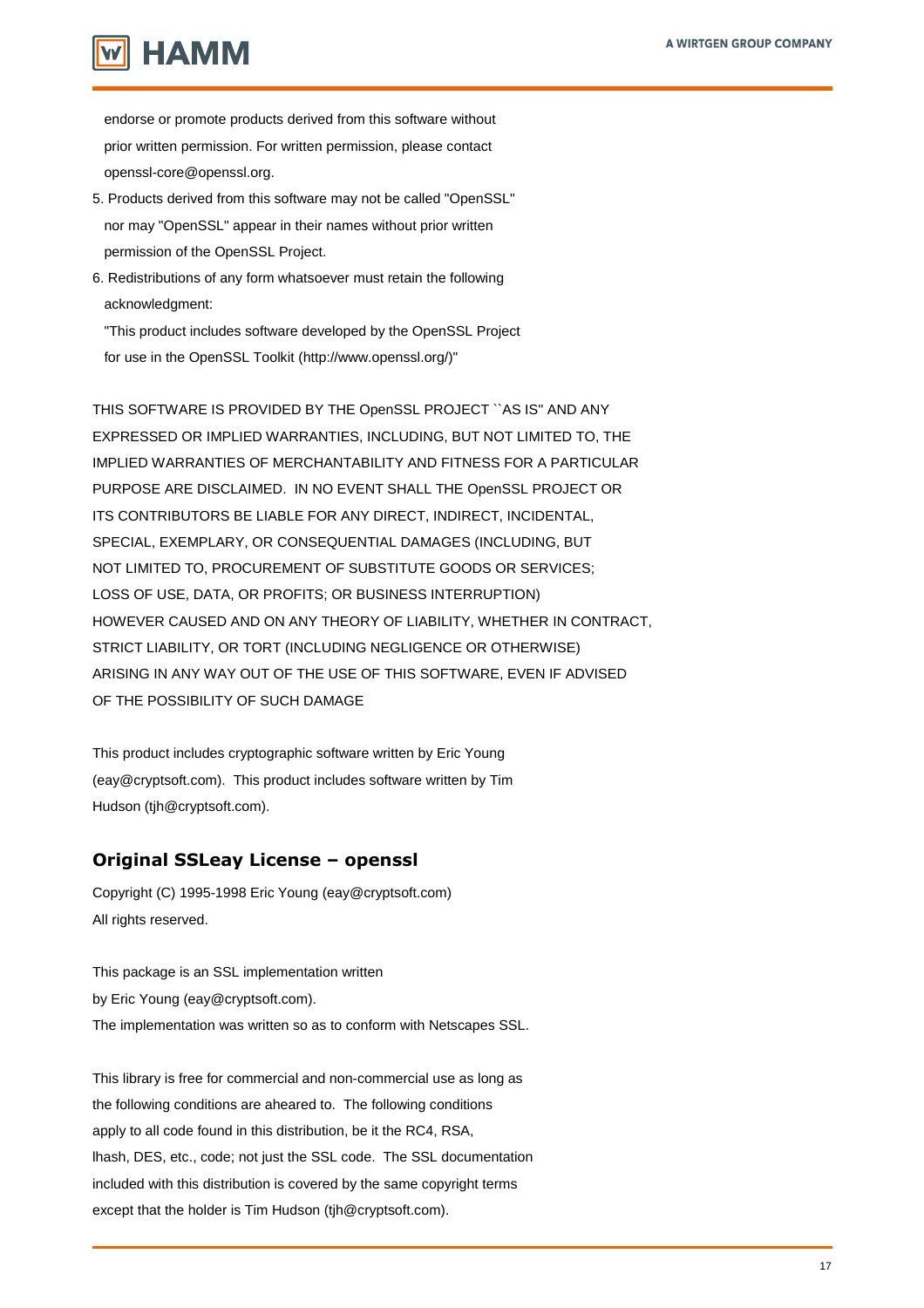

Copyright remains Eric Young's, and as such any Copyright notices in the code are not to be removed. If this package is used in a product, Eric Young should be given attribution as the author of the parts of the library used. This can be in the form of a textual message at program startup or

in documentation (online or textual) provided with the package.

Redistribution and use in source and binary forms, with or without modification, are permitted provided that the following conditions are met:

- 1. Redistributions of source code must retain the copyright notice, this list of conditions and the following disclaimer.
- 2. Redistributions in binary form must reproduce the above copyright notice, this list of conditions and the following disclaimer in the documentation and/or other materials provided with the distribution.
- 3. All advertising materials mentioning features or use of this software must display the following acknowledgement:
	- "This product includes cryptographic software written by

Eric Young (eay@cryptsoft.com)"

 The word 'cryptographic' can be left out if the rouines from the library being used are not cryptographic related :-).

4. If you include any Windows specific code (or a derivative thereof) from the apps directory (application code) you must include an acknowledgement: "This product includes software written by Tim Hudson (tjh@cryptsoft.com)"

### THIS SOFTWARE IS PROVIDED BY ERIC YOUNG ``AS IS'' AND

ANY EXPRESS OR IMPLIED WARRANTIES, INCLUDING, BUT NOT LIMITED TO, THE IMPLIED WARRANTIES OF MERCHANTABILITY AND FITNESS FOR A PARTICULAR PURPOSE ARE DISCLAIMED. IN NO EVENT SHALL THE AUTHOR OR CONTRIBUTORS BE LIABLE FOR ANY DIRECT, INDIRECT, INCIDENTAL, SPECIAL, EXEMPLARY, OR CONSEQUENTIAL DAMAGES (INCLUDING, BUT NOT LIMITED TO, PROCUREMENT OF SUBSTITUTE GOODS OR SERVICES; LOSS OF USE, DATA, OR PROFITS; OR BUSINESS INTERRUPTION) HOWEVER CAUSED AND ON ANY THEORY OF LIABILITY, WHETHER IN CONTRACT, STRICT LIABILITY, OR TORT (INCLUDING NEGLIGENCE OR OTHERWISE) ARISING IN ANY WAY OUT OF THE USE OF THIS SOFTWARE, EVEN IF ADVISED OF THE POSSIBILITY OF SUCH DAMAGE.

The licence and distribution terms for any publically available version or derivative of this code cannot be changed. i.e. this code cannot simply be copied and put under another distribution licence [including the GNU Public Licence.]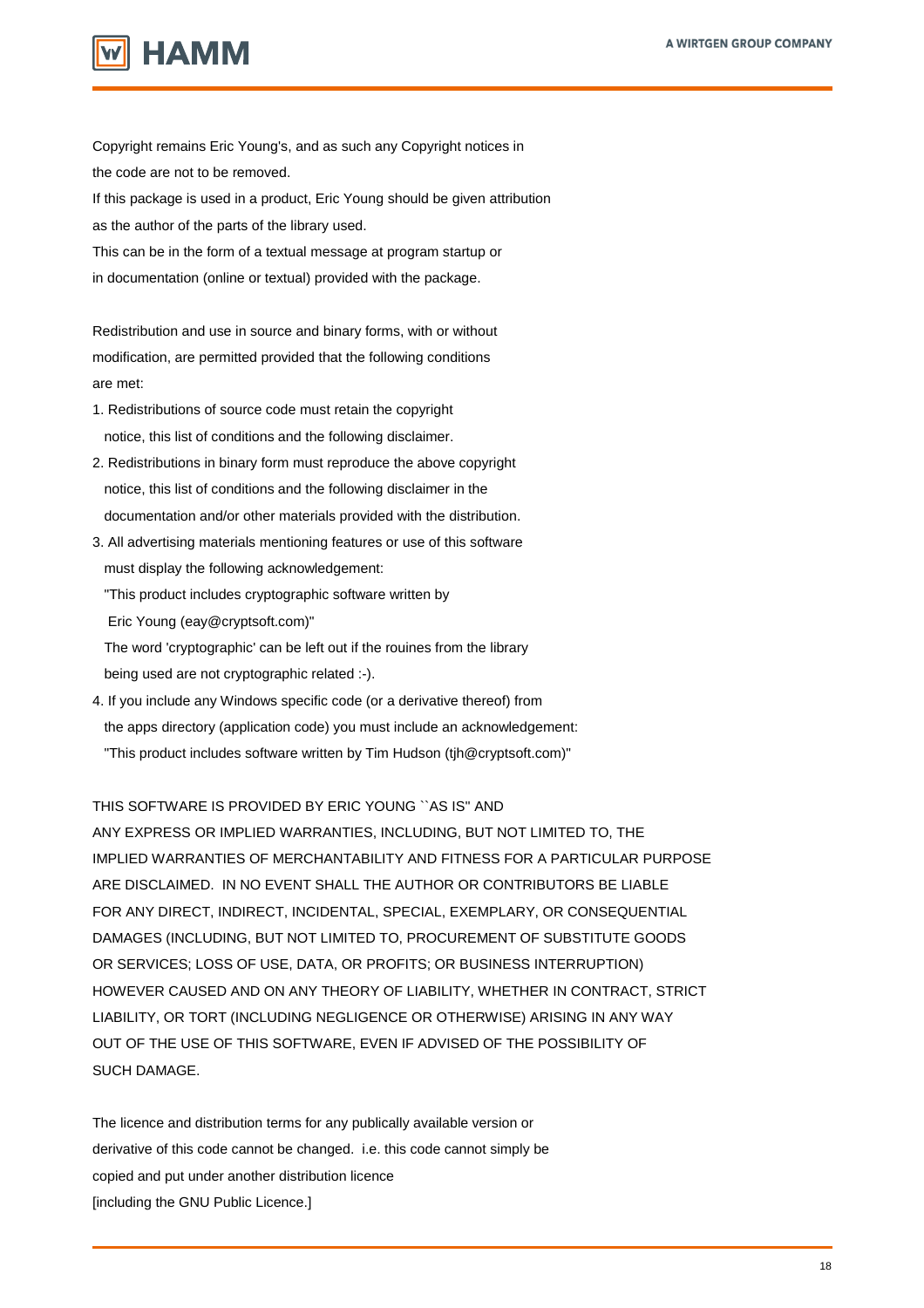

## **WITOS HCQ PostgreSQL License – npgsql**

Copyright (c) 2002-2021, Npgsql

Permission to use, copy, modify, and distribute this software and its documentation for any purpose, without fee, and without a written agreement is hereby granted, provided that the above copyright notice and this paragraph and the following two paragraphs appear in all copies.

IN NO EVENT SHALL NPGSQL BE LIABLE TO ANY PARTY FOR DIRECT, INDIRECT, SPECIAL, INCIDENTAL, OR CONSEQUENTIAL DAMAGES, INCLUDING LOST PROFITS, ARISING OUT OF THE USE OF THIS SOFTWARE AND ITS DOCUMENTATION, EVEN IF Npgsql HAS BEEN ADVISED OF THE POSSIBILITY OF SUCH DAMAGE.

NPGSQL SPECIFICALLY DISCLAIMS ANY WARRANTIES, INCLUDING, BUT NOT LIMITED TO, THE IMPLIED WARRANTIES OF MERCHANTABILITY AND FITNESS FOR A PARTICULAR PURPOSE. THE SOFTWARE PROVIDED HEREUNDER IS ON AN "AS IS" BASIS, AND Npgsql HAS NO OBLIGATIONS TO PROVIDE MAINTENANCE, SUPPORT, UPDATES, ENHANCEMENTS, OR MODIFICATIONS.

### **BSD License - protobuf-net**

The core Protocol Buffers technology is provided courtesy of Google. At the time of writing, this is released under the BSD license. Full details can be found here:

http://code.google.com/p/protobuf/

This .NET implementation is Copyright 2008 Marc Gravell

 Licensed under the Apache License, Version 2.0 (the "License"); you may not use this file except in compliance with the License. You may obtain a copy of the License at

http://www.apache.org/licenses/LICENSE-2.0

 Unless required by applicable law or agreed to in writing, software distributed under the License is distributed on an "AS IS" BASIS, WITHOUT WARRANTIES OR CONDITIONS OF ANY KIND, either express or implied. See the License for the specific language governing permissions and limitations under the License.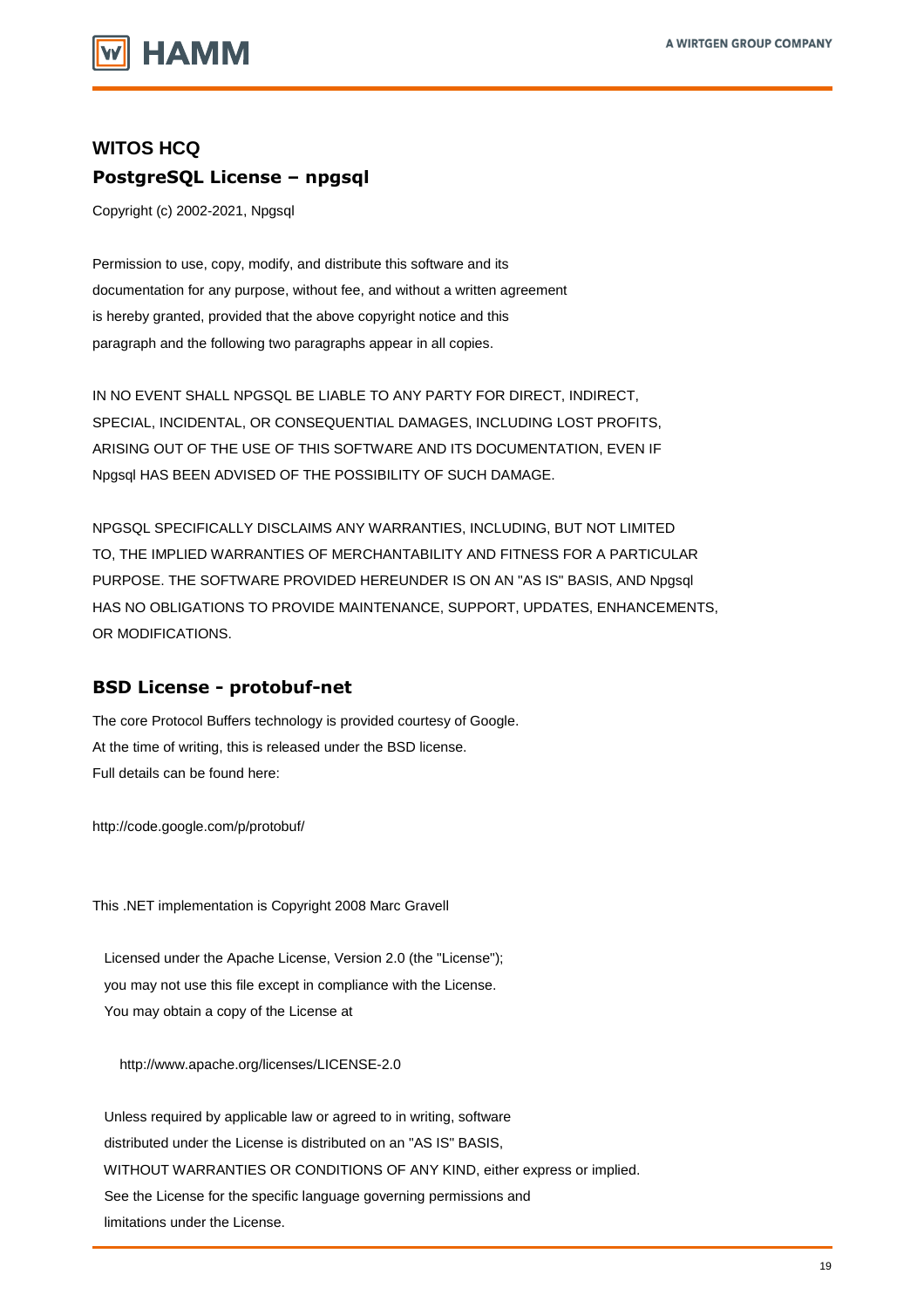

## **Apache 2.0 - protobuf-net**

Apache License

 Version 2.0, January 2004 http://www.apache.org/licenses/

### TERMS AND CONDITIONS FOR USE, REPRODUCTION, AND DISTRIBUTION

1. Definitions.

 "License" shall mean the terms and conditions for use, reproduction, and distribution as defined by Sections 1 through 9 of this document.

 "Licensor" shall mean the copyright owner or entity authorized by the copyright owner that is granting the License.

 "Legal Entity" shall mean the union of the acting entity and all other entities that control, are controlled by, or are under common control with that entity. For the purposes of this definition, "control" means (i) the power, direct or indirect, to cause the direction or management of such entity, whether by contract or otherwise, or (ii) ownership of fifty percent (50%) or more of the outstanding shares, or (iii) beneficial ownership of such entity.

 "You" (or "Your") shall mean an individual or Legal Entity exercising permissions granted by this License.

 "Source" form shall mean the preferred form for making modifications, including but not limited to software source code, documentation source, and configuration files.

 "Object" form shall mean any form resulting from mechanical transformation or translation of a Source form, including but not limited to compiled object code, generated documentation, and conversions to other media types.

 "Work" shall mean the work of authorship, whether in Source or Object form, made available under the License, as indicated by a copyright notice that is included in or attached to the work (an example is provided in the Appendix below).

"Derivative Works" shall mean any work, whether in Source or Object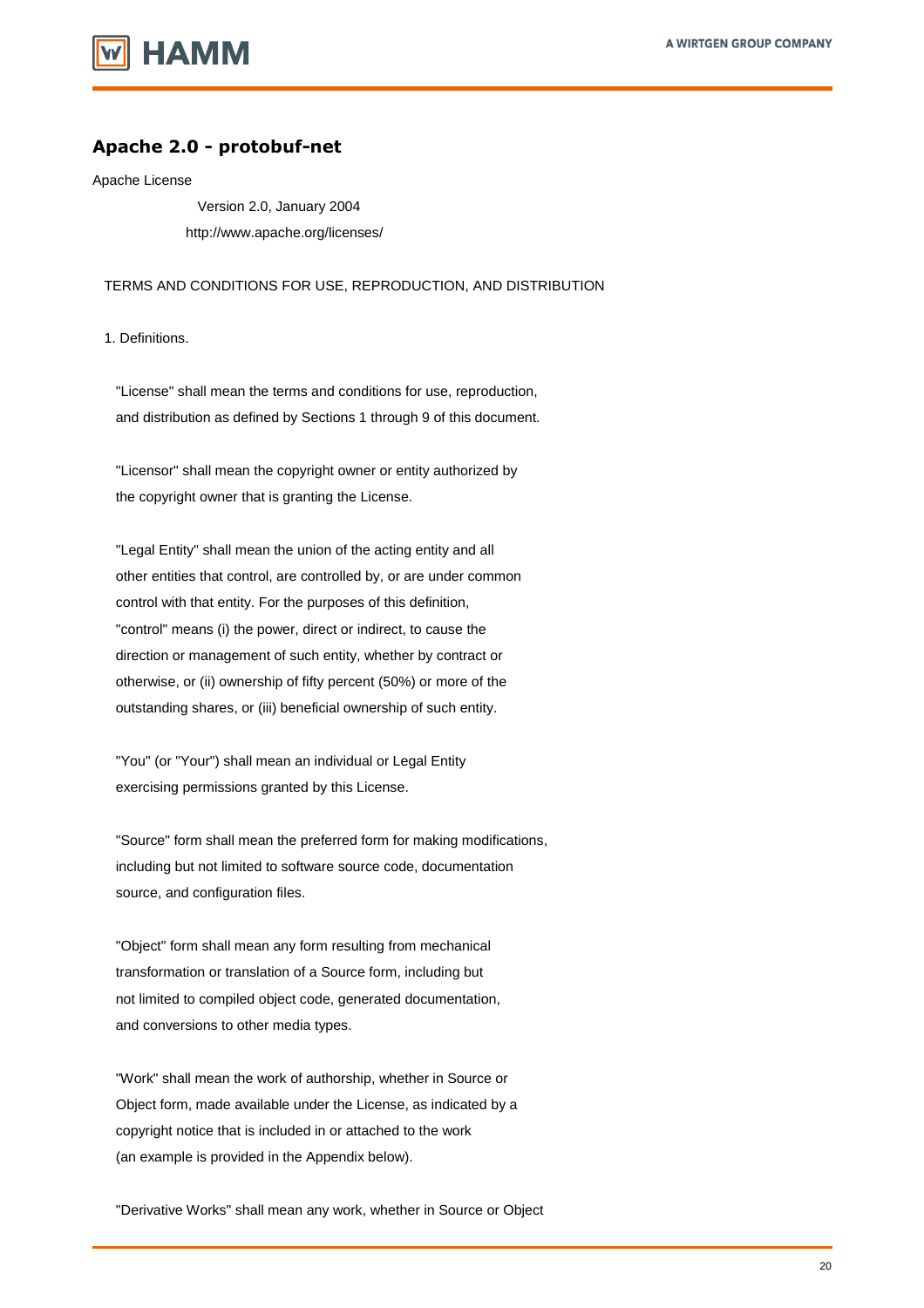# **HAMM**

 form, that is based on (or derived from) the Work and for which the editorial revisions, annotations, elaborations, or other modifications represent, as a whole, an original work of authorship. For the purposes of this License, Derivative Works shall not include works that remain separable from, or merely link (or bind by name) to the interfaces of, the Work and Derivative Works thereof.

 "Contribution" shall mean any work of authorship, including the original version of the Work and any modifications or additions to that Work or Derivative Works thereof, that is intentionally submitted to Licensor for inclusion in the Work by the copyright owner or by an individual or Legal Entity authorized to submit on behalf of the copyright owner. For the purposes of this definition, "submitted" means any form of electronic, verbal, or written communication sent to the Licensor or its representatives, including but not limited to communication on electronic mailing lists, source code control systems, and issue tracking systems that are managed by, or on behalf of, the Licensor for the purpose of discussing and improving the Work, but excluding communication that is conspicuously marked or otherwise designated in writing by the copyright owner as "Not a Contribution."

 "Contributor" shall mean Licensor and any individual or Legal Entity on behalf of whom a Contribution has been received by Licensor and subsequently incorporated within the Work.

- 2. Grant of Copyright License. Subject to the terms and conditions of this License, each Contributor hereby grants to You a perpetual, worldwide, non-exclusive, no-charge, royalty-free, irrevocable copyright license to reproduce, prepare Derivative Works of, publicly display, publicly perform, sublicense, and distribute the Work and such Derivative Works in Source or Object form.
- 3. Grant of Patent License. Subject to the terms and conditions of this License, each Contributor hereby grants to You a perpetual, worldwide, non-exclusive, no-charge, royalty-free, irrevocable (except as stated in this section) patent license to make, have made, use, offer to sell, sell, import, and otherwise transfer the Work, where such license applies only to those patent claims licensable by such Contributor that are necessarily infringed by their Contribution(s) alone or by combination of their Contribution(s) with the Work to which such Contribution(s) was submitted. If You institute patent litigation against any entity (including a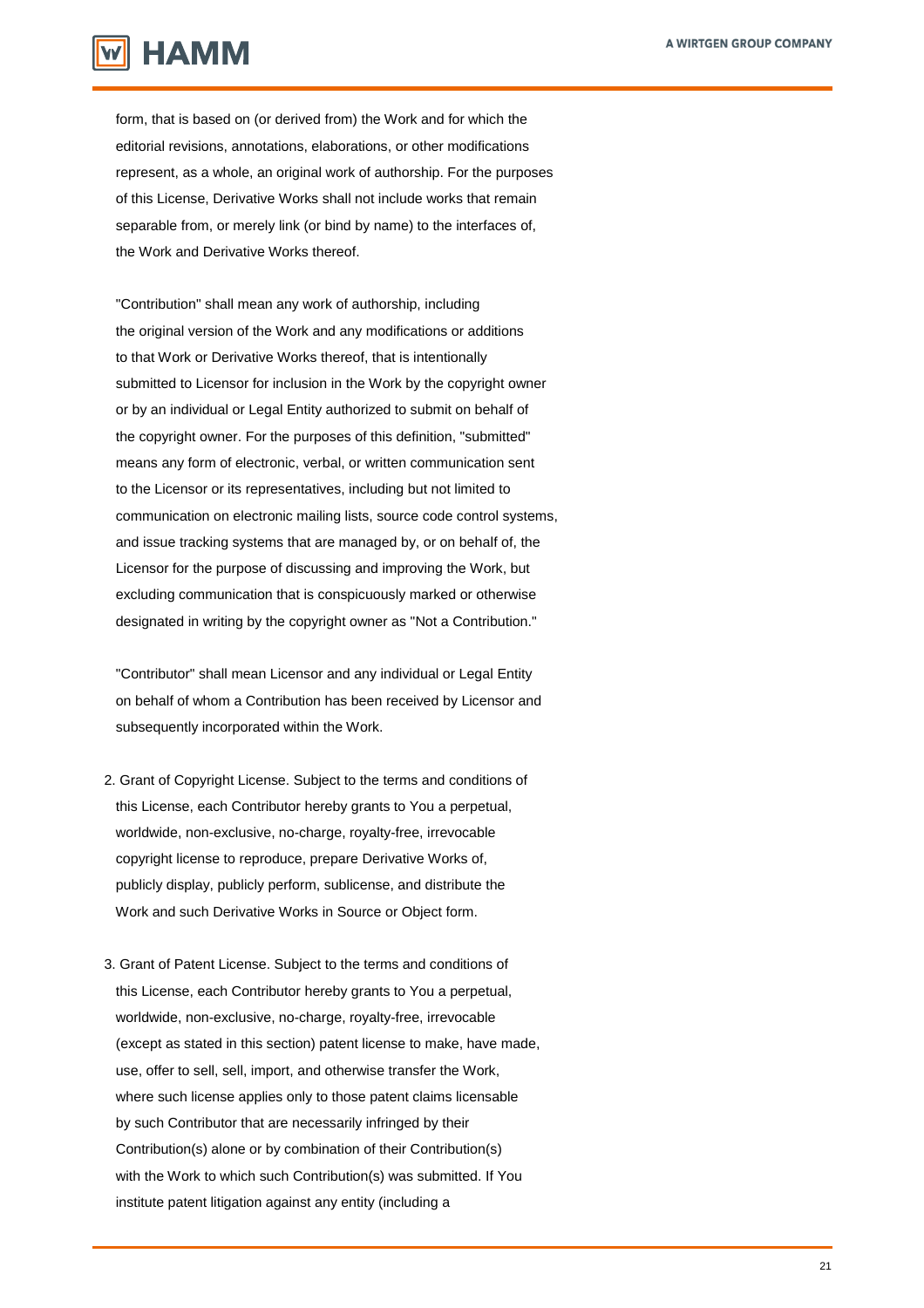## cross-claim or counterclaim in a lawsuit) alleging that the Work or a Contribution incorporated within the Work constitutes direct or contributory patent infringement, then any patent licenses granted to You under this License for that Work shall terminate as of the date such litigation is filed.

**HAMM** 

- 4. Redistribution. You may reproduce and distribute copies of the Work or Derivative Works thereof in any medium, with or without modifications, and in Source or Object form, provided that You meet the following conditions:
	- (a) You must give any other recipients of the Work or Derivative Works a copy of this License; and
	- (b) You must cause any modified files to carry prominent notices stating that You changed the files; and
	- (c) You must retain, in the Source form of any Derivative Works that You distribute, all copyright, patent, trademark, and attribution notices from the Source form of the Work, excluding those notices that do not pertain to any part of the Derivative Works; and
	- (d) If the Work includes a "NOTICE" text file as part of its distribution, then any Derivative Works that You distribute must include a readable copy of the attribution notices contained within such NOTICE file, excluding those notices that do not pertain to any part of the Derivative Works, in at least one of the following places: within a NOTICE text file distributed as part of the Derivative Works; within the Source form or documentation, if provided along with the Derivative Works; or, within a display generated by the Derivative Works, if and wherever such third-party notices normally appear. The contents of the NOTICE file are for informational purposes only and do not modify the License. You may add Your own attribution notices within Derivative Works that You distribute, alongside or as an addendum to the NOTICE text from the Work, provided that such additional attribution notices cannot be construed as modifying the License.

 You may add Your own copyright statement to Your modifications and may provide additional or different license terms and conditions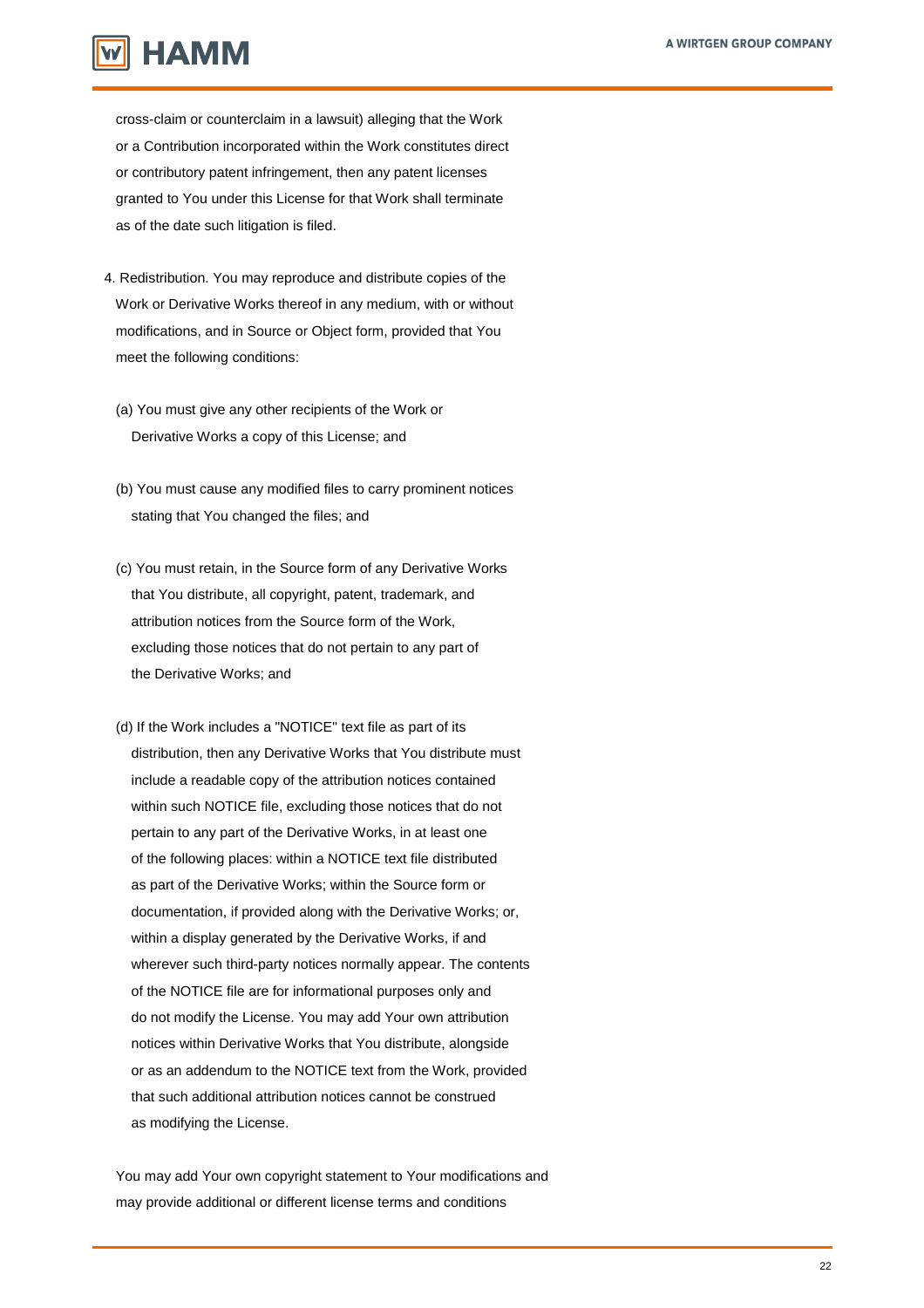## for use, reproduction, or distribution of Your modifications, or for any such Derivative Works as a whole, provided Your use, reproduction, and distribution of the Work otherwise complies with the conditions stated in this License.

**HAMM** 

- 5. Submission of Contributions. Unless You explicitly state otherwise, any Contribution intentionally submitted for inclusion in the Work by You to the Licensor shall be under the terms and conditions of this License, without any additional terms or conditions. Notwithstanding the above, nothing herein shall supersede or modify the terms of any separate license agreement you may have executed with Licensor regarding such Contributions.
- 6. Trademarks. This License does not grant permission to use the trade names, trademarks, service marks, or product names of the Licensor, except as required for reasonable and customary use in describing the origin of the Work and reproducing the content of the NOTICE file.
- 7. Disclaimer of Warranty. Unless required by applicable law or agreed to in writing, Licensor provides the Work (and each Contributor provides its Contributions) on an "AS IS" BASIS, WITHOUT WARRANTIES OR CONDITIONS OF ANY KIND, either express or implied, including, without limitation, any warranties or conditions of TITLE, NON-INFRINGEMENT, MERCHANTABILITY, or FITNESS FOR A PARTICULAR PURPOSE. You are solely responsible for determining the appropriateness of using or redistributing the Work and assume any risks associated with Your exercise of permissions under this License.
- 8. Limitation of Liability. In no event and under no legal theory, whether in tort (including negligence), contract, or otherwise, unless required by applicable law (such as deliberate and grossly negligent acts) or agreed to in writing, shall any Contributor be liable to You for damages, including any direct, indirect, special, incidental, or consequential damages of any character arising as a result of this License or out of the use or inability to use the Work (including but not limited to damages for loss of goodwill, work stoppage, computer failure or malfunction, or any and all other commercial damages or losses), even if such Contributor has been advised of the possibility of such damages.
- 9. Accepting Warranty or Additional Liability. While redistributing the Work or Derivative Works thereof, You may choose to offer,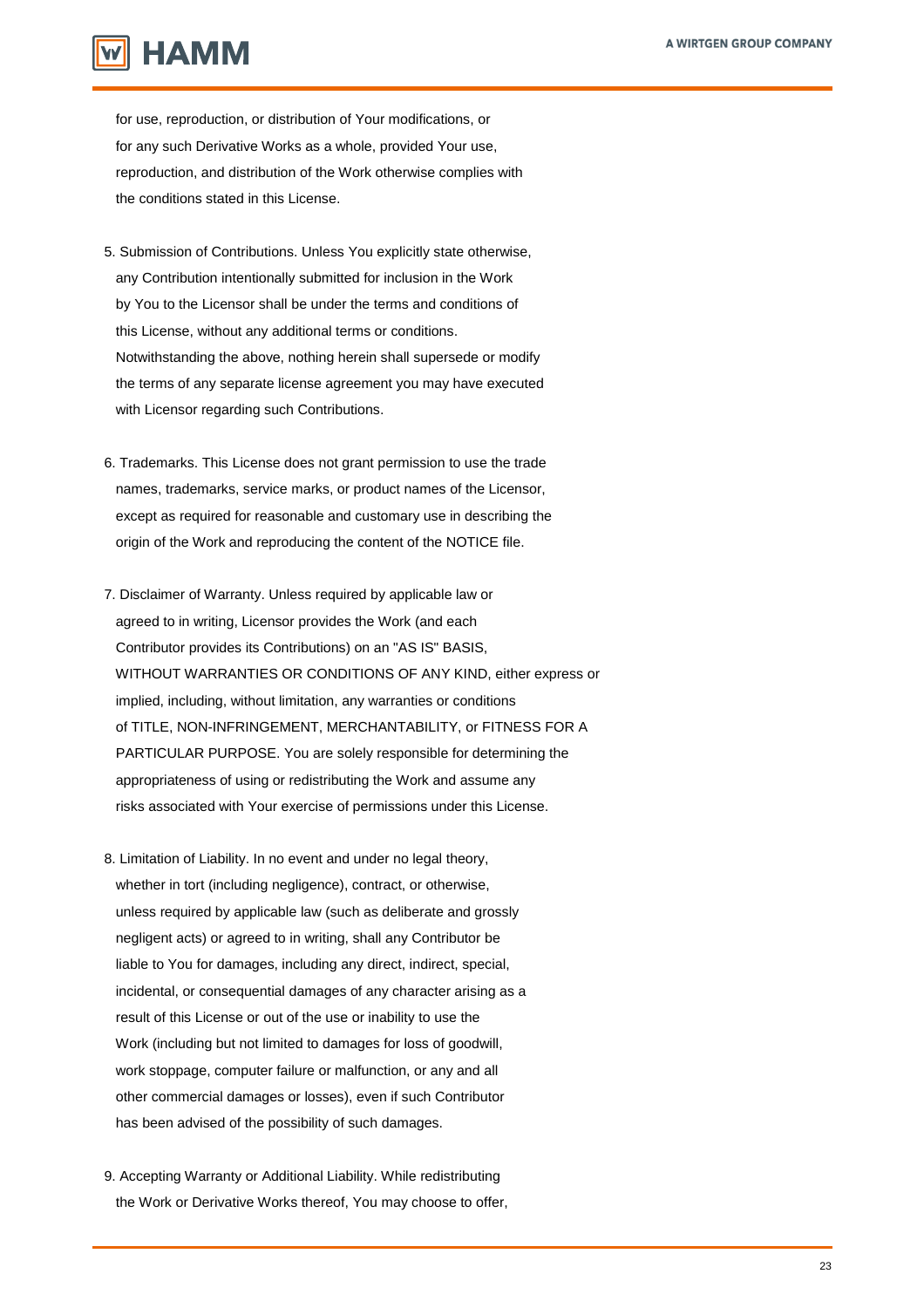

 and charge a fee for, acceptance of support, warranty, indemnity, or other liability obligations and/or rights consistent with this License. However, in accepting such obligations, You may act only on Your own behalf and on Your sole responsibility, not on behalf of any other Contributor, and only if You agree to indemnify, defend, and hold each Contributor harmless for any liability incurred by, or claims asserted against, such Contributor by reason of your accepting any such warranty or additional liability.

## **GPL 2.0 - Connector/Net**

Version 2, June 1991

Copyright (C) 1989, 1991 Free Software Foundation, Inc. 51 Franklin Street, Fifth Floor, Boston, MA 02110-1301, USA

Everyone is permitted to copy and distribute verbatim copies of this license document, but changing it is not allowed.

### Preamble

The licenses for most software are designed to take away your freedom to share and change it. By contrast, the GNU General Public License is intended to guarantee your freedom to share and change free software--to make sure the software is free for all its users. This General Public License applies to most of the Free Software Foundation's software and to any other program whose authors commit to using it. (Some other Free Software Foundation software is covered by the GNU Lesser General Public License instead.) You can apply it to your programs, too.

When we speak of free software, we are referring to freedom, not price. Our General Public Licenses are designed to make sure that you have the freedom to distribute copies of free software (and charge for this service if you wish), that you receive source code or can get it if you want it, that you can change the software or use pieces of it in new free programs; and that you know you can do these things.

To protect your rights, we need to make restrictions that forbid anyone to deny you these rights or to ask you to surrender the rights. These restrictions translate to certain responsibilities for you if you distribute copies of the software, or if you modify it.

For example, if you distribute copies of such a program, whether gratis or for a fee, you must give the recipients all the rights that you have. You must make sure that they, too, receive or can get the source code. And you must show them these terms so they know their rights.

We protect your rights with two steps: (1) copyright the software, and (2) offer you this license which gives you legal permission to copy, distribute and/or modify the software.

Also, for each author's protection and ours, we want to make certain that everyone understands that there is no warranty for this free software. If the software is modified by someone else and passed on, we want its recipients to know that what they have is not the original, so that any problems introduced by others will not reflect on the original authors' reputations.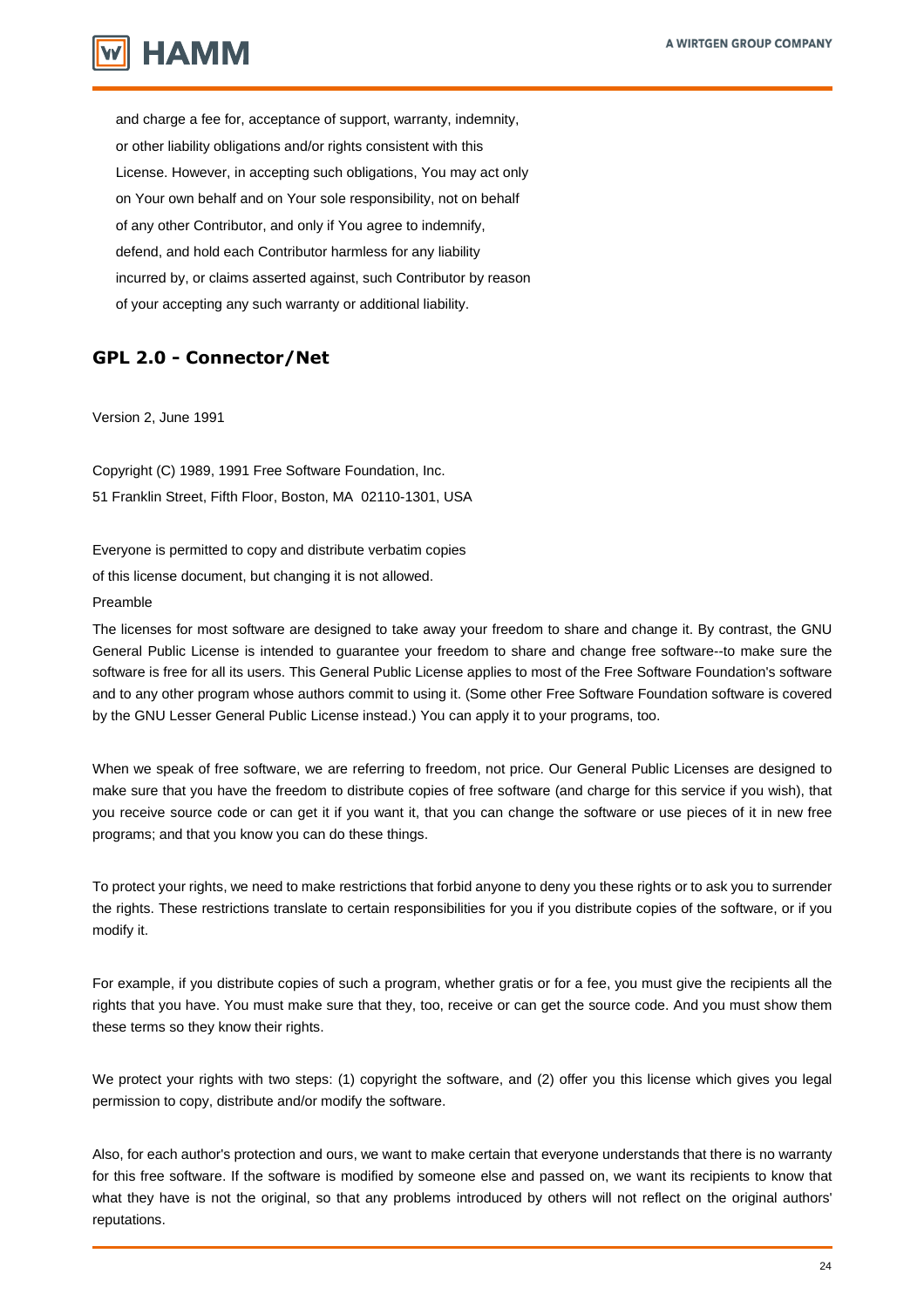Finally, any free program is threatened constantly by software patents. We wish to avoid the danger that redistributors of a free program will individually obtain patent licenses, in effect making the program proprietary. To prevent this, we have made it clear that any patent must be licensed for everyone's free use or not licensed at all.

The precise terms and conditions for copying, distribution and modification follow.

### TERMS AND CONDITIONS FOR COPYING, DISTRIBUTION AND MODIFICATION

0. This License applies to any program or other work which contains a notice placed by the copyright holder saying it may be distributed under the terms of this General Public License. The "Program", below, refers to any such program or work, and a "work based on the Program" means either the Program or any derivative work under copyright law: that is to say, a work containing the Program or a portion of it, either verbatim or with modifications and/or translated into another language. (Hereinafter, translation is included without limitation in the term "modification".) Each licensee is addressed as "you".

Activities other than copying, distribution and modification are not covered by this License; they are outside its scope. The act of running the Program is not restricted, and the output from the Program is covered only if its contents constitute a work based on the Program (independent of having been made by running the Program). Whether that is true depends on what the Program does.

1. You may copy and distribute verbatim copies of the Program's source code as you receive it, in any medium, provided that you conspicuously and appropriately publish on each copy an appropriate copyright notice and disclaimer of warranty; keep intact all the notices that refer to this License and to the absence of any warranty; and give any other recipients of the Program a copy of this License along with the Program.

You may charge a fee for the physical act of transferring a copy, and you may at your option offer warranty protection in exchange for a fee.

2. You may modify your copy or copies of the Program or any portion of it, thus forming a work based on the Program, and copy and distribute such modifications or work under the terms of Section 1 above, provided that you also meet all of these conditions:

a) You must cause the modified files to carry prominent notices stating that you changed the files and the date of any change.

b) You must cause any work that you distribute or publish, that in whole or in part contains or is derived from the Program or any part thereof, to be licensed as a whole at no charge to all third parties under the terms of this License.

c) If the modified program normally reads commands interactively when run, you must cause it, when started running for such interactive use in the most ordinary way, to print or display an announcement including an appropriate copyright notice and a notice that there is no warranty (or else, saying that you provide a warranty) and that users may redistribute the program under these conditions, and telling the user how to view a copy of this License. (Exception: if the Program itself is interactive but does not normally print such an announcement, your work based on the Program is not required to print an announcement.)

These requirements apply to the modified work as a whole. If identifiable sections of that work are not derived from the Program, and can be reasonably considered independent and separate works in themselves, then this License, and its terms, do not apply to those sections when you distribute them as separate works. But when you distribute the same sections as part of a whole which is a work based on the Program, the distribution of the whole must be on the terms of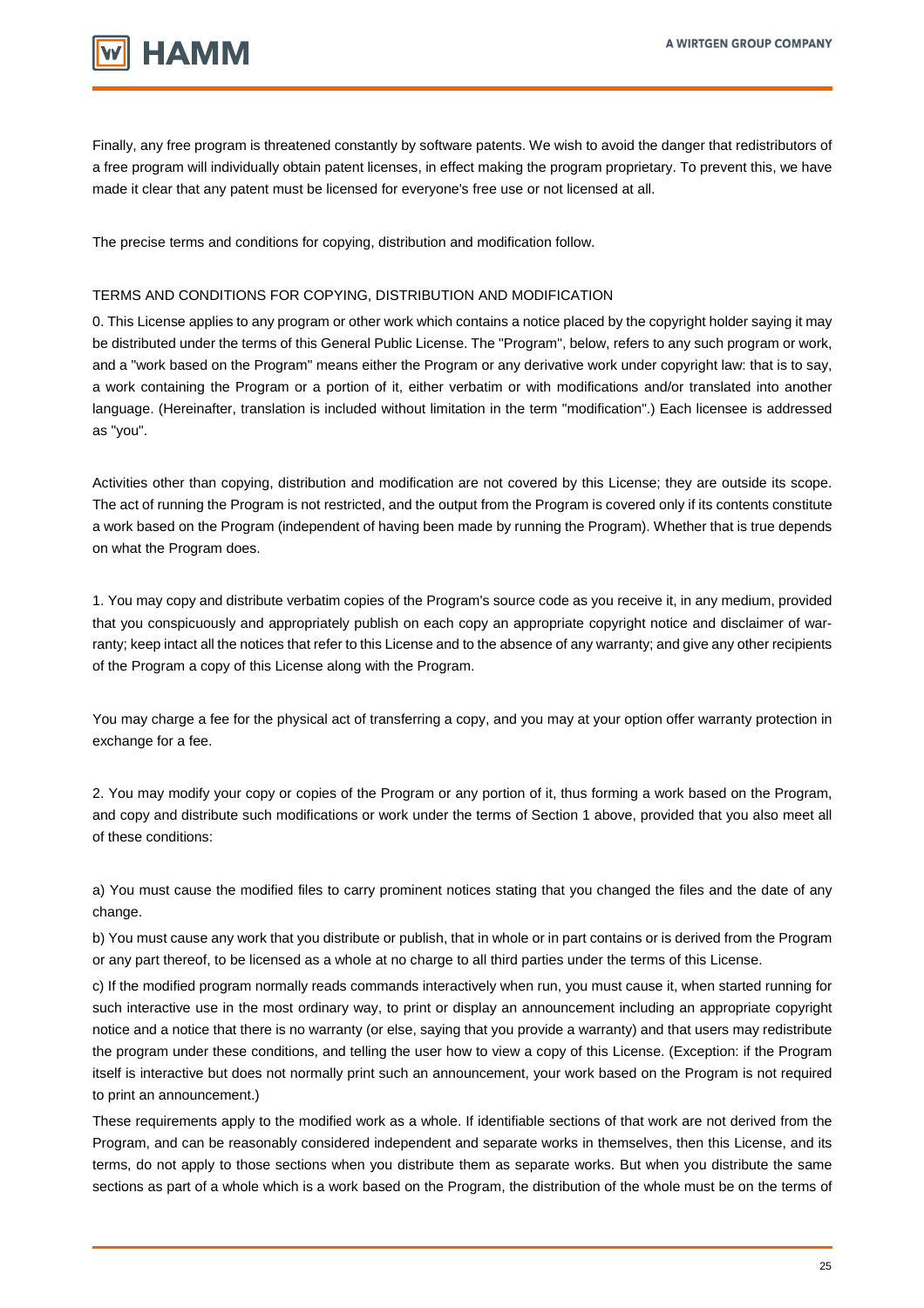

this License, whose permissions for other licensees extend to the entire whole, and thus to each and every part regardless of who wrote it.

Thus, it is not the intent of this section to claim rights or contest your rights to work written entirely by you; rather, the intent is to exercise the right to control the distribution of derivative or collective works based on the Program.

In addition, mere aggregation of another work not based on the Program with the Program (or with a work based on the Program) on a volume of a storage or distribution medium does not bring the other work under the scope of this License.

3. You may copy and distribute the Program (or a work based on it, under Section 2) in object code or executable form under the terms of Sections 1 and 2 above provided that you also do one of the following:

a) Accompany it with the complete corresponding machine-readable source code, which must be distributed under the terms of Sections 1 and 2 above on a medium customarily used for software interchange; or,

b) Accompany it with a written offer, valid for at least three years, to give any third party, for a charge no more than your cost of physically performing source distribution, a complete machine-readable copy of the corresponding source code, to be distributed under the terms of Sections 1 and 2 above on a medium customarily used for software interchange; or, c) Accompany it with the information you received as to the offer to distribute corresponding source code. (This alternative is allowed only for noncommercial distribution and only if you received the program in object code or executable form with such an offer, in accord with Subsection b above.)

The source code for a work means the preferred form of the work for making modifications to it. For an executable work, complete source code means all the source code for all modules it contains, plus any associated interface definition files, plus the scripts used to control compilation and installation of the executable. However, as a special exception, the source code distributed need not include anything that is normally distributed (in either source or binary form) with the major components (compiler, kernel, and so on) of the operating system on which the executable runs, unless that component itself accompanies the executable.

If distribution of executable or object code is made by offering access to copy from a designated place, then offering equivalent access to copy the source code from the same place counts as distribution of the source code, even though third parties are not compelled to copy the source along with the object code.

4. You may not copy, modify, sublicense, or distribute the Program except as expressly provided under this License. Any attempt otherwise to copy, modify, sublicense or distribute the Program is void, and will automatically terminate your rights under this License. However, parties who have received copies, or rights, from you under this License will not have their licenses terminated so long as such parties remain in full compliance.

5. You are not required to accept this License, since you have not signed it. However, nothing else grants you permission to modify or distribute the Program or its derivative works. These actions are prohibited by law if you do not accept this License. Therefore, by modifying or distributing the Program (or any work based on the Program), you indicate your acceptance of this License to do so, and all its terms and conditions for copying, distributing or modifying the Program or works based on it.

6. Each time you redistribute the Program (or any work based on the Program), the recipient automatically receives a license from the original licensor to copy, distribute or modify the Program subject to these terms and conditions. You may not impose any further restrictions on the recipients' exercise of the rights granted herein. You are not responsible for enforcing compliance by third parties to this License.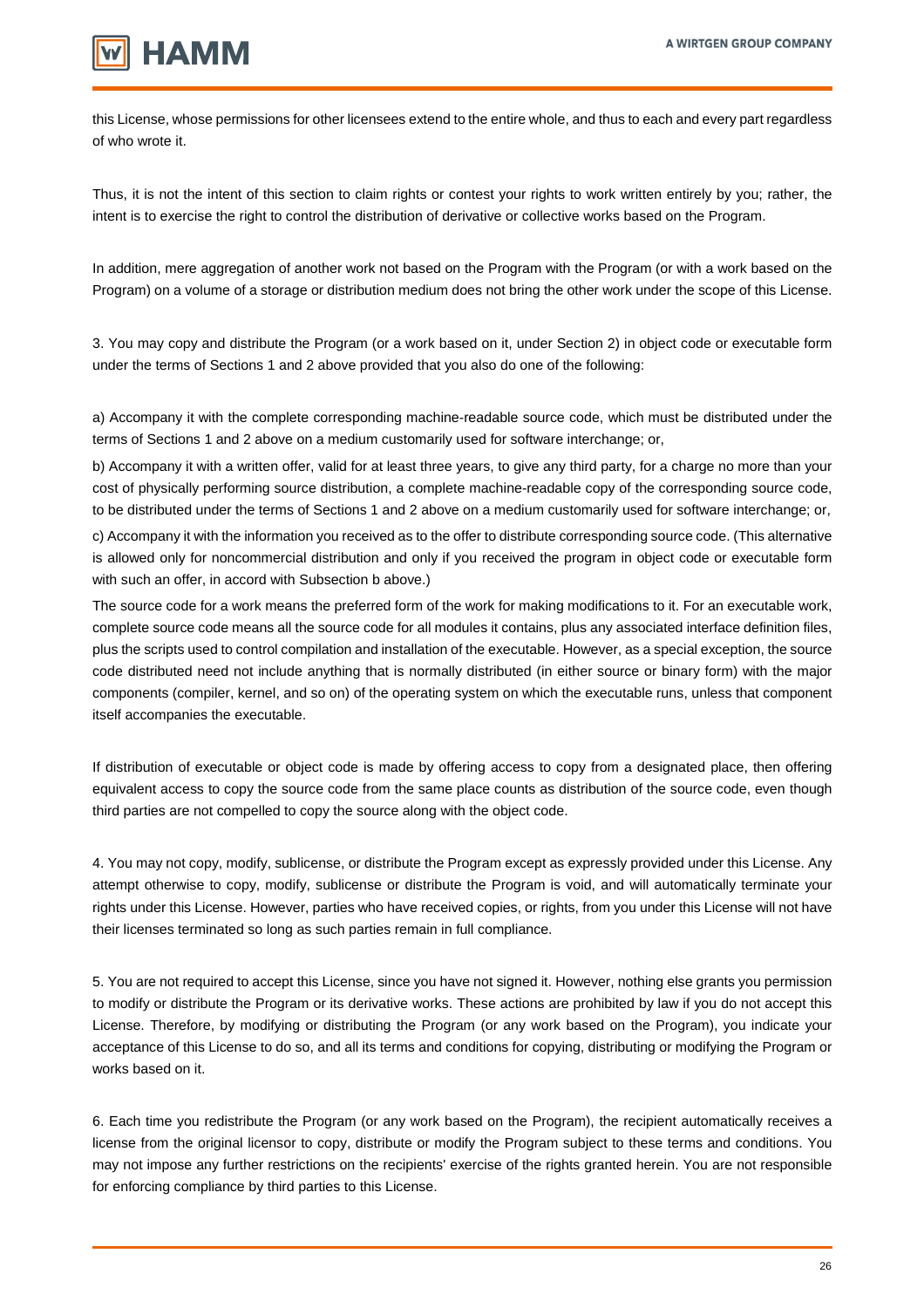

7. If, as a consequence of a court judgment or allegation of patent infringement or for any other reason (not limited to patent issues), conditions are imposed on you (whether by court order, agreement or otherwise) that contradict the conditions of this License, they do not excuse you from the conditions of this License. If you cannot distribute so as to satisfy simultaneously your obligations under this License and any other pertinent obligations, then as a consequence you may not distribute the Program at all. For example, if a patent license would not permit royalty-free redistribution of the Program by all those who receive copies directly or indirectly through you, then the only way you could satisfy both it and this License would be to refrain entirely from distribution of the Program.

If any portion of this section is held invalid or unenforceable under any particular circumstance, the balance of the section is intended to apply and the section as a whole is intended to apply in other circumstances.

It is not the purpose of this section to induce you to infringe any patents or other property right claims or to contest validity of any such claims; this section has the sole purpose of protecting the integrity of the free software distribution system, which is implemented by public license practices. Many people have made generous contributions to the wide range of software distributed through that system in reliance on consistent application of that system; it is up to the author/donor to decide if he or she is willing to distribute software through any other system and a licensee cannot impose that choice.

This section is intended to make thoroughly clear what is believed to be a consequence of the rest of this License.

8. If the distribution and/or use of the Program is restricted in certain countries either by patents or by copyrighted interfaces, the original copyright holder who places the Program under this License may add an explicit geographical distribution limitation excluding those countries, so that distribution is permitted only in or among countries not thus excluded. In such case, this License incorporates the limitation as if written in the body of this License.

9. The Free Software Foundation may publish revised and/or new versions of the General Public License from time to time. Such new versions will be similar in spirit to the present version, but may differ in detail to address new problems or concerns.

Each version is given a distinguishing version number. If the Program specifies a version number of this License which applies to it and "any later version", you have the option of following the terms and conditions either of that version or of any later version published by the Free Software Foundation. If the Program does not specify a version number of this License, you may choose any version ever published by the Free Software Foundation.

10. If you wish to incorporate parts of the Program into other free programs whose distribution conditions are different, write to the author to ask for permission. For software which is copyrighted by the Free Software Foundation, write to the Free Software Foundation; we sometimes make exceptions for this. Our decision will be guided by the two goals of preserving the free status of all derivatives of our free software and of promoting the sharing and reuse of software generally.

### NO WARRANTY

11. BECAUSE THE PROGRAM IS LICENSED FREE OF CHARGE, THERE IS NO WARRANTY FOR THE PROGRAM, TO THE EXTENT PERMITTED BY APPLICABLE LAW. EXCEPT WHEN OTHERWISE STATED IN WRITING THE COPYRIGHT HOLDERS AND/OR OTHER PARTIES PROVIDE THE PROGRAM "AS IS" WITHOUT WARRANTY OF ANY KIND, EITHER EXPRESSED OR IMPLIED, INCLUDING, BUT NOT LIMITED TO, THE IMPLIED WARRANTIES OF MERCHANTABILITY AND FITNESS FOR A PARTICULAR PURPOSE. THE ENTIRE RISK AS TO THE QUALITY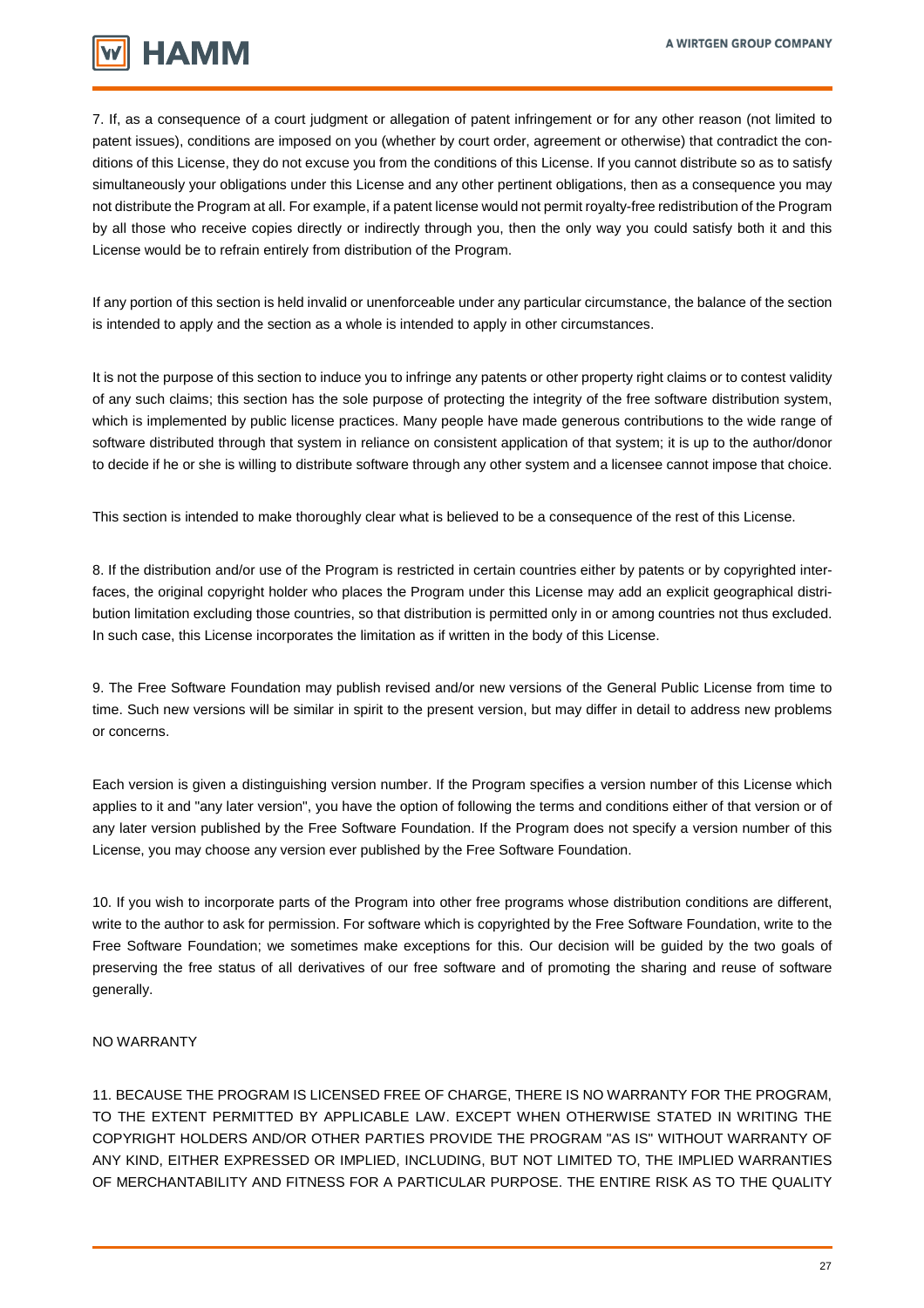

AND PERFORMANCE OF THE PROGRAM IS WITH YOU. SHOULD THE PROGRAM PROVE DEFECTIVE, YOU AS-SUME THE COST OF ALL NECESSARY SERVICING, REPAIR OR CORRECTION.

12. IN NO EVENT UNLESS REQUIRED BY APPLICABLE LAW OR AGREED TO IN WRITING WILL ANY COPYRIGHT HOLDER, OR ANY OTHER PARTY WHO MAY MODIFY AND/OR REDISTRIBUTE THE PROGRAM AS PERMITTED ABOVE, BE LIABLE TO YOU FOR DAMAGES, INCLUDING ANY GENERAL, SPECIAL, INCIDENTAL OR CONSE-QUENTIAL DAMAGES ARISING OUT OF THE USE OR INABILITY TO USE THE PROGRAM (INCLUDING BUT NOT LIMITED TO LOSS OF DATA OR DATA BEING RENDERED INACCURATE OR LOSSES SUSTAINED BY YOU OR THIRD PARTIES OR A FAILURE OF THE PROGRAM TO OPERATE WITH ANY OTHER PROGRAMS), EVEN IF SUCH HOLDER OR OTHER PARTY HAS BEEN ADVISED OF THE POSSIBILITY OF SUCH DAMAGES.

## **BSD 3-Clause License – GeoAPI.Core**

Copyright (c) 2005-2018, NetTopologySuite-Team All rights reserved.

Redistribution and use in source and binary forms, with or without modification, are permitted provided that the following conditions are met:

\* Redistributions of source code must retain the above copyright notice, this list of conditions and the following disclaimer.

\* Redistributions in binary form must reproduce the above copyright notice, this list of conditions and the following disclaimer in the documentation and/or other materials provided with the distribution.

\* Neither the name of the copyright holder nor the names of its contributors may be used to endorse or promote products derived from this software without specific prior written permission.

THIS SOFTWARE IS PROVIDED BY THE COPYRIGHT HOLDERS AND CONTRIBUTORS "AS IS" AND ANY EXPRESS OR IMPLIED WARRANTIES, INCLUDING, BUT NOT LIMITED TO, THE IMPLIED WARRANTIES OF MERCHANTABILITY AND FITNESS FOR A PARTICULAR PURPOSE ARE DISCLAIMED. IN NO EVENT SHALL THE COPYRIGHT HOLDER OR CONTRIBUTORS BE LIABLE FOR ANY DIRECT, INDIRECT, INCIDENTAL, SPECIAL, EXEMPLARY, OR CONSEQUENTIAL DAMAGES (INCLUDING, BUT NOT LIMITED TO, PROCUREMENT OF SUBSTITUTE GOODS OR SERVICES; LOSS OF USE, DATA, OR PROFITS; OR BUSINESS INTERRUPTION) HOWEVER CAUSED AND ON ANY THEORY OF LIABILITY, WHETHER IN CONTRACT, STRICT LIABILITY, OR TORT (INCLUDING NEGLIGENCE OR OTHERWISE) ARISING IN ANY WAY OUT OF THE USE OF THIS SOFTWARE, EVEN IF ADVISED OF THE POSSIBILITY OF SUCH DAMAGE.

## **GNU LESSER GENERAL PUBLIC LICENSE – GeoAPI.CoordinateSystems**

Version 2.1, February 1999

Copyright (C) 1991, 1999 Free Software Foundation, Inc. 51 Franklin Street, Fifth Floor, Boston, MA 02110-1301 USA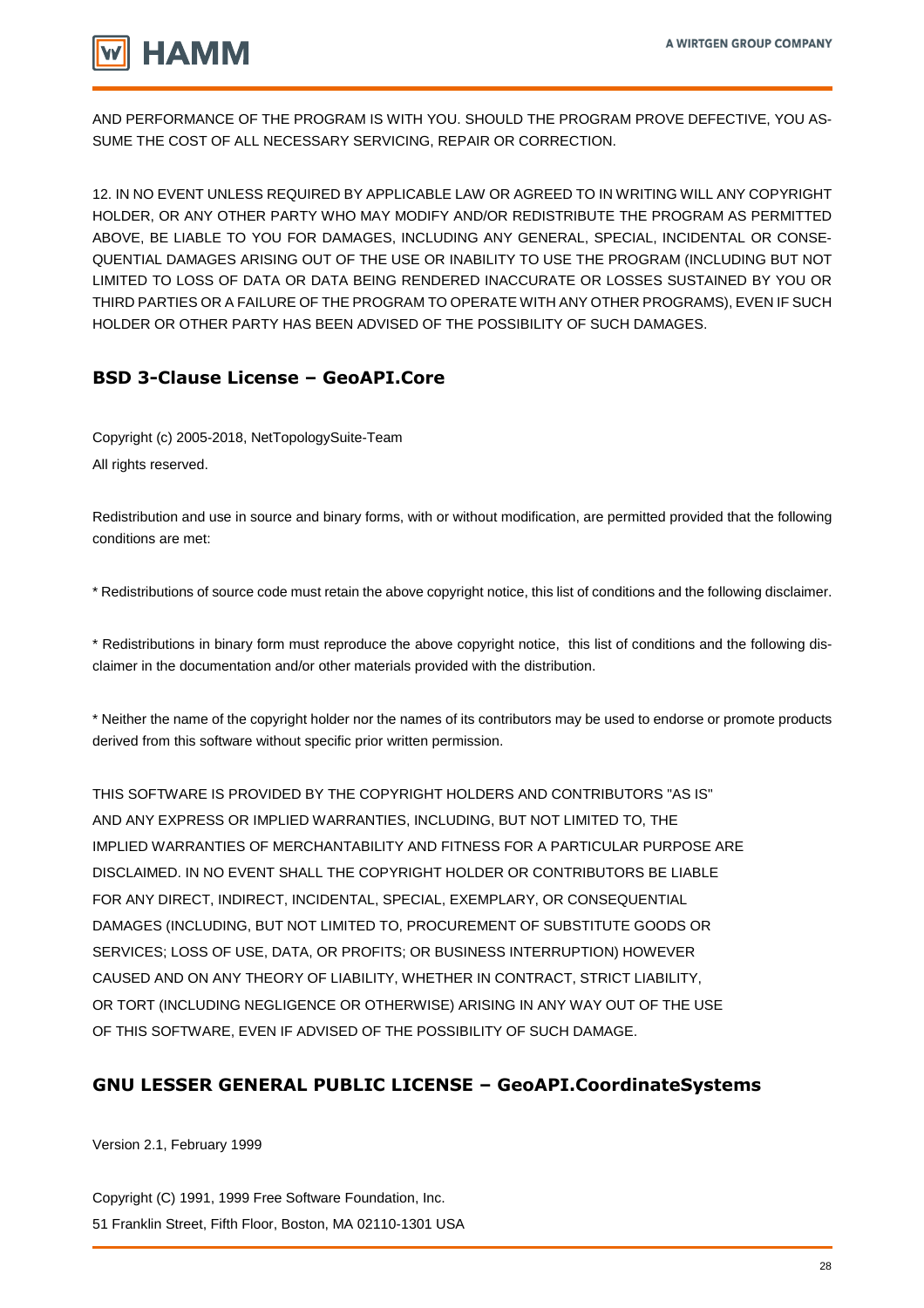



Everyone is permitted to copy and distribute verbatim copies of this license document, but changing it is not allowed.

[This is the first released version of the Lesser GPL. It also counts as the successor of the GNU Library Public License, version 2, hence the version number 2.1.]

Preamble

The licenses for most software are designed to take away your freedom to share and change it. By contrast, the GNU General Public Licenses are intended to guarantee your freedom to share and change free software--to make sure the software is free for all its users.

This license, the Lesser General Public License, applies to some specially designated software packages--typically libraries--of the Free Software Foundation and other authors who decide to use it. You can use it too, but we suggest you first think carefully about whether this license or the ordinary General Public License is the better strategy to use in any particular case, based on the explanations below.

When we speak of free software, we are referring to freedom of use, not price. Our General Public Licenses are designed to make sure that you have the freedom to distribute copies of free software (and charge for this service if you wish); that you receive source code or can get it if you want it; that you can change the software and use pieces of it in new free programs; and that you are informed that you can do these things.

To protect your rights, we need to make restrictions that forbid distributors to deny you these rights or to ask you to surrender these rights. These restrictions translate to certain responsibilities for you if you distribute copies of the library or if you modify it.

For example, if you distribute copies of the library, whether gratis or for a fee, you must give the recipients all the rights that we gave you. You must make sure that they, too, receive or can get the source code. If you link other code with the library, you must provide complete object files to the recipients, so that they can relink them with the library after making changes to the library and recompiling it. And you must show them these terms so they know their rights.

We protect your rights with a two-step method: (1) we copyright the library, and (2) we offer you this license, which gives you legal permission to copy, distribute and/or modify the library.

To protect each distributor, we want to make it very clear that there is no warranty for the free library. Also, if the library is modified by someone else and passed on, the recipients should know that what they have is not the original version, so that the original author's reputation will not be affected by problems that might be introduced by others.

Finally, software patents pose a constant threat to the existence of any free program. We wish to make sure that a company cannot effectively restrict the users of a free program by obtaining a restrictive license from a patent holder. Therefore, we insist that any patent license obtained for a version of the library must be consistent with the full freedom of use specified in this license.

Most GNU software, including some libraries, is covered by the ordinary GNU General Public License. This license, the GNU Lesser General Public License, applies to certain designated libraries, and is quite different from the ordinary General Public License. We use this license for certain libraries in order to permit linking those libraries into non-free programs.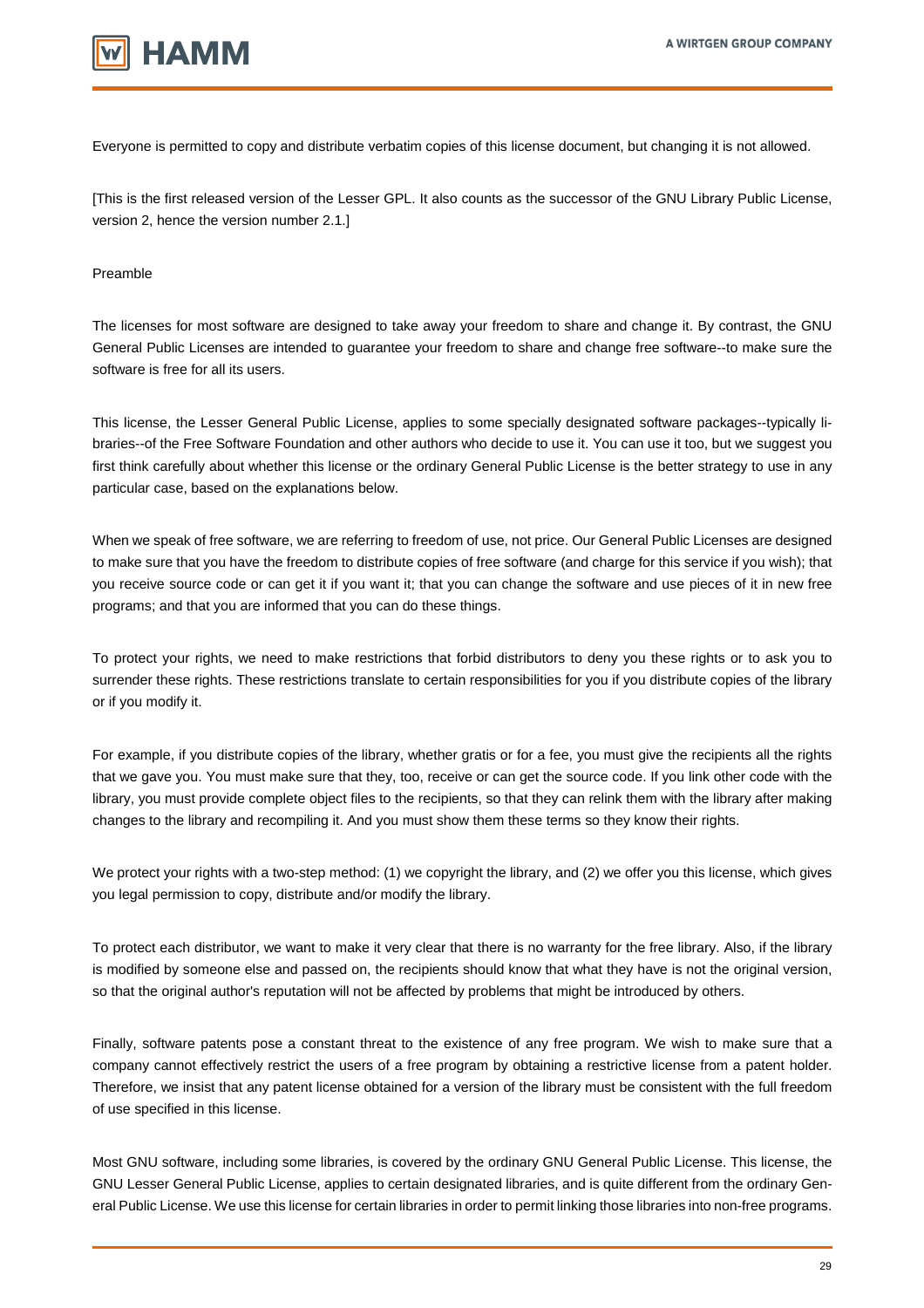

When a program is linked with a library, whether statically or using a shared library, the combination of the two is legally speaking a combined work, a derivative of the original library. The ordinary General Public License therefore permits such linking only if the entire combination fits its criteria of freedom. The Lesser General Public License permits more lax criteria for linking other code with the library.

We call this license the "Lesser" General Public License because it does Less to protect the user's freedom than the ordinary General Public License. It also provides other free software developers Less of an advantage over competing non-free programs. These disadvantages are the reason we use the ordinary General Public License for many libraries. However, the Lesser license provides advantages in certain special circumstances.

For example, on rare occasions, there may be a special need to encourage the widest possible use of a certain library, so that it becomes a de-facto standard. To achieve this, non-free programs must be allowed to use the library. A more frequent case is that a free library does the same job as widely used non-free libraries. In this case, there is little to gain by limiting the free library to free software only, so we use the Lesser General Public License.

In other cases, permission to use a particular library in non-free programs enables a greater number of people to use a large body of free software. For example, permission to use the GNU C Library in non-free programs enables many more people to use the whole GNU operating system, as well as its variant, the GNU/Linux operating system.

Although the Lesser General Public License is Less protective of the users' freedom, it does ensure that the user of a program that is linked with the Library has the freedom and the wherewithal to run that program using a modified version of the Library.

The precise terms and conditions for copying, distribution and modification follow. Pay close attention to the difference between a "work based on the library" and a "work that uses the library". The former contains code derived from the library, whereas the latter must be combined with the library in order to run.

### TERMS AND CONDITIONS FOR COPYING, DISTRIBUTION AND MODIFICATION

 0. This License Agreement applies to any software library or other program which contains a notice placed by the copyright holder or other authorized party saying it may be distributed under the terms of this Lesser General Public License (also called "this License"). Each licensee is addressed as "you".

 A "library" means a collection of software functions and/or data prepared so as to be conveniently linked with application programs (which use some of those functions and data) to form executables.

 The "Library", below, refers to any such software library or work which has been distributed under these terms. A "work based on the Library" means either the Library or any derivative work under copyright law: that is to say, a work containing the Library or a portion of it, either verbatim or with modifications and/or translated straightforwardly into another language. (Hereinafter, translation is included without limitation in the term "modification".)

 "Source code" for a work means the preferred form of the work for making modifications to it. For a library, complete source code means all the source code for all modules it contains, plus any associated interface definition files, plus the scripts used to control compilation and installation of the library.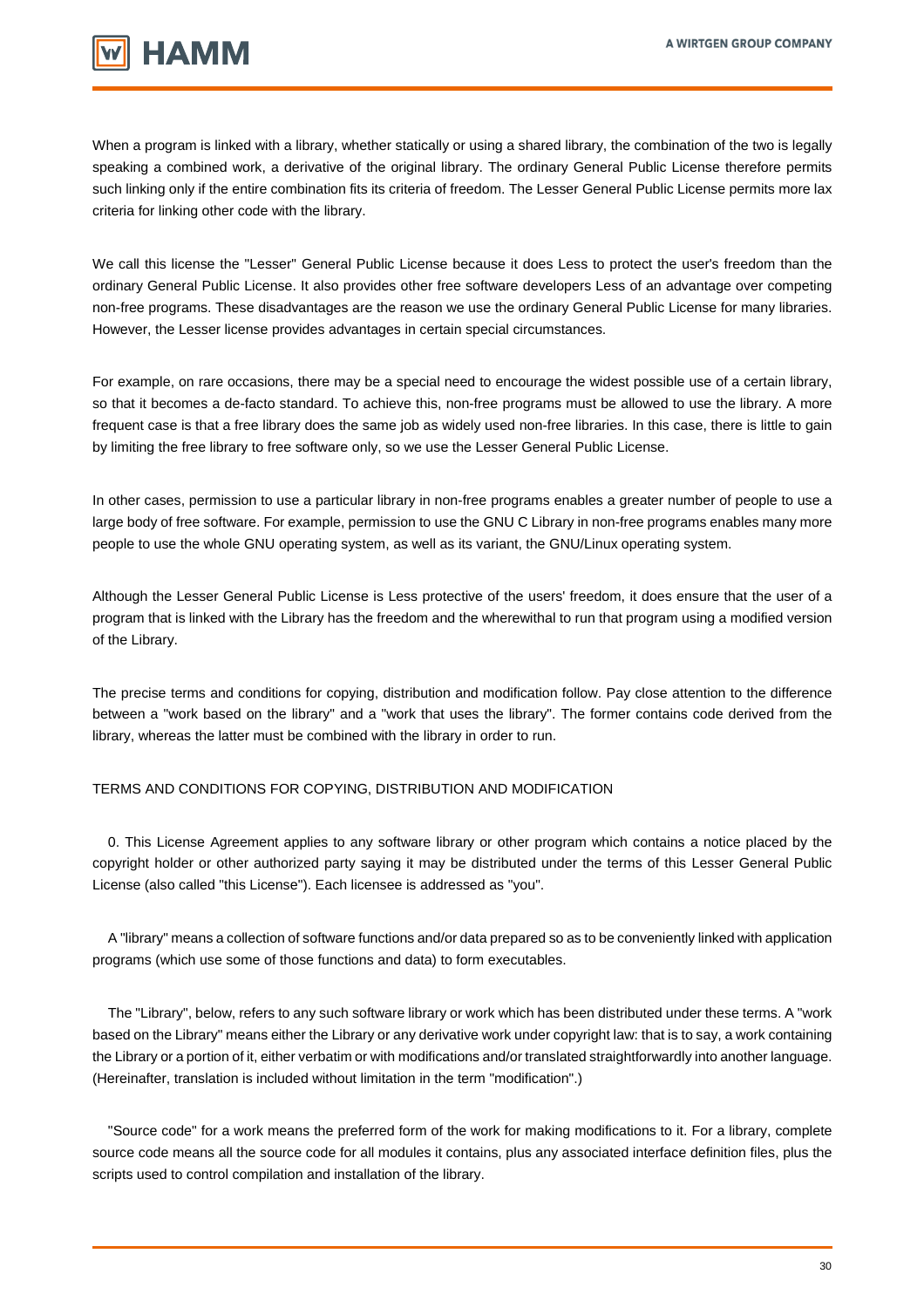

 Activities other than copying, distribution and modification are not covered by this License; they are outside its scope. The act of running a program using the Library is not restricted, and output from such a program is covered only if its contents constitute a work based on the Library (independent of the use of the Library in a tool for writing it). Whether that is true depends on what the Library does and what the program that uses the Library does.

 1. You may copy and distribute verbatim copies of the Library's complete source code as you receive it, in any medium, provided that you conspicuously and appropriately publish on each copy an appropriate copyright notice and disclaimer of warranty; keep intact all the notices that refer to this License and to the absence of any warranty; and distribute a copy of this License along with the Library.

 You may charge a fee for the physical act of transferring a copy, and you may at your option offer warranty protection in exchange for a fee.

 2. You may modify your copy or copies of the Library or any portion of it, thus forming a work based on the Library, and copy and distribute such modifications or work under the terms of Section 1 above, provided that you also meet all of these conditions:

a) The modified work must itself be a software library.

 b) You must cause the files modified to carry prominent notices stating that you changed the files and the date of any change.

 c) You must cause the whole of the work to be licensed at no charge to all third parties under the terms of this License.

 d) If a facility in the modified Library refers to a function or a table of data to be supplied by an application program that uses the facility, other than as an argument passed when the facility is invoked, then you must make a good faith effort to ensure that, in the event an application does not supply such function or table, the facility still operates, and performs whatever part of its purpose remains meaningful.

 (For example, a function in a library to compute square roots has a purpose that is entirely well-defined independent of the application. Therefore, Subsection 2d requires that any application-supplied function or table used by this function must be optional: if the application does not supply it, the square root function must still compute square roots.)

 These requirements apply to the modified work as a whole. If identifiable sections of that work are not derived from the Library, and can be reasonably considered independent and separate works in themselves, then this License, and its terms, do not apply to those sections when you distribute them as separate works. But when you distribute the same sections as part of a whole which is a work based on the Library, the distribution of the whole must be on the terms of this License, whose permissions for other licensees extend to the entire whole, and thus to each and every part regardless of who wrote it.

 Thus, it is not the intent of this section to claim rights or contest your rights to work written entirely by you; rather, the intent is to exercise the right to control the distribution of derivative or collective works based on the Library.

 In addition, mere aggregation of another work not based on the Library with the Library (or with a work based on the Library) on a volume of a storage or distribution medium does not bring the other work under the scope of this License.

 3. You may opt to apply the terms of the ordinary GNU General Public License instead of this License to a given copy of the Library. To do this, you must alter all the notices that refer to this License, so that they refer to the ordinary GNU General Public License, version 2, instead of to this License. (If a newer version than version 2 of the ordinary GNU General Public License has appeared, then you can specify that version instead if you wish.) Do not make any other change in these notices.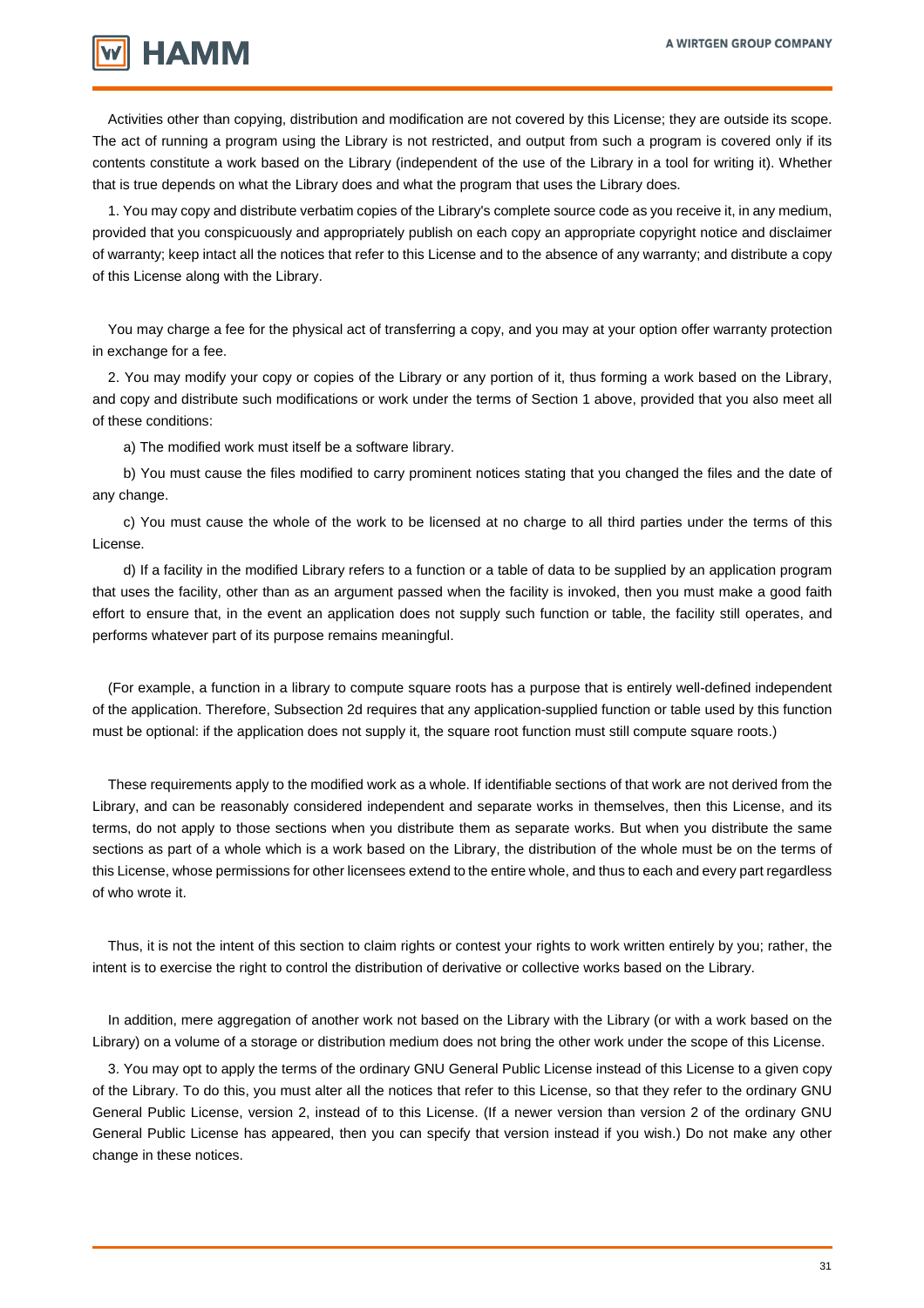

 Once this change is made in a given copy, it is irreversible for that copy, so the ordinary GNU General Public License applies to all subsequent copies and derivative works made from that copy.

This option is useful when you wish to copy part of the code of the Library into a program that is not a library.

 4. You may copy and distribute the Library (or a portion or derivative of it, under Section 2) in object code or executable form under the terms of Sections 1 and 2 above provided that you accompany it with the complete corresponding machine-readable source code, which must be distributed under the terms of Sections 1 and 2 above on a medium customarily used for software interchange.

 If distribution of object code is made by offering access to copy from a designated place, then offering equivalent access to copy the source code from the same place satisfies the requirement to distribute the source code, even though third parties are not compelled to copy the source along with the object code.

 5. A program that contains no derivative of any portion of the Library, but is designed to work with the Library by being compiled or linked with it, is called a "work that uses the Library". Such a work, in isolation, is not a derivative work of the Library, and therefore falls outside the scope of this License.

 However, linking a "work that uses the Library" with the Library creates an executable that is a derivative of the Library (because it contains portions of the Library), rather than a "work that uses the library". The executable is therefore covered by this License. Section 6 states terms for distribution of such executables.

 When a "work that uses the Library" uses material from a header file that is part of the Library, the object code for the work may be a derivative work of the Library even though the source code is not. Whether this is true is especially significant if the work can be linked without the Library, or if the work is itself a library. The threshold for this to be true is not precisely defined by law.

 If such an object file uses only numerical parameters, data structure layouts and accessors, and small macros and small inline functions (ten lines or less in length), then the use of the object file is unrestricted, regardless of whether it is legally a derivative work. (Executables containing this object code plus portions of the Library will still fall under Section 6.)

 Otherwise, if the work is a derivative of the Library, you may distribute the object code for the work under the terms of Section 6. Any executables containing that work also fall under Section 6, whether or not they are linked directly with the Library itself.

 6. As an exception to the Sections above, you may also combine or link a "work that uses the Library" with the Library to produce a work containing portions of the Library, and distribute that work under terms of your choice, provided that the terms permit modification of the work for the customer's own use and reverse engineering for debugging such modifications.

 You must give prominent notice with each copy of the work that the Library is used in it and that the Library and its use are covered by this License. You must supply a copy of this License. If the work during execution displays copyright notices, you must include the copyright notice for the Library among them, as well as a reference directing the user to the copy of this License. Also, you must do one of these things:

 a) Accompany the work with the complete corresponding machine-readable source code for the Library including whatever changes were used in the work (which must be distributed under Sections 1 and 2 above); and, if the work is an executable linked with the Library, with the complete machine-readable "work that uses the Library", as object code and/or source code, so that the user can modify the Library and then relink to produce a modified executable containing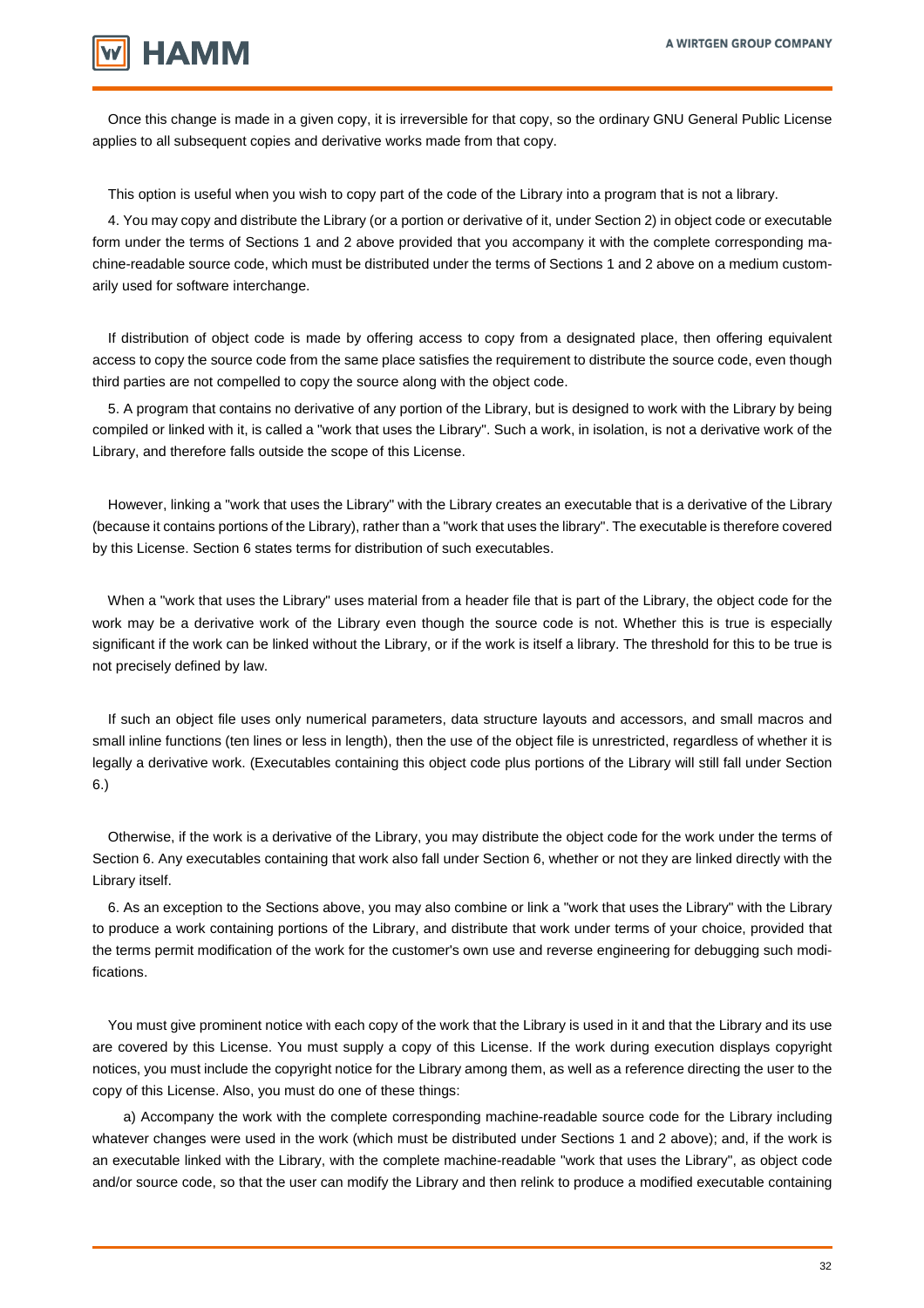

the modified Library. (It is understood that the user who changes the contents of definitions files in the Library will not necessarily be able to recompile the application to use the modified definitions.)

 b) Use a suitable shared library mechanism for linking with the Library. A suitable mechanism is one that (1) uses at run time a copy of the library already present on the user's computer system, rather than copying library functions into the executable, and (2) will operate properly with a modified version of the library, if the user installs one, as long as the modified version is interface-compatible with the version that the work was made with.

 c) Accompany the work with a written offer, valid for at least three years, to give the same user the materials specified in Subsection 6a, above, for a charge no more than the cost of performing this distribution.

 d) If distribution of the work is made by offering access to copy from a designated place, offer equivalent access to copy the above specified materials from the same place.

e) Verify that the user has already received a copy of these materials or that you have already sent this user a copy.

 For an executable, the required form of the "work that uses the Library" must include any data and utility programs needed for reproducing the executable from it. However, as a special exception, the materials to be distributed need not include anything that is normally distributed (in either source or binary form) with the major components (compiler, kernel, and so on) of the operating system on which the executable runs, unless that component itself accompanies the executable.

 It may happen that this requirement contradicts the license restrictions of other proprietary libraries that do not normally accompany the operating system. Such a contradiction means you cannot use both them and the Library together in an executable that you distribute.

 7. You may place library facilities that are a work based on the Library side-by-side in a single library together with other library facilities not covered by this License, and distribute such a combined library, provided that the separate distribution of the work based on the Library and of the other library facilities is otherwise permitted, and provided that you do these two things:

 a) Accompany the combined library with a copy of the same work based on the Library, uncombined with any other library facilities. This must be distributed under the terms of the Sections above.

 b) Give prominent notice with the combined library of the fact that part of it is a work based on the Library, and explaining where to find the accompanying uncombined form of the same work.

 8. You may not copy, modify, sublicense, link with, or distribute the Library except as expressly provided under this License. Any attempt otherwise to copy, modify, sublicense, link with, or distribute the Library is void, and will automatically terminate your rights under this License. However, parties who have received copies, or rights, from you under this License will not have their licenses terminated so long as such parties remain in full compliance.

 9. You are not required to accept this License, since you have not signed it. However, nothing else grants you permission to modify or distribute the Library or its derivative works. These actions are prohibited by law if you do not accept this License. Therefore, by modifying or distributing the Library (or any work based on the Library), you indicate your acceptance of this License to do so, and all its terms and conditions for copying, distributing or modifying the Library or works based on it.

 10. Each time you redistribute the Library (or any work based on the Library), the recipient automatically receives a license from the original licensor to copy, distribute, link with or modify the Library subject to these terms and conditions. You may not impose any further restrictions on the recipients' exercise of the rights granted herein. You are not responsible for enforcing compliance by third parties with this License.

 11. If, as a consequence of a court judgment or allegation of patent infringement or for any other reason (not limited to patent issues), conditions are imposed on you (whether by court order, agreement or otherwise) that contradict the conditions of this License, they do not excuse you from the conditions of this License. If you cannot distribute so as to satisfy simultaneously your obligations under this License and any other pertinent obligations, then as a consequence you may not distribute the Library at all. For example, if a patent license would not permit royalty-free redistribution of the Library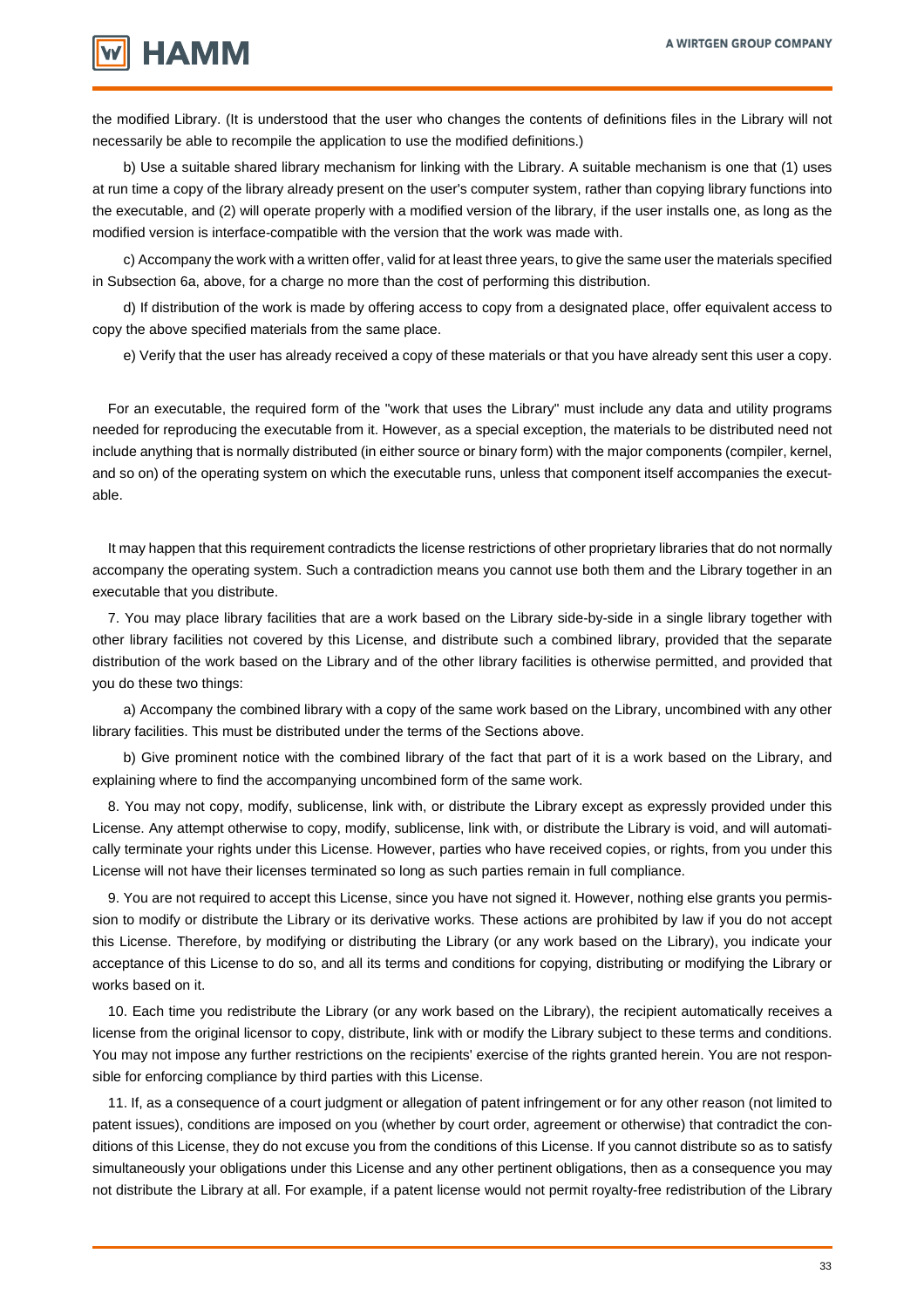

by all those who receive copies directly or indirectly through you, then the only way you could satisfy both it and this License would be to refrain entirely from distribution of the Library.

 If any portion of this section is held invalid or unenforceable under any particular circumstance, the balance of the section is intended to apply, and the section as a whole is intended to apply in other circumstances.

 It is not the purpose of this section to induce you to infringe any patents or other property right claims or to contest validity of any such claims; this section has the sole purpose of protecting the integrity of the free software distribution system which is implemented by public license practices. Many people have made generous contributions to the wide range of software distributed through that system in reliance on consistent application of that system; it is up to the author/donor to decide if he or she is willing to distribute software through any other system and a licensee cannot impose that choice.

This section is intended to make thoroughly clear what is believed to be a consequence of the rest of this License.

 12. If the distribution and/or use of the Library is restricted in certain countries either by patents or by copyrighted interfaces, the original copyright holder who places the Library under this License may add an explicit geographical distribution limitation excluding those countries, so that distribution is permitted only in or among countries not thus excluded. In such case, this License incorporates the limitation as if written in the body of this License.

 13. The Free Software Foundation may publish revised and/or new versions of the Lesser General Public License from time to time. Such new versions will be similar in spirit to the present version, but may differ in detail to address new problems or concerns.

 Each version is given a distinguishing version number. If the Library specifies a version number of this License which applies to it and "any later version", you have the option of following the terms and conditions either of that version or of any later version published by the Free Software Foundation. If the Library does not specify a license version number, you may choose any version ever published by the Free Software Foundation.

 14. If you wish to incorporate parts of the Library into other free programs whose distribution conditions are incompatible with these, write to the author to ask for permission. For software which is copyrighted by the Free Software Foundation, write to the Free Software Foundation; we sometimes make exceptions for this. Our decision will be guided by the two goals of preserving the free status of all derivatives of our free software and of promoting the sharing and reuse of software generally.

### NO WARRANTY

 15. BECAUSE THE LIBRARY IS LICENSED FREE OF CHARGE, THERE IS NO WARRANTY FOR THE LIBRARY, TO THE EXTENT PERMITTED BY APPLICABLE LAW. EXCEPT WHEN OTHERWISE STATED IN WRITING THE COPYRIGHT HOLDERS AND/OR OTHER PARTIES PROVIDE THE LIBRARY "AS IS" WITHOUT WARRANTY OF ANY KIND, EITHER EXPRESSED OR IMPLIED, INCLUDING, BUT NOT LIMITED TO, THE IMPLIED WARRANTIES OF MERCHANTABILITY AND FITNESS FOR A PARTICULAR PURPOSE. THE ENTIRE RISK AS TO THE QUALITY AND PERFORMANCE OF THE LIBRARY IS WITH YOU. SHOULD THE LIBRARY PROVE DEFECTIVE, YOU ASSUME THE COST OF ALL NECESSARY SERVICING, REPAIR OR CORRECTION.

 16. IN NO EVENT UNLESS REQUIRED BY APPLICABLE LAW OR AGREED TO IN WRITING WILL ANY COPY-RIGHT HOLDER, OR ANY OTHER PARTY WHO MAY MODIFY AND/OR REDISTRIBUTE THE LIBRARY AS PERMIT-TED ABOVE, BE LIABLE TO YOU FOR DAMAGES, INCLUDING ANY GENERAL, SPECIAL, INCIDENTAL OR CON-SEQUENTIAL DAMAGES ARISING OUT OF THE USE OR INABILITY TO USE THE LIBRARY (INCLUDING BUT NOT LIMITED TO LOSS OF DATA OR DATA BEING RENDERED INACCURATE OR LOSSES SUSTAINED BY YOU OR THIRD PARTIES OR A FAILURE OF THE LIBRARY TO OPERATE WITH ANY OTHER SOFTWARE), EVEN IF SUCH HOLDER OR OTHER PARTY HAS BEEN ADVISED OF THE POSSIBILITY OF SUCH DAMAGES.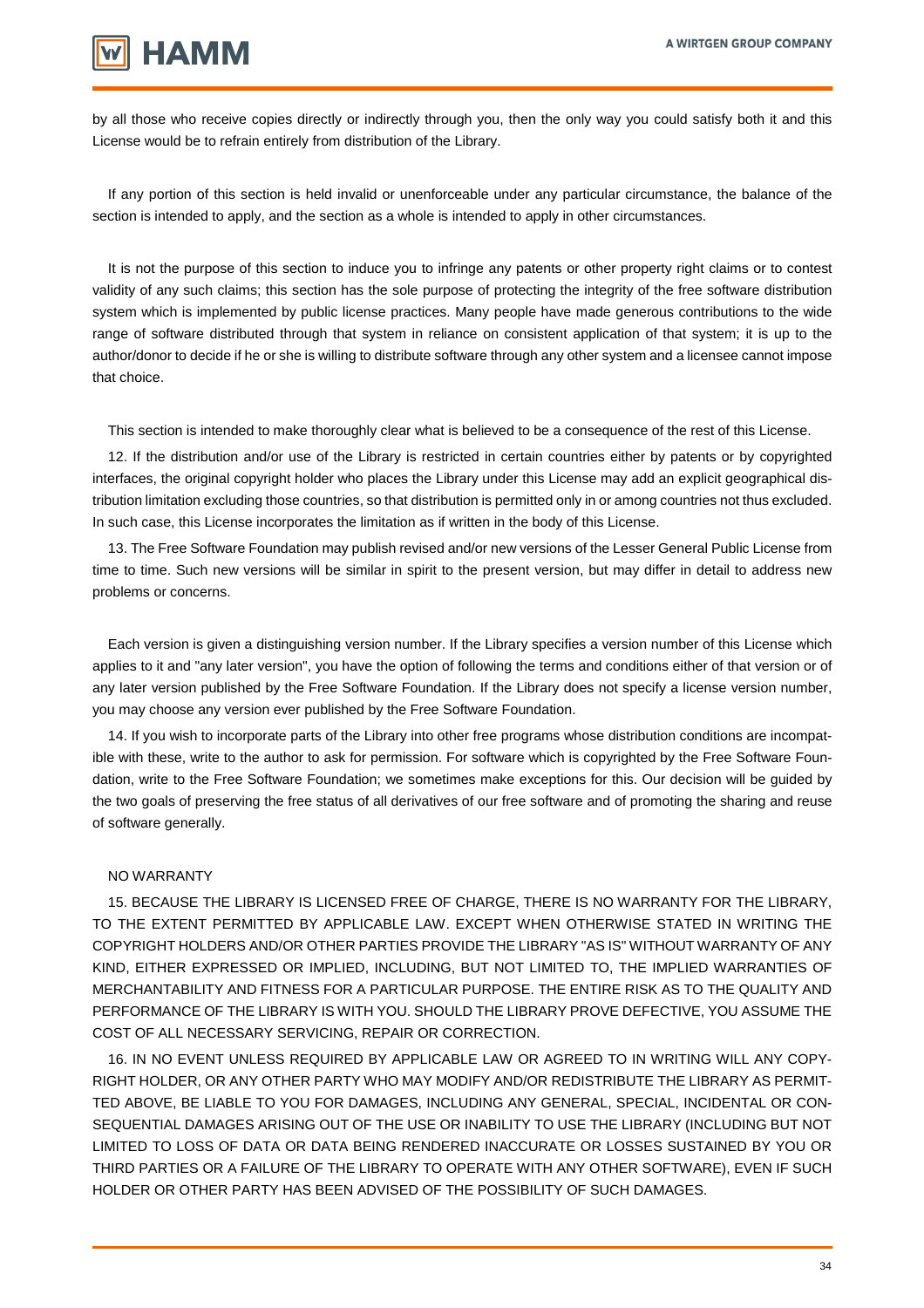

### **BSD 3-Clause License - Google.protobuf**

Copyright 2008 Google Inc. All rights reserved.

Redistribution and use in source and binary forms, with or without modification, are permitted provided that the following conditions are met:

 \* Redistributions of source code must retain the above copyright notice, this list of conditions and the following disclaimer.

 \* Redistributions in binary form must reproduce the above copyright notice, this list of conditions and the following disclaimer in the documentation and/or other materials provided with the distribution.

 \* Neither the name of Google Inc. nor the names of its contributors may be used to endorse or promote products derived from this software without specific prior written permission.

THIS SOFTWARE IS PROVIDED BY THE COPYRIGHT HOLDERS AND CONTRIBUTORS "AS IS" AND ANY EX-PRESS OR IMPLIED WARRANTIES, INCLUDING, BUT NOT LIMITED TO, THE IMPLIED WARRANTIES OF MER-CHANTABILITY AND FITNESS FOR A PARTICULAR PURPOSE ARE DISCLAIMED. IN NO EVENT SHALL THE COP-YRIGHT OWNER OR CONTRIBUTORS BE LIABLE FOR ANY DIRECT, INDIRECT, INCIDENTAL, SPECIAL, EXEM-PLARY, OR CONSEQUENTIAL DAMAGES (INCLUDING, BUT NOT LIMITED TO, PROCUREMENT OF SUBSTITUTE GOODS OR SERVICES; LOSS OF USE, DATA, OR PROFITS; OR BUSINESS INTERRUPTION) HOWEVER CAUSED AND ON ANY THEORY OF LIABILITY, WHETHER IN CONTRACT, STRICT LIABILITY, OR TORT (INCLUDING NEG-LIGENCE OR OTHERWISE) ARISING IN ANY WAY OUT OF THE USE OF THIS SOFTWARE, EVEN IF ADVISED OF THE POSSIBILITY OF SUCH DAMAGE.

Code generated by the Protocol Buffer compiler is owned by the owner of the input file used when generating it. This code is not standalone and requires a support library to be linked with it. This support library is itself covered by the above license.

## **MIT License – jQuery**

Copyright OpenJS Foundation and other contributors, https://openjsf.org/

Permission is hereby granted, free of charge, to any person obtaining a copy of this software and associated documentation files (the "Software"), to deal in the Software without restriction, including without limitation the rights to use, copy, modify, merge, publish, distribute, sublicense, and/or sell copies of the Software, and to permit persons to whom the Software is furnished to do so, subject to the following conditions:

The above copyright notice and this permission notice shall be included in all copies or substantial portions of the Software.

THE SOFTWARE IS PROVIDED "AS IS", WITHOUT WARRANTY OF ANY KIND, EXPRESS OR IMPLIED, INCLUDING BUT NOT LIMITED TO THE WARRANTIES OF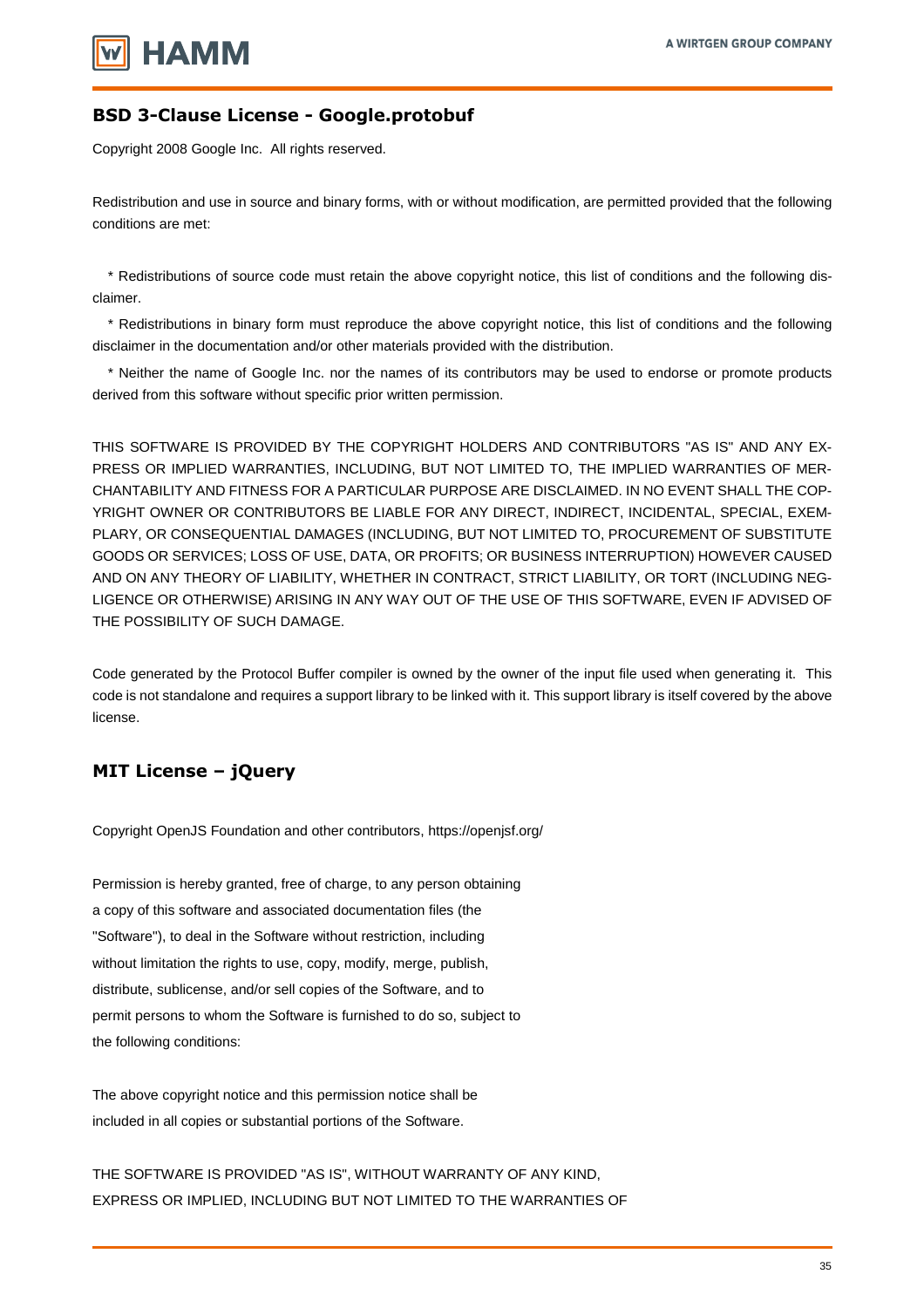

MERCHANTABILITY, FITNESS FOR A PARTICULAR PURPOSE AND NONINFRINGEMENT. IN NO EVENT SHALL THE AUTHORS OR COPYRIGHT HOLDERS BE LIABLE FOR ANY CLAIM, DAMAGES OR OTHER LIABILITY, WHETHER IN AN ACTION OF CONTRACT, TORT OR OTHERWISE, ARISING FROM, OUT OF OR IN CONNECTION WITH THE SOFTWARE OR THE USE OR OTHER DEALINGS IN THE SOFTWARE.

## **MIT License – Newtonsoft.Json**

## Copyright (c) 2007 James Newton-King

Permission is hereby granted, free of charge, to any person obtaining a copy of this software and associated documentation files (the "Software"), to deal in the Software without restriction, including without limitation the rights to use, copy, modify, merge, publish, distribute, sublicense, and/or sell copies of the Software, and to permit persons to whom the Software is furnished to do so, subject to the following conditions:

The above copyright notice and this permission notice shall be included in all copies or substantial portions of the Software.

THE SOFTWARE IS PROVIDED "AS IS", WITHOUT WARRANTY OF ANY KIND, EXPRESS OR IMPLIED, INCLUDING BUT NOT LIMITED TO THE WARRANTIES OF MERCHANTABILITY, FITNESS FOR A PARTICULAR PURPOSE AND NONINFRINGEMENT. IN NO EVENT SHALL THE AUTHORS OR COPYRIGHT HOLDERS BE LIABLE FOR ANY CLAIM, DAMAGES OR OTHER LIABILITY, WHETHER IN AN ACTION OF CONTRACT, TORT OR OTHERWISE, ARIS-ING FROM, OUT OF OR IN CONNECTION WITH THE SOFTWARE OR THE USE OR OTHER DEALINGS IN THE SOFTWARE.

## **MIT License – Knockout**

Copyright (c) 2010 Steven Sanderson, the Knockout.js team, and other contributors http://knockoutjs.com/

Permission is hereby granted, free of charge, to any person obtaining a copy of this software and associated documentation files (the "Software"), to deal in the Software without restriction, including without limitation the rights to use, copy, modify, merge, publish, distribute, sublicense, and/or sell copies of the Software, and to permit persons to whom the Software is furnished to do so, subject to the following conditions:

The above copyright notice and this permission notice shall be included in all copies or substantial portions of the Software.

THE SOFTWARE IS PROVIDED "AS IS", WITHOUT WARRANTY OF ANY KIND, EXPRESS OR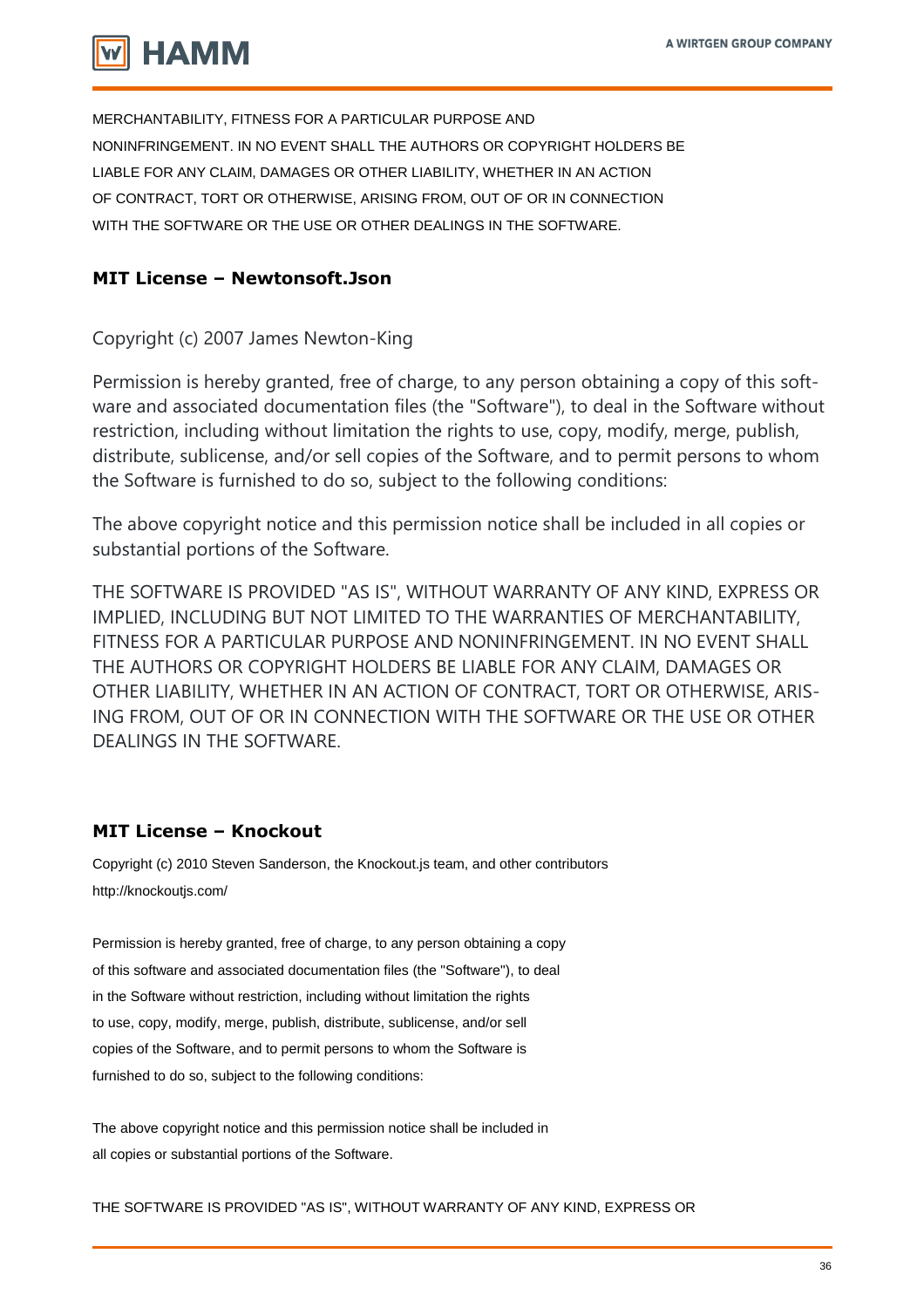

IMPLIED, INCLUDING BUT NOT LIMITED TO THE WARRANTIES OF MERCHANTABILITY, FITNESS FOR A PARTICULAR PURPOSE AND NONINFRINGEMENT. IN NO EVENT SHALL THE AUTHORS OR COPYRIGHT HOLDERS BE LIABLE FOR ANY CLAIM, DAMAGES OR OTHER LIABILITY, WHETHER IN AN ACTION OF CONTRACT, TORT OR OTHERWISE, ARISING FROM, OUT OF OR IN CONNECTION WITH THE SOFTWARE OR THE USE OR OTHER DEALINGS IN THE SOFTWARE.

## **BSD-2-Clause – Leaflet**

Copyright (c) 2010-2021, Vladimir Agafonkin Copyright (c) 2010-2011, CloudMade All rights reserved.

Redistribution and use in source and binary forms, with or without modification, are permitted provided that the following conditions are met:

- 1. Redistributions of source code must retain the above copyright notice, this list of conditions and the following disclaimer.
- 2. Redistributions in binary form must reproduce the above copyright notice, this list of conditions and the following disclaimer in the documentation and/or other materials provided with the distribution.

THIS SOFTWARE IS PROVIDED BY THE COPYRIGHT HOLDERS AND CONTRIBUTORS "AS IS" AND ANY EXPRESS OR IMPLIED WARRANTIES, INCLUDING, BUT NOT LIMITED TO, THE IMPLIED WARRANTIES OF MERCHANTABILITY AND FITNESS FOR A PARTICULAR PURPOSE ARE DISCLAIMED. IN NO EVENT SHALL THE COPYRIGHT HOLDER OR CONTRIBUTORS BE LIABLE FOR ANY DIRECT, INDIRECT, INCIDENTAL, SPECIAL, EXEMPLARY, OR CONSEQUENTIAL DAMAGES (INCLUDING, BUT NOT LIMITED TO, PROCUREMENT OF SUBSTITUTE GOODS OR SERVICES; LOSS OF USE, DATA, OR PROFITS; OR BUSINESS INTERRUPTION) HOWEVER CAUSED AND ON ANY THEORY OF LIABILITY, WHETHER IN CONTRACT, STRICT LIABILITY, OR TORT (INCLUDING NEGLIGENCE OR OTHERWISE) ARISING IN ANY WAY OUT OF THE USE OF THIS SOFTWARE, EVEN IF ADVISED OF THE POSSIBILITY OF SUCH DAMAGE.

## **MIT License – Net Core**

Copyright (c) .NET Foundation and Contributors

All rights reserved.

Permission is hereby granted, free of charge, to any person obtaining a copy of this software and associated documentation files (the "Software"), to deal in the Software without restriction, including without limitation the rights to use, copy, modify, merge, publish, distribute, sublicense, and/or sell copies of the Software, and to permit persons to whom the Software is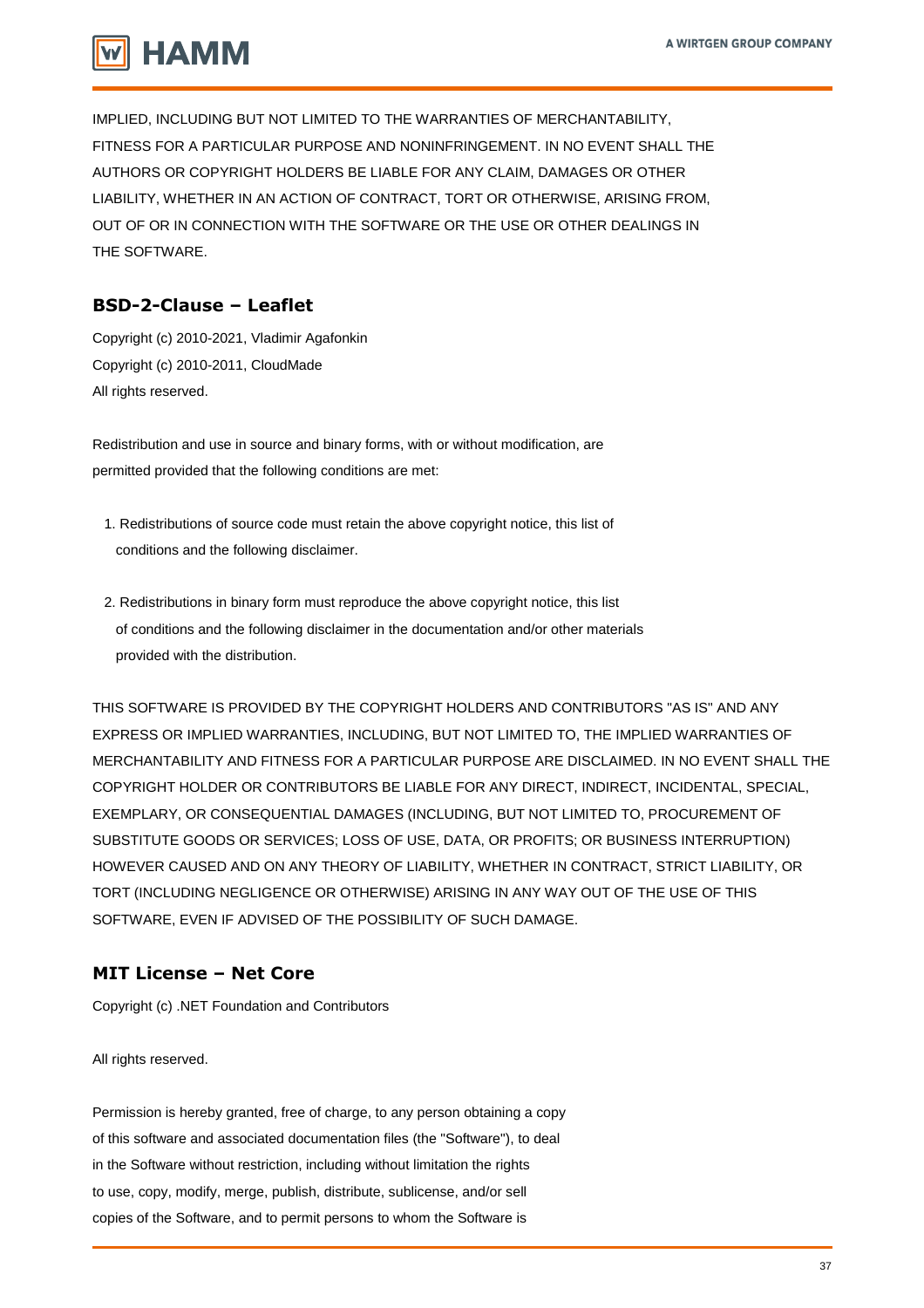

furnished to do so, subject to the following conditions:

The above copyright notice and this permission notice shall be included in all copies or substantial portions of the Software.

THE SOFTWARE IS PROVIDED "AS IS", WITHOUT WARRANTY OF ANY KIND, EXPRESS OR IMPLIED, INCLUDING BUT NOT LIMITED TO THE WARRANTIES OF MERCHANTABILITY, FITNESS FOR A PARTICULAR PURPOSE AND NONINFRINGEMENT. IN NO EVENT SHALL THE AUTHORS OR COPYRIGHT HOLDERS BE LIABLE FOR ANY CLAIM, DAMAGES OR OTHER LIABILITY, WHETHER IN AN ACTION OF CONTRACT, TORT OR OTHERWISE, ARISING FROM, OUT OF OR IN CONNECTION WITH THE SOFTWARE OR THE USE OR OTHER DEALINGS IN THE SOFTWARE.

## **BSD 3-Clause License – Net Topology Suite**

Copyright (C) 2005-2018 NetTopologySuite team

Redistribution and use in source and binary forms, with or without modification, are permitted provided that the following conditions are met:

Redistributions of source code must retain the above copyright notice, this list of conditions and the following disclaimer.

Redistributions in binary form must reproduce the above copyright notice, this list of conditions and the following disclaimer in the documentation and/or other materials provided with the distribution.

Neither the name of the copyright holder nor the names of its contributors may be used to endorse or promote products derived from this software without specific prior written permission.

THIS SOFTWARE IS PROVIDED BY THE COPYRIGHT HOLDERS AND CONTRIBUTORS "AS IS" AND ANY EX-PRESS OR IMPLIED WARRANTIES, INCLUDING, BUT NOT LIMITED TO, THE IMPLIED WARRANTIES OF MER-CHANTABILITY AND FITNESS FOR A PARTICULAR PURPOSE ARE DISCLAIMED. IN NO EVENT SHALL THE COP-YRIGHT HOLDER OR CONTRIBUTORS BE LIABLE FOR ANY DIRECT, INDIRECT, INCIDENTAL, SPECIAL, EXEM-PLARY, OR CONSEQUENTIAL DAMAGES (INCLUDING, BUT NOT LIMITED TO, PROCUREMENT OF SUBSTITUTE GOODS OR SERVICES; LOSS OF USE, DATA, OR PROFITS; OR BUSINESS INTERRUPTION) HOWEVER CAUSED AND ON ANY THEORY OF LIABILITY, WHETHER IN CONTRACT, STRICT LIABILITY, OR TORT (INCLUDING NEG-LIGENCE OR OTHERWISE) ARISING IN ANY WAY OUT OF THE USE OF THIS SOFTWARE, EVEN IF ADVISED OF THE POSSIBILITY OF SUCH DAMAGE.

## **PostgreSQL License – PostgreSQL**

Copyright (c) \$YEAR, \$ORGANIZATION

Permission to use, copy, modify, and distribute this software and its documentation for any purpose, without fee, and without a written agreement is hereby granted, provided that the above copyright notice and this paragraph and the following two paragraphs appear in all copies.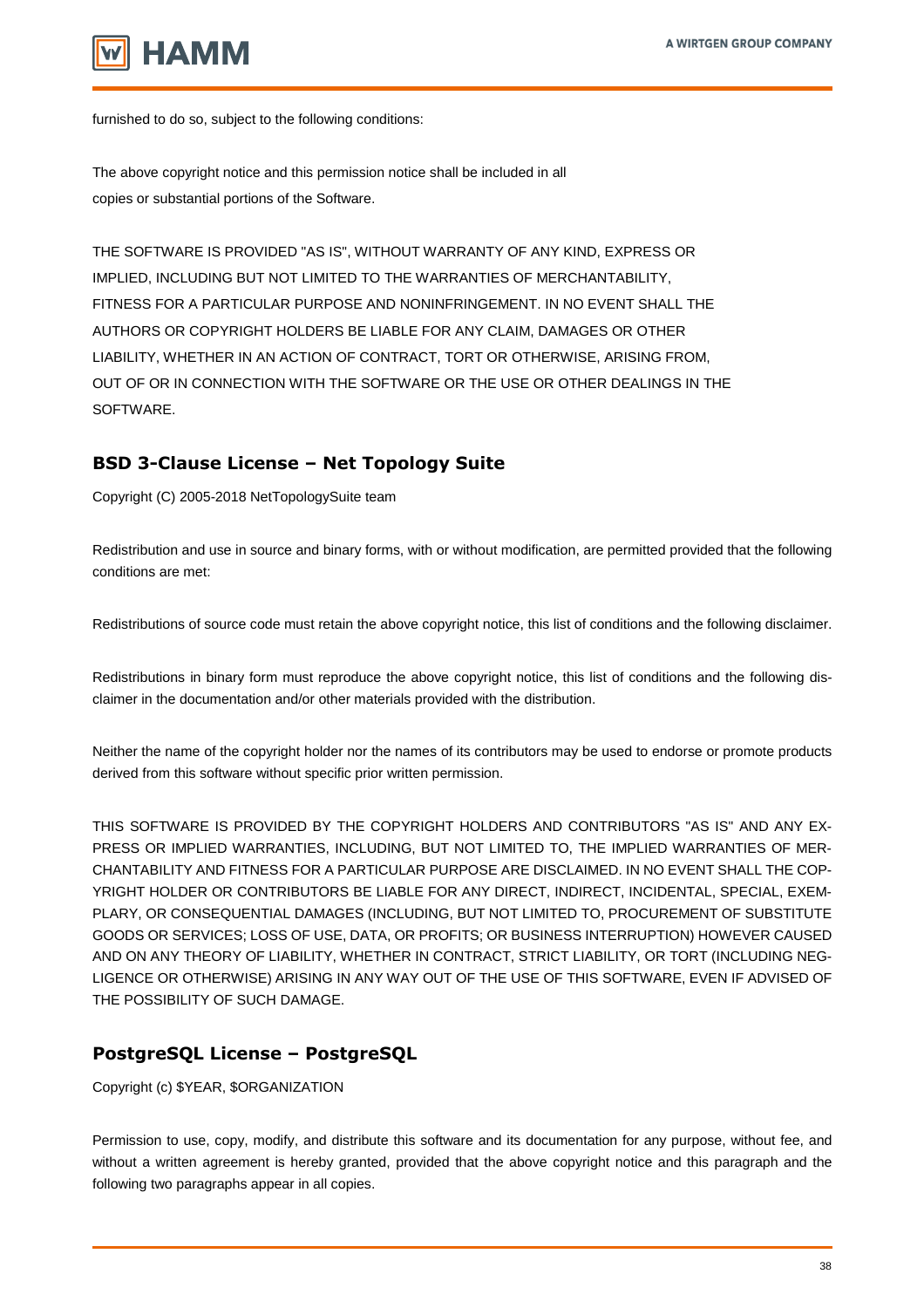

IN NO EVENT SHALL \$ORGANISATION BE LIABLE TO ANY PARTY FOR DIRECT, INDIRECT, SPECIAL, INCI-DENTAL, OR CONSEQUENTIAL DAMAGES, INCLUDING LOST PROFITS, ARISING OUT OF THE USE OF THIS SOFTWARE AND ITS DOCUMENTATION, EVEN IF \$ORGANISATION HAS BEEN ADVISED OF THE POSSIBILITY OF SUCH DAMAGE.

\$ORGANISATION SPECIFICALLY DISCLAIMS ANY WARRANTIES, INCLUDING, BUT NOT LIMITED TO, THE IM-PLIED WARRANTIES OF MERCHANTABILITY AND FITNESS FOR A PARTICULAR PURPOSE. THE SOFTWARE PROVIDED HEREUNDER IS ON AN "AS IS" BASIS, AND \$ORGANISATION HAS NO OBLIGATIONS TO PROVIDE MAINTENANCE, SUPPORT, UPDATES, ENHANCEMENTS, OR MODIFICATIONS.

## **MIT License – Sammy**

Copyright (c) 2008 Aaron Quint, Quirkey NYC, LLC

Permission is hereby granted, free of charge, to any person obtaining a copy of this software and associated documentation files (the "Software"), to deal in the Software without restriction, including without limitation the rights to use, copy, modify, merge, publish, distribute, sublicense, and/or sell copies of the Software, and to permit persons to whom the Software is furnished to do so, subject to the following conditions:

The above copyright notice and this permission notice shall be included in all copies or substantial portions of the Software.

THE SOFTWARE IS PROVIDED "AS IS", WITHOUT WARRANTY OF ANY KIND, EXPRESS OR IMPLIED, INCLUDING BUT NOT LIMITED TO THE WARRANTIES OF MERCHANTABILITY, FITNESS FOR A PARTICULAR PURPOSE AND NONINFRINGEMENT. IN NO EVENT SHALL THE AUTHORS OR COPYRIGHT HOLDERS BE LIABLE FOR ANY CLAIM, DAMAGES OR OTHER LIABILITY, WHETHER IN AN ACTION OF CONTRACT, TORT OR OTHERWISE, ARISING FROM, OUT OF OR IN CONNECTION WITH THE SOFTWARE OR THE USE OR OTHER DEALINGS IN THE SOFTWARE.

## **Apache 2.0 - Serilog**

Apache License

 Version 2.0, January 2004 http://www.apache.org/licenses/

TERMS AND CONDITIONS FOR USE, REPRODUCTION, AND DISTRIBUTION

1. Definitions.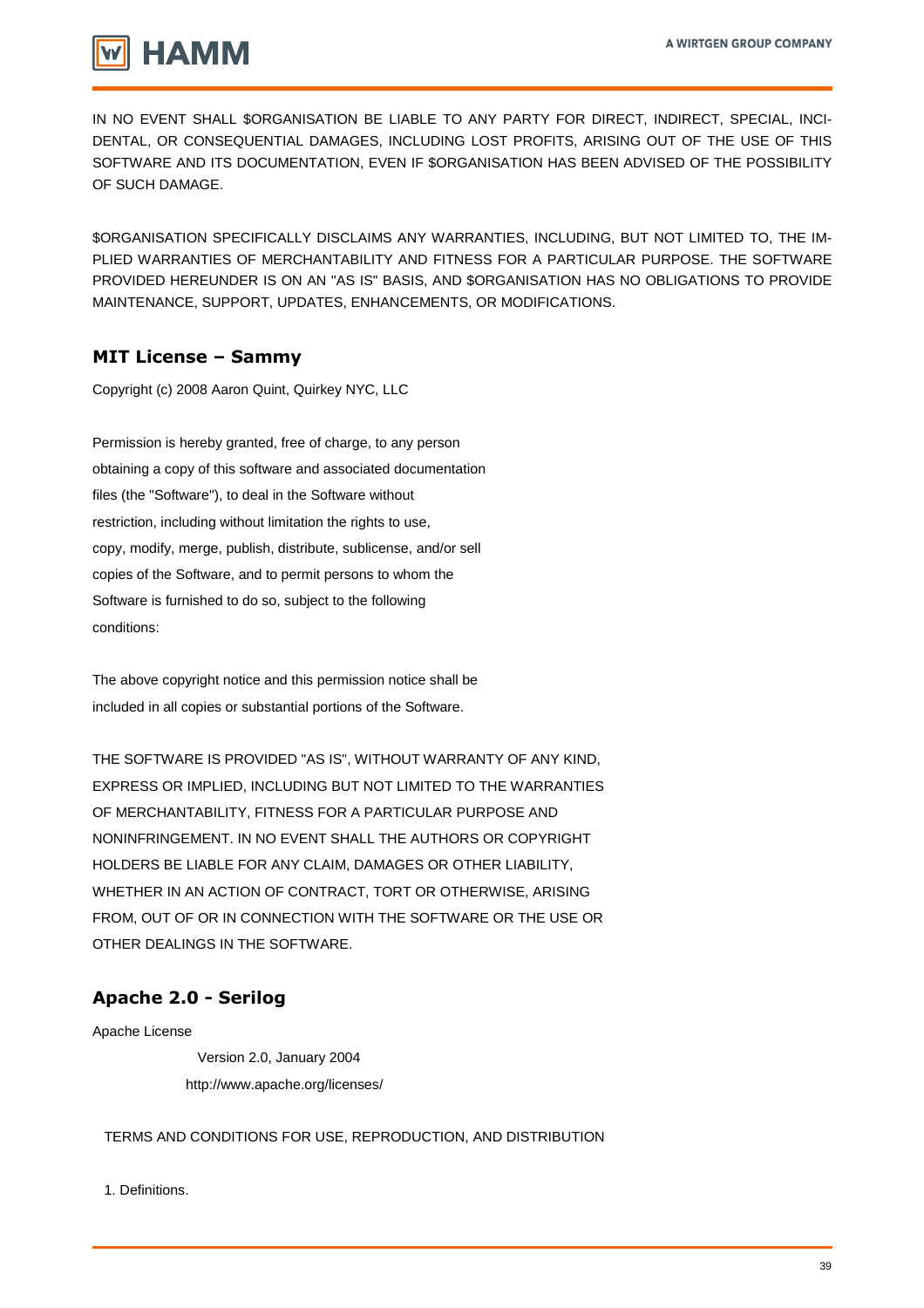## **HAMM**

 "License" shall mean the terms and conditions for use, reproduction, and distribution as defined by Sections 1 through 9 of this document.

 "Licensor" shall mean the copyright owner or entity authorized by the copyright owner that is granting the License.

 "Legal Entity" shall mean the union of the acting entity and all other entities that control, are controlled by, or are under common control with that entity. For the purposes of this definition, "control" means (i) the power, direct or indirect, to cause the direction or management of such entity, whether by contract or otherwise, or (ii) ownership of fifty percent (50%) or more of the outstanding shares, or (iii) beneficial ownership of such entity.

 "You" (or "Your") shall mean an individual or Legal Entity exercising permissions granted by this License.

 "Source" form shall mean the preferred form for making modifications, including but not limited to software source code, documentation source, and configuration files.

 "Object" form shall mean any form resulting from mechanical transformation or translation of a Source form, including but not limited to compiled object code, generated documentation, and conversions to other media types.

 "Work" shall mean the work of authorship, whether in Source or Object form, made available under the License, as indicated by a copyright notice that is included in or attached to the work (an example is provided in the Appendix below).

 "Derivative Works" shall mean any work, whether in Source or Object form, that is based on (or derived from) the Work and for which the editorial revisions, annotations, elaborations, or other modifications represent, as a whole, an original work of authorship. For the purposes of this License, Derivative Works shall not include works that remain separable from, or merely link (or bind by name) to the interfaces of, the Work and Derivative Works thereof.

 "Contribution" shall mean any work of authorship, including the original version of the Work and any modifications or additions to that Work or Derivative Works thereof, that is intentionally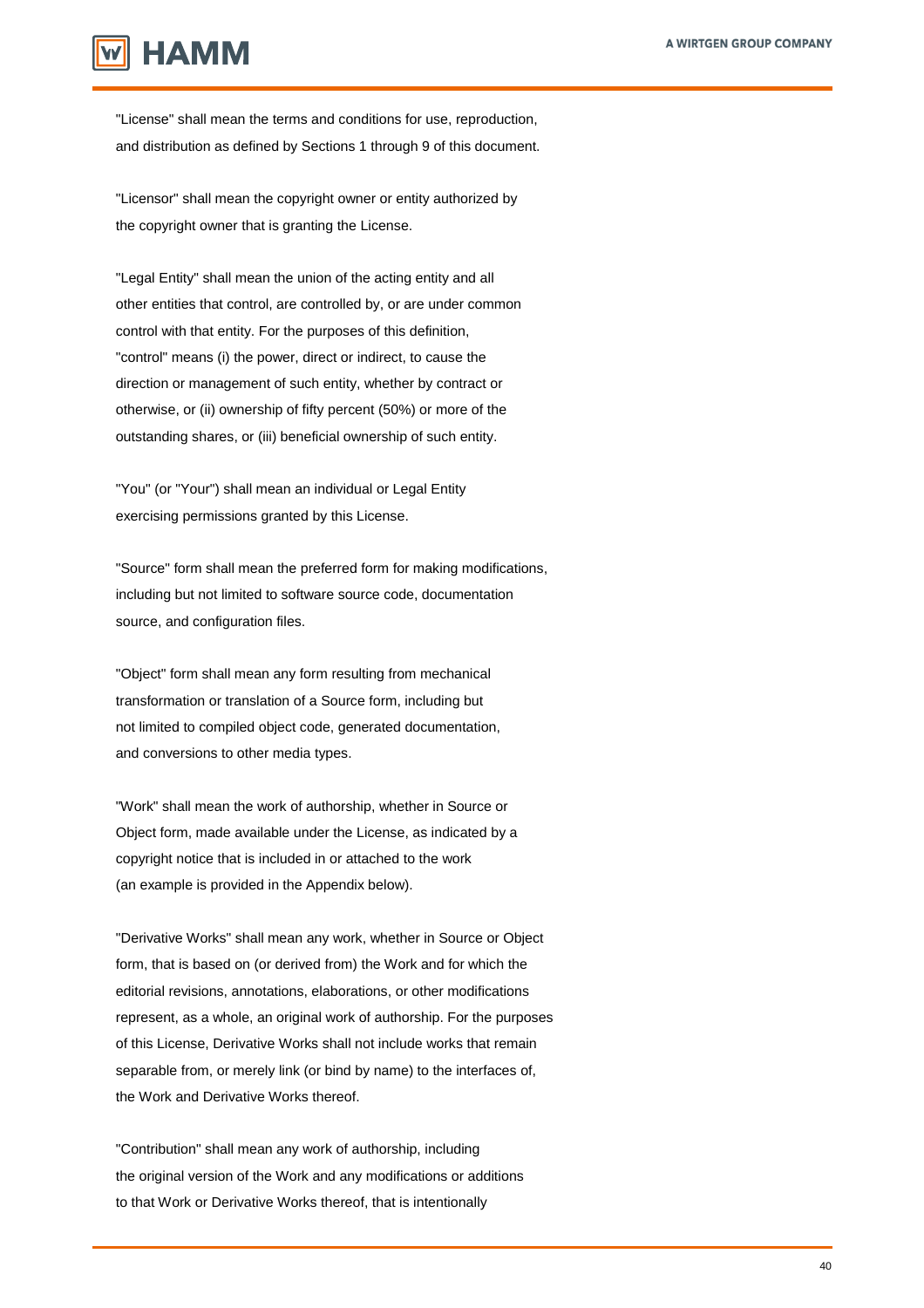

 submitted to Licensor for inclusion in the Work by the copyright owner or by an individual or Legal Entity authorized to submit on behalf of the copyright owner. For the purposes of this definition, "submitted" means any form of electronic, verbal, or written communication sent to the Licensor or its representatives, including but not limited to communication on electronic mailing lists, source code control systems, and issue tracking systems that are managed by, or on behalf of, the Licensor for the purpose of discussing and improving the Work, but excluding communication that is conspicuously marked or otherwise designated in writing by the copyright owner as "Not a Contribution."

 "Contributor" shall mean Licensor and any individual or Legal Entity on behalf of whom a Contribution has been received by Licensor and subsequently incorporated within the Work.

- 2. Grant of Copyright License. Subject to the terms and conditions of this License, each Contributor hereby grants to You a perpetual, worldwide, non-exclusive, no-charge, royalty-free, irrevocable copyright license to reproduce, prepare Derivative Works of, publicly display, publicly perform, sublicense, and distribute the Work and such Derivative Works in Source or Object form.
- 3. Grant of Patent License. Subject to the terms and conditions of this License, each Contributor hereby grants to You a perpetual, worldwide, non-exclusive, no-charge, royalty-free, irrevocable (except as stated in this section) patent license to make, have made, use, offer to sell, sell, import, and otherwise transfer the Work, where such license applies only to those patent claims licensable by such Contributor that are necessarily infringed by their Contribution(s) alone or by combination of their Contribution(s) with the Work to which such Contribution(s) was submitted. If You institute patent litigation against any entity (including a cross-claim or counterclaim in a lawsuit) alleging that the Work or a Contribution incorporated within the Work constitutes direct or contributory patent infringement, then any patent licenses granted to You under this License for that Work shall terminate as of the date such litigation is filed.
- 4. Redistribution. You may reproduce and distribute copies of the Work or Derivative Works thereof in any medium, with or without modifications, and in Source or Object form, provided that You meet the following conditions: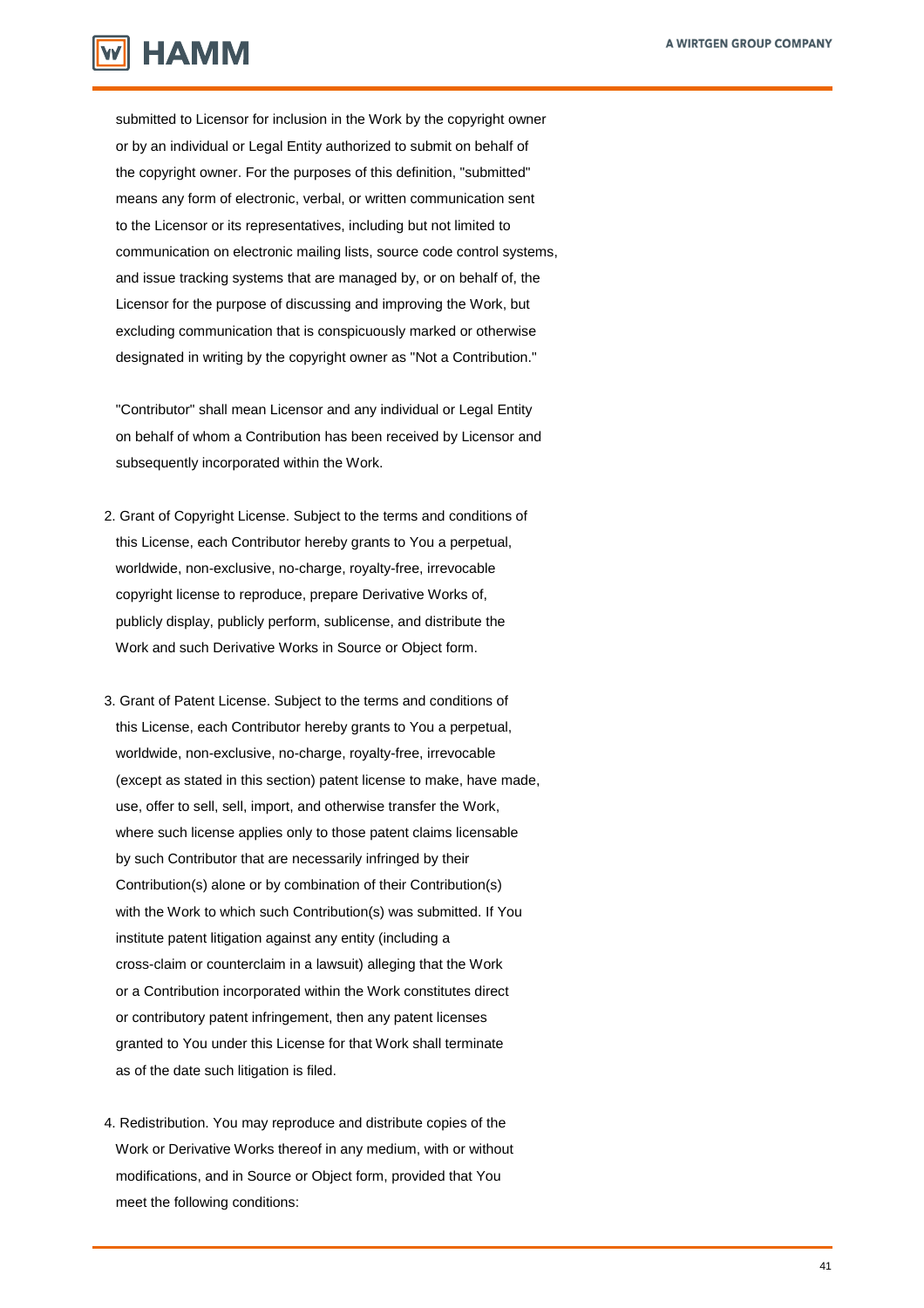# НАММ

- (a) You must give any other recipients of the Work or Derivative Works a copy of this License; and
- (b) You must cause any modified files to carry prominent notices stating that You changed the files; and
- (c) You must retain, in the Source form of any Derivative Works that You distribute, all copyright, patent, trademark, and attribution notices from the Source form of the Work, excluding those notices that do not pertain to any part of the Derivative Works; and
- (d) If the Work includes a "NOTICE" text file as part of its distribution, then any Derivative Works that You distribute must include a readable copy of the attribution notices contained within such NOTICE file, excluding those notices that do not pertain to any part of the Derivative Works, in at least one of the following places: within a NOTICE text file distributed as part of the Derivative Works; within the Source form or documentation, if provided along with the Derivative Works; or, within a display generated by the Derivative Works, if and wherever such third-party notices normally appear. The contents of the NOTICE file are for informational purposes only and do not modify the License. You may add Your own attribution notices within Derivative Works that You distribute, alongside or as an addendum to the NOTICE text from the Work, provided that such additional attribution notices cannot be construed as modifying the License.

 You may add Your own copyright statement to Your modifications and may provide additional or different license terms and conditions for use, reproduction, or distribution of Your modifications, or for any such Derivative Works as a whole, provided Your use, reproduction, and distribution of the Work otherwise complies with the conditions stated in this License.

 5. Submission of Contributions. Unless You explicitly state otherwise, any Contribution intentionally submitted for inclusion in the Work by You to the Licensor shall be under the terms and conditions of this License, without any additional terms or conditions. Notwithstanding the above, nothing herein shall supersede or modify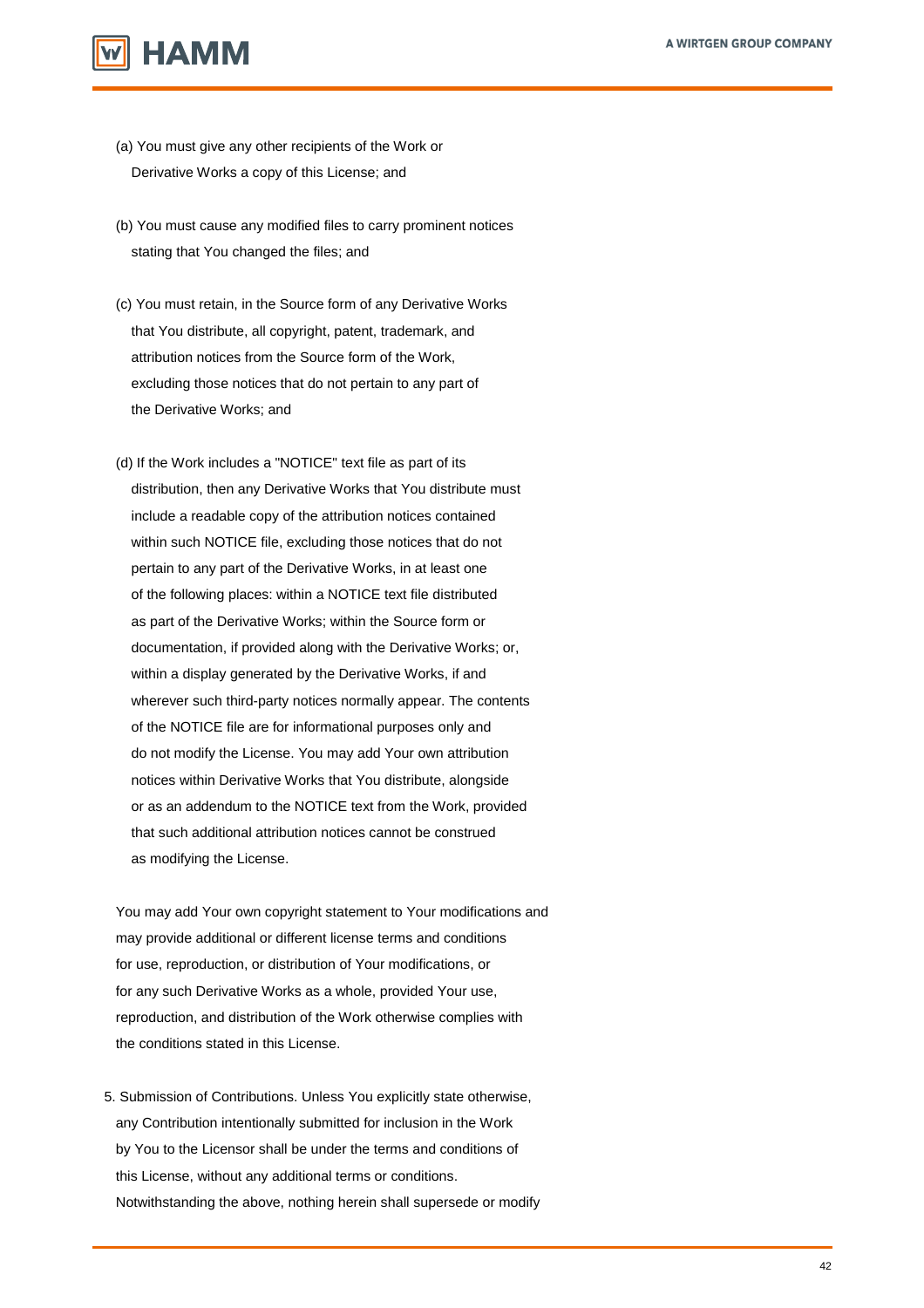# HAMM

 the terms of any separate license agreement you may have executed with Licensor regarding such Contributions.

- 6. Trademarks. This License does not grant permission to use the trade names, trademarks, service marks, or product names of the Licensor, except as required for reasonable and customary use in describing the origin of the Work and reproducing the content of the NOTICE file.
- 7. Disclaimer of Warranty. Unless required by applicable law or agreed to in writing, Licensor provides the Work (and each Contributor provides its Contributions) on an "AS IS" BASIS, WITHOUT WARRANTIES OR CONDITIONS OF ANY KIND, either express or implied, including, without limitation, any warranties or conditions of TITLE, NON-INFRINGEMENT, MERCHANTABILITY, or FITNESS FOR A PARTICULAR PURPOSE. You are solely responsible for determining the appropriateness of using or redistributing the Work and assume any risks associated with Your exercise of permissions under this License.
- 8. Limitation of Liability. In no event and under no legal theory, whether in tort (including negligence), contract, or otherwise, unless required by applicable law (such as deliberate and grossly negligent acts) or agreed to in writing, shall any Contributor be liable to You for damages, including any direct, indirect, special, incidental, or consequential damages of any character arising as a result of this License or out of the use or inability to use the Work (including but not limited to damages for loss of goodwill, work stoppage, computer failure or malfunction, or any and all other commercial damages or losses), even if such Contributor has been advised of the possibility of such damages.
- 9. Accepting Warranty or Additional Liability. While redistributing the Work or Derivative Works thereof, You may choose to offer, and charge a fee for, acceptance of support, warranty, indemnity, or other liability obligations and/or rights consistent with this License. However, in accepting such obligations, You may act only on Your own behalf and on Your sole responsibility, not on behalf of any other Contributor, and only if You agree to indemnify, defend, and hold each Contributor harmless for any liability incurred by, or claims asserted against, such Contributor by reason of your accepting any such warranty or additional liability.